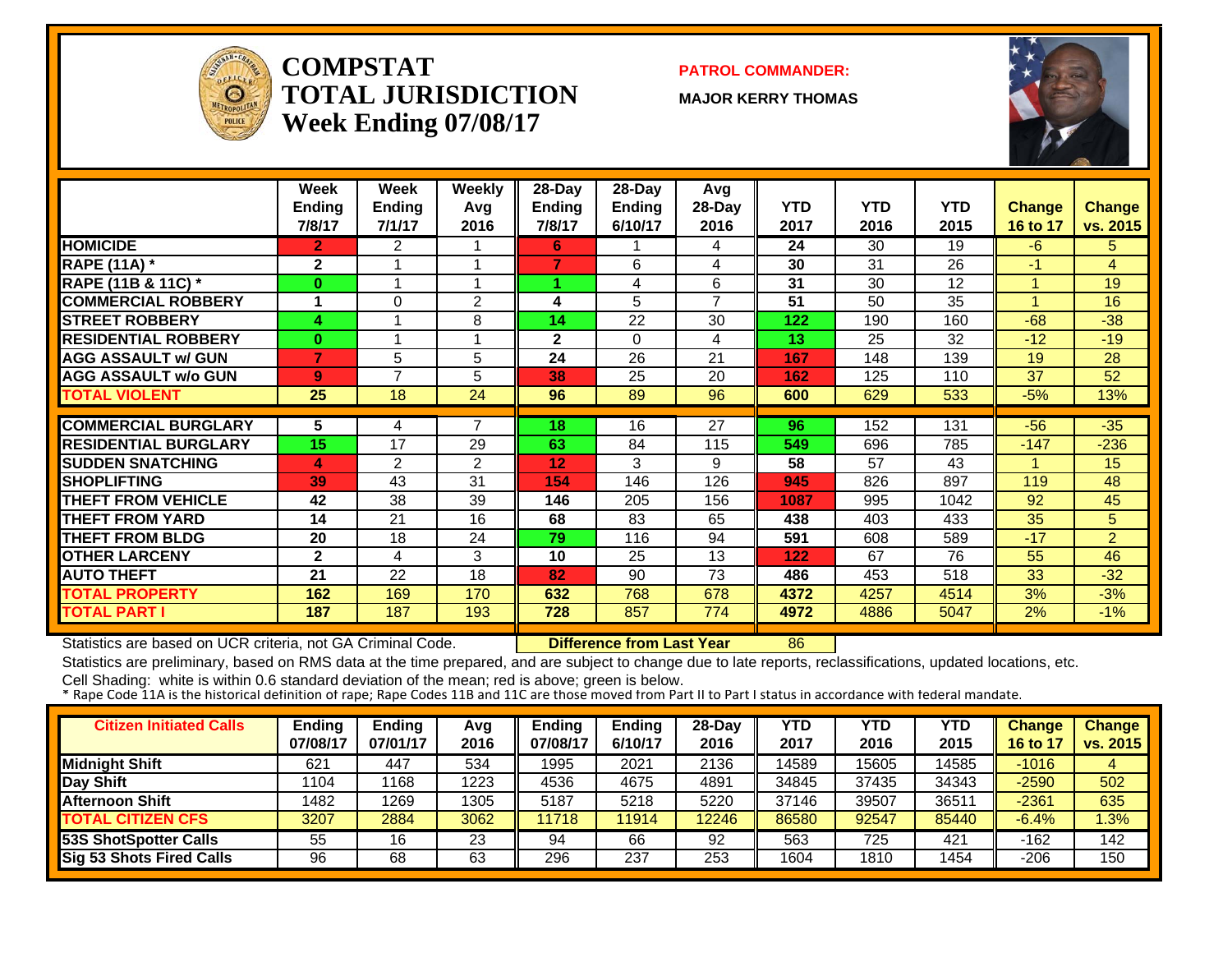# OFFICER  $\Theta$

#### **Unincorporated Chatham County PATROL COMMANDER:**

**MAJOR KERRY THOMAS**



# **Week Ending 07/08/17**

|                             | Week<br><b>Ending</b><br>6/17/17 | Week<br><b>Ending</b><br>6/24/17 | <b>Weekly</b><br>Avg<br>2016 | 28-Day<br><b>Ending</b><br>7/8/17 | 28-Day<br>Ending<br>6/10/17 | Avg<br>28-Day<br>2016 | <b>YTD</b><br>2017 | <b>YTD</b><br>2016 | <b>YTD</b><br>2015 | <b>Change</b><br>16 to 17 | <b>Change</b><br>vs. 2015 |
|-----------------------------|----------------------------------|----------------------------------|------------------------------|-----------------------------------|-----------------------------|-----------------------|--------------------|--------------------|--------------------|---------------------------|---------------------------|
| <b>HOMICIDE</b>             | $\bf{0}$                         | $\Omega$                         | 0.1                          | $\bf{0}$                          | $\Omega$                    | 0.5                   | 4                  | 4                  | 2                  | $\Omega$                  | $\overline{2}$            |
| <b>RAPE (11A)</b> *         |                                  |                                  | 0.1                          | 4                                 | $\Omega$                    | 0.5                   | 6                  | 5                  | 5                  | $\overline{A}$            |                           |
| RAPE (11B & 11C) *          | $\bf{0}$                         | $\Omega$                         | 0.3                          | $\bf{0}$                          |                             | 1.1                   | 9                  | 5                  | $\overline{2}$     | $\overline{4}$            | $\overline{7}$            |
| <b>COMMERCIAL ROBBERY</b>   | $\bf{0}$                         | $\Omega$                         | 0.2                          | $\bf{0}$                          |                             | 0.9                   | 3                  | 9                  | 5                  | $-6$                      | $-2$                      |
| <b>STREET ROBBERY</b>       | $\bf{0}$                         | $\Omega$                         | 0.5                          | 4                                 | 3                           | 2.1                   | 12                 | 15                 | 12                 | $-3$                      | $\Omega$                  |
| <b>RESIDENTIAL ROBBERY</b>  | $\bf{0}$                         | $\Omega$                         | 0.2                          | $\bf{0}$                          | 0                           | 0.8                   | $\overline{2}$     | 7                  | 4                  | $-5$                      | $-2$                      |
| <b>AGG ASSAULT w/ GUN</b>   | $\bf{0}$                         | $\Omega$                         | 0.8                          | $\bf{0}$                          |                             | 3.2                   | 13                 | 19                 | 8                  | $-6$                      | 5                         |
| <b>AGG ASSAULT w/o GUN</b>  | $\bf{0}$                         | $\Omega$                         | 0.8                          | 3                                 |                             | 3.1                   | 21                 | 17                 | 17                 | 4                         | $\overline{4}$            |
| <b>TOTAL VIOLENT</b>        | 1                                |                                  | 3.0                          | 11                                | $\overline{7}$              | 12.2                  | 70                 | 81                 | 55                 | $-14%$                    | 27%                       |
|                             |                                  |                                  |                              |                                   |                             |                       |                    |                    |                    |                           |                           |
| <b>COMMERCIAL BURGLARY</b>  | $\bf{0}$                         | 0                                | 0.7                          | 0                                 |                             | 2.7                   | 10                 | 21                 | 8                  | $-11$                     | $\overline{2}$            |
| <b>RESIDENTIAL BURGLARY</b> | $\overline{7}$                   | 3                                | 6.7                          | 17                                | 23                          | 26.7                  | 176                | 183                | 160                | -7                        | 16                        |
| <b>SUDDEN SNATCHING</b>     | $\bf{0}$                         | $\Omega$                         | 0.3                          | 2                                 | $\Omega$                    | 1.1                   | 3                  | 7                  |                    | $-4$                      | $\overline{2}$            |
| <b>SHOPLIFTING</b>          | $\overline{2}$                   | 6                                | 6.1                          | 13                                | 5                           | 24.4                  | 155                | 166                | 223                | $-11$                     | $-68$                     |
| THEFT FROM VEHICLE          | 6                                | 9                                | 7.1                          | 25                                | 44                          | 28.3                  | 206                | 176                | 134                | 30                        | 72                        |
| THEFT FROM YARD             | 4                                | 2                                | 2.8                          | 9                                 | 12                          | 11.1                  | 68                 | 64                 | 73                 | $\overline{4}$            | $-5$                      |
| <b>THEFT FROM BLDG</b>      | $\mathbf{3}$                     | $\Omega$                         | 3.8                          | 11                                | 18                          | 15.1                  | 124                | 91                 | 87                 | 33                        | 37                        |
| <b>OTHER LARCENY</b>        | 4                                | $\Omega$                         | 0.9                          | 4.                                | 4                           | 3.7                   | 33                 | 18                 | 17                 | 15                        | 16                        |
| <b>AUTO THEFT</b>           | 4                                | 4                                | 3.0                          | 18                                | 15                          | 12.2                  | 89                 | 74                 | 57                 | 15                        | 32                        |
| <b>TOTAL PROPERTY</b>       | $\overline{27}$                  | 24                               | 31.3                         | 96                                | 122                         | 125.3                 | 864                | 800                | 760                | 8%                        | 14%                       |
| <b>TOTAL PART I</b>         | 28                               | 25                               | 34.4                         | 107                               | 129                         | 137.5                 | 934                | 881                | 815                | 6%                        | 15%                       |

Statistics are based on UCR criteria, not GA Criminal Code. **Difference from Last Year** 53

Statistics are preliminary, based on RMS data at the time prepared, and are subject to change due to late reports, reclassifications, updated locations, etc.

| <b>Shots Fired Calls</b>     | Week<br>Ending<br>07/08/17 | <b>Week</b><br><b>Ending</b><br>07/01/17 | Weekly<br>Avg<br>2016 | $28$ -Dav<br>Ending<br>07/08/17 | $28-Day$<br>Ending<br>6/10/17 | Avg<br>$28-Dav$<br>2016 | YTD<br>2017 | <b>YTD</b><br>2016 | <b>YTD</b><br>2015 | <b>Change</b><br><b>16 to 17</b> | <b>Change</b><br>vs. 2015 |
|------------------------------|----------------------------|------------------------------------------|-----------------------|---------------------------------|-------------------------------|-------------------------|-------------|--------------------|--------------------|----------------------------------|---------------------------|
| <b>53S ShotSpotter Calls</b> |                            |                                          | 0.0                   |                                 |                               | 0.0                     |             |                    |                    |                                  |                           |
| Sig 53 Shots Fired Calls     | 20                         |                                          | 1<br>ົ                | 50                              | 42                            | 45.                     | 303         | 294                | 283                |                                  | 20                        |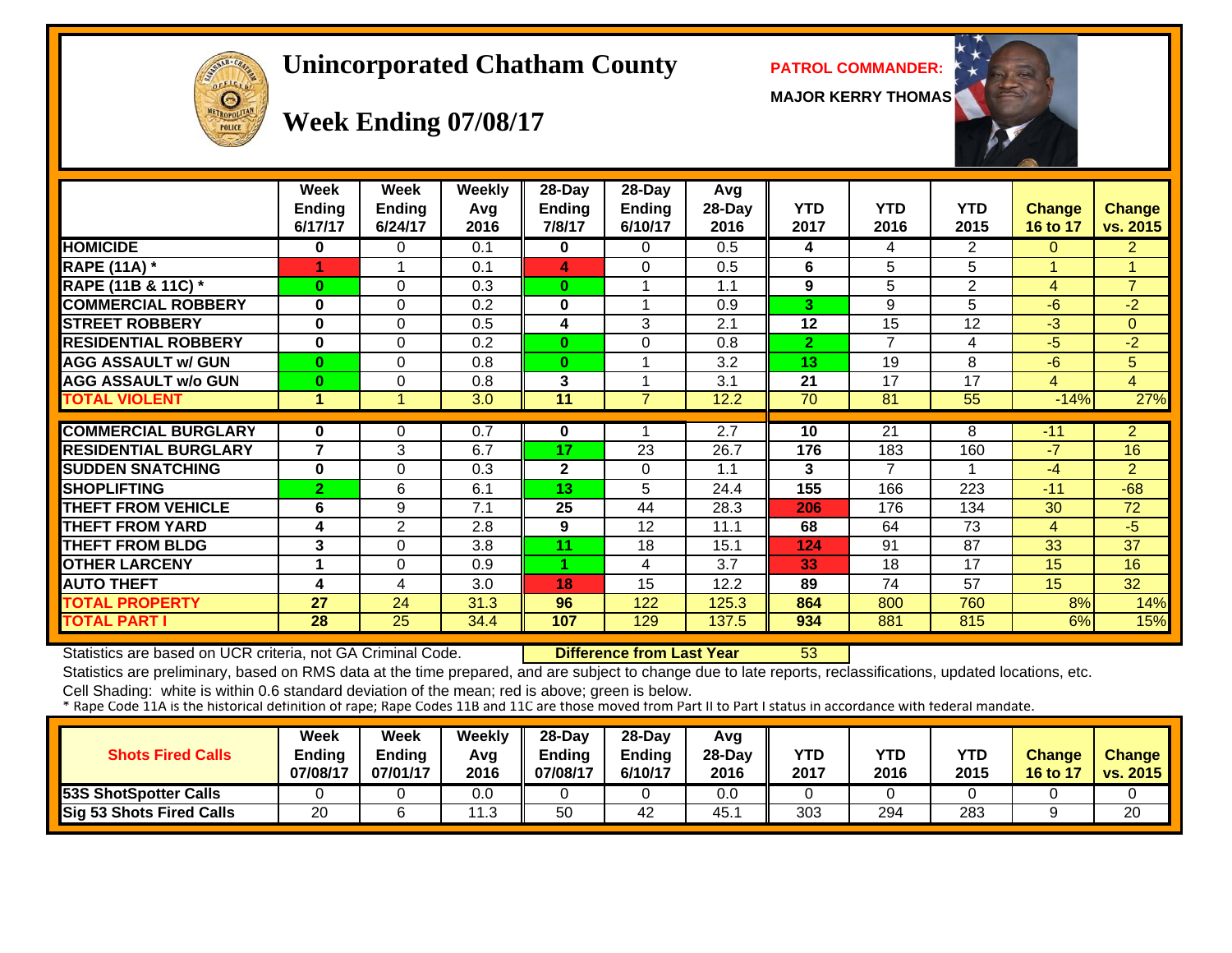

#### City of Savannah Only **PATROL COMMANDER:**

**MAJOR KERRY THOMAS**



**Week Ending 07/08/17**

|                             | Week<br><b>Ending</b> | Week<br><b>Ending</b> | Weekly<br>Avg  | $28$ -Day<br><b>Ending</b> | $28$ -Day<br>Ending | Avg<br>$28-Day$ | <b>YTD</b> | <b>YTD</b> | <b>YTD</b> | <b>Change</b>  | Change   |
|-----------------------------|-----------------------|-----------------------|----------------|----------------------------|---------------------|-----------------|------------|------------|------------|----------------|----------|
|                             | 6/17/17               | 6/24/17               | 2016           | 7/8/17                     | 6/10/17             | 2016            | 2017       | 2016       | 2015       | 16 to 17       | vs. 2015 |
| <b>HOMICIDE</b>             | $\mathbf{2}$          | $\overline{2}$        |                | 6                          |                     | 3               | 20         | 26         | 17         | $-6$           | 3        |
| <b>RAPE (11A)</b> *         | 1                     | 0                     | 1              | 3                          | 6                   | 3               | 24         | 26         | 21         | $-2$           | 3        |
| RAPE (11B & 11C) *          | $\bf{0}$              |                       | 1              |                            | 3                   | 5               | 22         | 25         | 10         | $-3$           | 12       |
| <b>COMMERCIAL ROBBERY</b>   | 1                     | 0                     | $\overline{1}$ | 4                          | 4                   | 6               | 48         | 41         | 30         | $\overline{7}$ | 18       |
| <b>STREET ROBBERY</b>       | 4                     |                       | $\overline{7}$ | 10                         | 19                  | 28              | 110        | 175        | 148        | $-65$          | $-38$    |
| <b>RESIDENTIAL ROBBERY</b>  | $\bf{0}$              |                       | 1              | 2                          | $\Omega$            | 3               | 11         | 18         | 28         | $-7$           | $-17$    |
| <b>AGG ASSAULT w/ GUN</b>   | 7                     | 5                     | 5              | 24                         | 25                  | 18              | 154        | 129        | 131        | 25             | 23       |
| <b>AGG ASSAULT w/o GUN</b>  | 9                     | $\overline{7}$        | 4              | 35                         | 24                  | 17              | 141        | 108        | 93         | 33             | 48       |
| <b>TOTAL VIOLENT</b>        | 24                    | 17                    | 21             | 85                         | 82                  | 83              | 530        | 548        | 478        | $-3%$          | 11%      |
|                             |                       |                       |                |                            |                     |                 |            |            |            |                |          |
| <b>COMMERCIAL BURGLARY</b>  | 5                     | 4                     | 6              | 18                         | 15                  | 24              | 86         | 131        | 123        | $-45$          | $-37$    |
| <b>RESIDENTIAL BURGLARY</b> | 8                     | 14                    | 22             | 46                         | 61                  | 88              | 373        | 513        | 625        | $-140$         | $-252$   |
| <b>SUDDEN SNATCHING</b>     | 4                     | $\overline{2}$        | $\overline{2}$ | 10                         | 3                   | 7               | 55         | 50         | 42         | 5              | 13       |
| <b>SHOPLIFTING</b>          | 37                    | 37                    | 25             | 141                        | 141                 | 101             | 790        | 660        | 674        | 130            | 116      |
| <b>THEFT FROM VEHICLE</b>   | 36                    | 29                    | 32             | 121                        | 161                 | 128             | 881        | 819        | 908        | 62             | $-27$    |
| <b>THEFT FROM YARD</b>      | 10                    | 19                    | 14             | 59                         | 71                  | 54              | 370        | 339        | 360        | 31             | 10       |
| <b>THEFT FROM BLDG</b>      | 17                    | 18                    | 20             | 68                         | 98                  | 79              | 467        | 517        | 502        | $-50$          | $-35$    |
| <b>OTHER LARCENY</b>        | 1                     | 4                     | $\overline{2}$ | 9                          | 21                  | 9               | 89         | 49         | 59         | 40             | 30       |
| <b>AUTO THEFT</b>           | 17                    | 18                    | 15             | 64                         | 75                  | 61              | 397        | 379        | 461        | 18             | $-64$    |
| <b>TOTAL PROPERTY</b>       | 135                   | 145                   | 138            | 536                        | 646                 | 553             | 3508       | 3457       | 3754       | 1%             | $-7%$    |
| TOTAL PART I                | 159                   | 162                   | 159            | 621                        | 728                 | 636             | 4038       | 4005       | 4232       | $1\%$          | $-5%$    |

Statistics are based on UCR criteria, not GA Criminal Code. **Difference from Last Year** 33

Statistics are preliminary, based on RMS data at the time prepared, and are subject to change due to late reports, reclassifications, updated locations, etc.

| <b>Shots Fired Calls</b>     | Week<br>Ending<br>07/08/17 | Week<br><b>Ending</b><br>07/01/17 | Weekly<br>Avg<br>2016 | $28-Dav$<br>Ending<br>07/08/17 | $28-Dav$<br><b>Ending</b><br>6/10/17 | Avg<br>28-Day<br>2016 | YTD<br>2017 | YTD<br>2016 | <b>YTD</b><br>2015 | <b>Change</b><br>$\sqrt{16}$ to 17 | <b>Change</b><br>vs. 2015 |
|------------------------------|----------------------------|-----------------------------------|-----------------------|--------------------------------|--------------------------------------|-----------------------|-------------|-------------|--------------------|------------------------------------|---------------------------|
| <b>53S ShotSpotter Calls</b> | 55                         | 16                                | 22.9                  | 94                             | 66                                   | 91.                   | 563         | 725         | 421                | $-162$                             | 142                       |
| Sig 53 Shots Fired Calls     | 76                         | 62                                | 52.0                  | 246                            | 195                                  | 207.9                 | 1301        | 1516        | 1171               | -215                               | 130                       |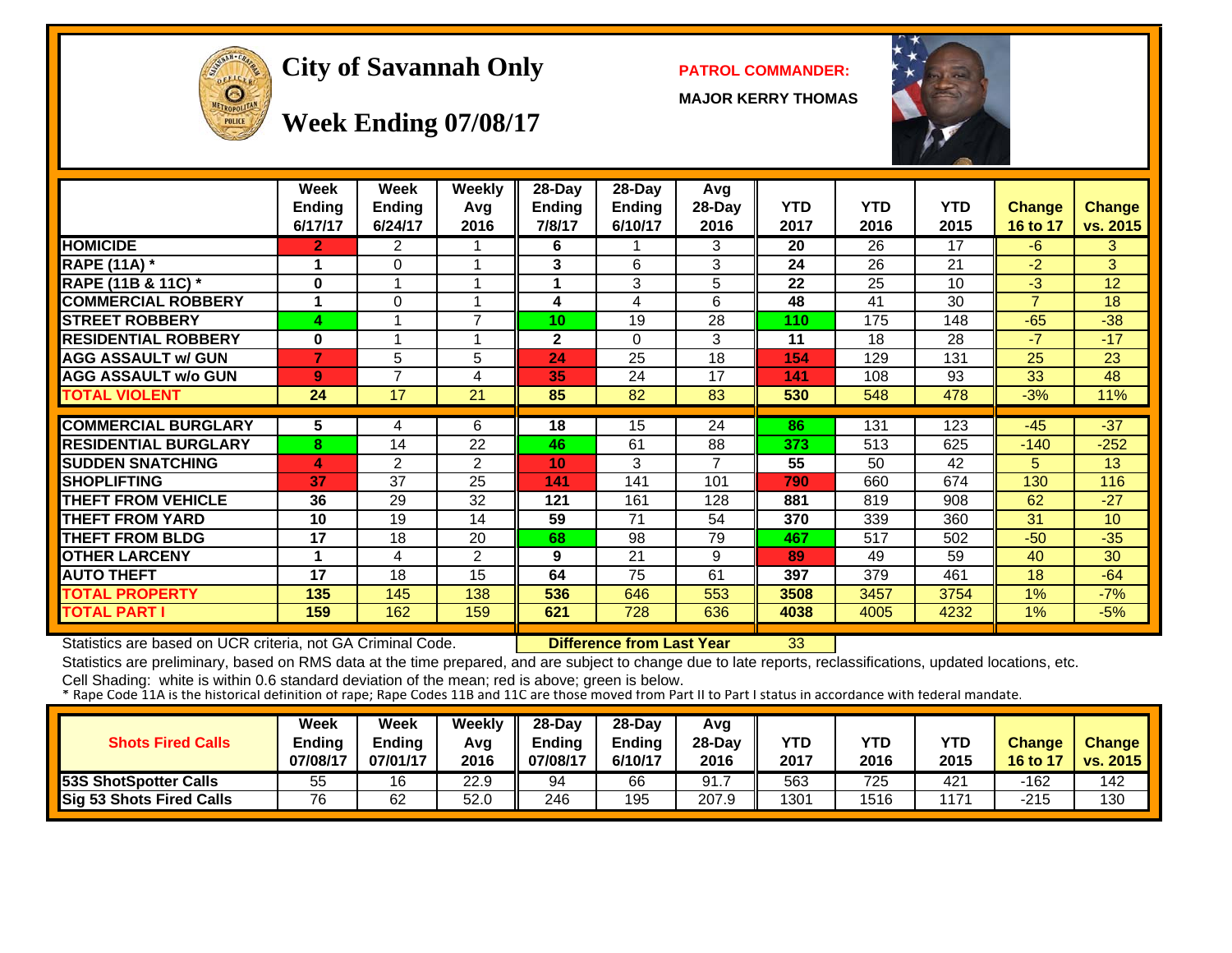

#### **COMPSTATWEST CHATHAM PRECINCTWeek Ending 07/08/17**

**PRECINCT COMMANDER:**

**CAPT. JOHN BEST**



|                             | Week<br><b>Ending</b><br>7/8/17 | Week<br><b>Ending</b><br>7/1/17 | <b>Weekly</b><br>Avg<br>2016 | 28-Day<br><b>Ending</b><br>7/8/17 | 28-Day<br><b>Ending</b><br>6/10/17 | Avg<br>28-Day<br>2016 | <b>YTD</b><br>2017 | <b>YTD</b><br>2016 | <b>YTD</b><br>2015       | <b>Change</b><br>16 to 17 | <b>Change</b><br>vs. 2015 |
|-----------------------------|---------------------------------|---------------------------------|------------------------------|-----------------------------------|------------------------------------|-----------------------|--------------------|--------------------|--------------------------|---------------------------|---------------------------|
| <b>HOMICIDE</b>             |                                 | 0                               | $\Omega$                     |                                   | $\Omega$                           | 0                     | 3                  | 3                  | $\Omega$                 | $\Omega$                  | 3                         |
| <b>RAPE (11A) *</b>         | $\overline{2}$                  |                                 | $\Omega$                     | 4                                 |                                    |                       | $\overline{7}$     | 8                  | $\overline{ }$           | $-1$                      | $\Omega$                  |
| RAPE (11B & 11C) *          | $\bf{0}$                        | 0                               | $\Omega$                     | $\bf{0}$                          | $\Omega$                           |                       | 4                  | 9                  |                          | $-5$                      | 3                         |
| <b>COMMERCIAL ROBBERY</b>   | 0                               | 0                               | $\Omega$                     | $\bf{0}$                          |                                    |                       | 5                  | 11                 | $\overline{\phantom{a}}$ | $-6$                      | $-2$                      |
| <b>STREET ROBBERY</b>       | $\bf{0}$                        | 0                               |                              | $\mathbf{2}$                      | 5                                  | 3                     | 15                 | 20                 | 13                       | $-5$                      | $\overline{2}$            |
| <b>RESIDENTIAL ROBBERY</b>  | $\bf{0}$                        | 0                               | $\Omega$                     | $\bf{0}$                          | $\Omega$                           |                       | $\overline{2}$     | 11                 | 5                        | $-9$                      | $-3$                      |
| <b>AGG ASSAULT w/ GUN</b>   | 1                               |                                 |                              | 4                                 | 5                                  | 4                     | 24                 | 23                 | 14                       |                           | 10                        |
| <b>AGG ASSAULT w/o GUN</b>  |                                 | 0                               |                              |                                   | $\overline{2}$                     | 4                     | 28                 | 23                 | 24                       | 5                         | $\overline{4}$            |
| <b>TOTAL VIOLENT</b>        | 5                               | $\overline{2}$                  | 4                            | 18                                | 14                                 | 16                    | 88                 | 108                | 71                       | $-19%$                    | 24%                       |
|                             |                                 |                                 |                              |                                   |                                    |                       |                    |                    |                          |                           |                           |
| <b>COMMERCIAL BURGLARY</b>  | 1                               | 2                               |                              | 4                                 | 5                                  | 5.                    | 26                 | 36                 | 37                       | $-10$                     | $-11$                     |
| <b>RESIDENTIAL BURGLARY</b> | 4                               | 5                               | 6                            | 16                                | 18                                 | 22                    | 133                | 159                | 147                      | $-26$                     | $-14$                     |
| <b>SUDDEN SNATCHING</b>     |                                 | 0                               | $\Omega$                     | 3                                 | $\Omega$                           |                       | 6                  | 7                  | 3                        | $-1$                      | 3                         |
| <b>SHOPLIFTING</b>          | $\bf{0}$                        | 7                               | 3                            | 14                                | 10                                 | 14                    | 87                 | 94                 | 111                      | $-7$                      | $-24$                     |
| <b>THEFT FROM VEHICLE</b>   | 6                               | 9                               | 7                            | 26                                | 49                                 | 29                    | 169                | 186                | 169                      | $-17$                     | $\mathbf{0}$              |
| <b>THEFT FROM YARD</b>      | 5                               |                                 | 3                            | 15                                | 20                                 | 10                    | 84                 | 68                 | 87                       | 16                        | $-3$                      |
| <b>THEFT FROM BLDG</b>      | 3                               | 4                               | 4                            | 15                                | 25                                 | 16                    | 136                | 88                 | 105                      | 48                        | 31                        |
| <b>OTHER LARCENY</b>        | 1                               | 0                               | $\overline{\mathbf{A}}$      | $\mathbf{2}$                      | 3                                  | 4                     | 27                 | 11                 | 18                       | 16                        | 9                         |
| <b>AUTO THEFT</b>           | $\overline{2}$                  | 6                               | 4                            | 15                                | 16                                 | 16                    | 99                 | 92                 | 102                      | $\overline{7}$            | $-3$                      |
| <b>TOTAL PROPERTY</b>       | 23                              | 31                              | 29                           | 110                               | 146                                | 118                   | 767                | 741                | 779                      | 4%                        | $-2%$                     |
| <b>TOTAL PART I</b>         | 28                              | 33                              | 33                           | 128                               | 160                                | 134                   | 855                | 849                | 850                      | $1\%$                     | 1%                        |

Statistics are based on UCR criteria, not GA Criminal Code. **Difference from Last Year** 6

Statistics are preliminary, based on RMS data at the time prepared, and are subject to change due to late reports, reclassifications, updated locations, etc.

| <b>Citizen Initiated Calls</b> | <b>Week</b><br><b>Ending</b><br>07/08/17 | Week<br><b>Ending</b><br>07/01/17 | Weekly<br>Avg<br>2016 | $28$ -Day<br><b>Ending</b><br>07/08/17 | $28-Dav$<br><b>Ending</b><br>6/10/17 | Avg<br>$28-Day$<br>2016 | YTD<br>2017 | YTD<br>2016 | YTD<br>2015 | <b>Change</b><br>16 to 17 | <b>Change</b><br>vs. 2015 |
|--------------------------------|------------------------------------------|-----------------------------------|-----------------------|----------------------------------------|--------------------------------------|-------------------------|-------------|-------------|-------------|---------------------------|---------------------------|
| <b>Midnight Shift</b>          | 147                                      | 106                               | 114                   | 482                                    | 472                                  | 455                     | 3040        | 3003        | 3012        | 37                        | 28                        |
| Day Shift                      | 277                                      | 281                               | 282                   | 1141                                   | 1103                                 | 1127                    | 7341        | 7788        | 7572        | $-447$                    | $-231$                    |
| <b>Afternoon Shift</b>         | 341                                      | 317                               | 294                   | 1271                                   | 1198                                 | 1177                    | 7847        | 7896        | 7888        | $-49$                     | $-41$                     |
| <b>TOTAL CITIZEN CFS</b>       | 765                                      | 765                               | 690                   | 2894                                   | 2773                                 | 2758                    | 18228       | 8687        | 18472       | $-2.5%$                   | $-1.3%$                   |
| <b>53S ShotSpotter Calls</b>   |                                          |                                   |                       |                                        |                                      |                         |             |             |             | $-2$                      |                           |
| Sig 53 Shots Fired Calls       | 19                                       |                                   | 10                    | 51                                     | 27                                   | 38                      | 234         | 274         | 236         | -40                       | $-2$                      |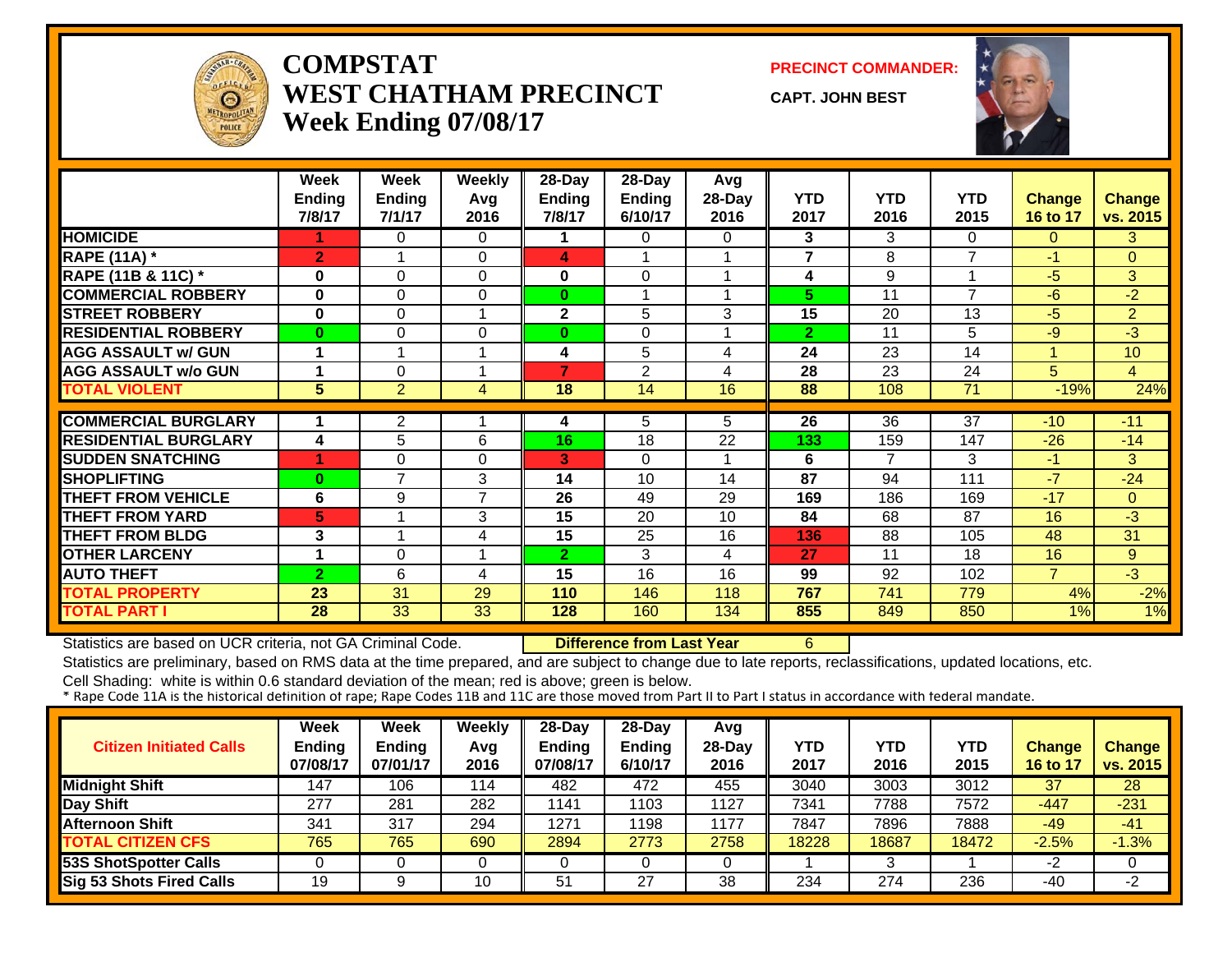# **BEAT 11 West Chatham Precinct Week Ending 07/08/17**



|                             |                | <b>Last 4 Weeks</b> |                |               | 28 Days        | 28 Day  |                |                |                |                |                |
|-----------------------------|----------------|---------------------|----------------|---------------|----------------|---------|----------------|----------------|----------------|----------------|----------------|
|                             | Ending         | <b>Ending</b>       | <b>Endina</b>  | <b>Endina</b> | <b>Ending</b>  | Average | <b>YTD</b>     | <b>YTD</b>     | <b>YTD</b>     | <b>Change</b>  | <b>Change</b>  |
|                             | 6/17/17        | 6/24/17             | 7/1/17         | 7/8/17        | 7/8/17         | 2016    | 2017           | 2016           | 2015           | 16 to 17       | vs. 2015       |
| <b>HOMICIDE</b>             | $\mathbf{0}$   | $\Omega$            | $\Omega$       | $\Omega$      | $\Omega$       | 0.0     | $\Omega$       | $\Omega$       | 0              | $\Omega$       | $\Omega$       |
| <b>RAPE (11A) *</b>         | 0              | $\Omega$            | $\Omega$       | $\Omega$      | 0              | 0.1     | $\mathbf 0$    | $\mathbf{1}$   | 1              | $-1$           | $-1$           |
| RAPE (11B & 11C) *          | $\mathbf 0$    | $\Omega$            | $\Omega$       | $\Omega$      | 0              | 0.1     | $\mathbf{1}$   | $\Omega$       | 0              | 1              | $\mathbf{1}$   |
| <b>COMMERCIAL ROBBERY</b>   | $\mathbf{0}$   | $\Omega$            | $\Omega$       | $\mathbf{0}$  | 0              | 0.3     | $\mathbf{1}$   | $\overline{2}$ | $\overline{2}$ | $-1$           | $-1$           |
| <b>ISTREET ROBBERY</b>      | $\Omega$       | $\Omega$            | $\Omega$       | $\Omega$      | $\Omega$       | 0.2     | $\overline{2}$ | $\mathbf{1}$   | $\overline{2}$ | $\overline{1}$ | $\Omega$       |
| <b>RESIDENTIAL ROBBERY</b>  | $\Omega$       | $\Omega$            | $\Omega$       | 0             | 0              | 0.1     | $\Omega$       | $\Omega$       | 0              | $\Omega$       | $\Omega$       |
| <b>AGG ASSAULT w/ GUN</b>   | $\Omega$       | $\Omega$            | $\Omega$       | 0             | 0              | 0.1     | 3              | $\mathbf{1}$   | $\mathbf{1}$   | $\overline{2}$ | $\overline{2}$ |
| <b>AGG ASSAULT w/o GUN</b>  | $\mathbf{1}$   | $\Omega$            | $\Omega$       | $\mathbf{1}$  | $\overline{2}$ | 0.5     | 4              | 3              | 0              | 1              | $\overline{4}$ |
| <b>TOTAL VIOLENT</b>        | $\mathbf{1}$   | $\mathbf{0}$        | $\Omega$       | $\mathbf{1}$  | $\overline{2}$ | 1.3     | 11             | 8              | 6              | 38%            | 83%            |
| <b>COMMERCIAL BURGLARY</b>  | $\Omega$       | $\Omega$            | 1              | 0             | $\mathbf{1}$   | 0.4     | 4              | 5              | 5              | $-1$           | $-1$           |
| <b>RESIDENTIAL BURGLARY</b> | $\Omega$       | $\Omega$            | $\Omega$       | 0             | 0              | 1.1     | 11             | 7              | 11             | 4              | $\Omega$       |
| <b>SUDDEN SNATCHING</b>     | 0              | $\Omega$            | $\Omega$       | $\Omega$      | $\Omega$       | 0.1     | $\Omega$       | $\mathbf{1}$   | 0              | $-1$           | $\Omega$       |
| <b>SHOPLIFTING</b>          | 0              | $\Omega$            | $\Omega$       | $\Omega$      | 0              | 0.2     | $\mathbf{1}$   | $\Omega$       | 1              | 1              | $\Omega$       |
| <b>THEFT FROM VEHICLE</b>   | 1              | $\Omega$            | 0              | 2             | 3              | 3.5     | 25             | 19             | 20             | 6              | 5              |
| <b>THEFT FROM YARD</b>      | $\Omega$       | $\overline{2}$      | $\Omega$       | $\mathbf{1}$  | 3              | 1.9     | 17             | 14             | 14             | 3              | 3              |
| <b>THEFT FROM BLDG</b>      | 1              | $\overline{2}$      | 1              | $\mathbf{1}$  | 5              | 3.3     | 37             | 19             | 30             | 18             | $\overline{7}$ |
| <b>OTHER LARCENY</b>        | $\mathbf{1}$   | $\Omega$            | $\Omega$       | 0             | $\mathbf{1}$   | 0.7     | 4              | 3              | $\overline{2}$ | 1              | $\overline{2}$ |
| <b>AUTO THEFT</b>           | 0              | $\Omega$            | $\Omega$       | 0             | 0              | 2.2     | 13             | 13             | 15             | $\Omega$       | $-2$           |
| <b>TOTAL PROPERTY</b>       | $\overline{3}$ | 4                   | $\overline{2}$ | 4             | 13             | 13.4    | 112            | 81             | 98             | 38%            | 14%            |
| <b>TOTAL PART I</b>         | $\overline{4}$ | $\overline{4}$      | $\overline{2}$ | 5             | 15             | 14.7    | 123            | 89             | 104            | 38%            | 18%            |

 **Difference from Last Year**34

Statistics are based on UCR criteria, not GA Criminal Code.

\* Rape Code 11A is the historical definition of rape (aka Legacy Rape); Rape Codes 11B and 11C are those moved from Part II to Part I in 2017.

\* Rape Code 11A is the historical definition of rape; Rape Codes 11B and 11C are those moved from Part II to Part I status in accordance with federal mandate.

|                                 | Week          | Week          | Week          | Week          | 28 Davs       | 28 Day  |      |      |            |               |                 |
|---------------------------------|---------------|---------------|---------------|---------------|---------------|---------|------|------|------------|---------------|-----------------|
| <b>Shots Fired Calls</b>        | <b>Ending</b> | <b>Ending</b> | <b>Ending</b> | <b>Ending</b> | <b>Ending</b> | Average | YTD  | YTD  | <b>YTD</b> | <b>Change</b> | <b>Change</b>   |
|                                 | 06/10/17      | 06/17/17      | 07/01/17      | 07/08/17      | 07/08/17      | 2016    | 2017 | 2016 | 2015       | 16 to 17      | <b>VS. 2015</b> |
| <b>53S ShotSpotter Calls</b>    |               |               |               |               |               | 0.0     |      |      |            | 0%            | $0\%$           |
| <b>Sig 53 Shots Fired Calls</b> |               |               |               |               |               | 1.6     | 14   |      | 18         | 75%           | $-22%$          |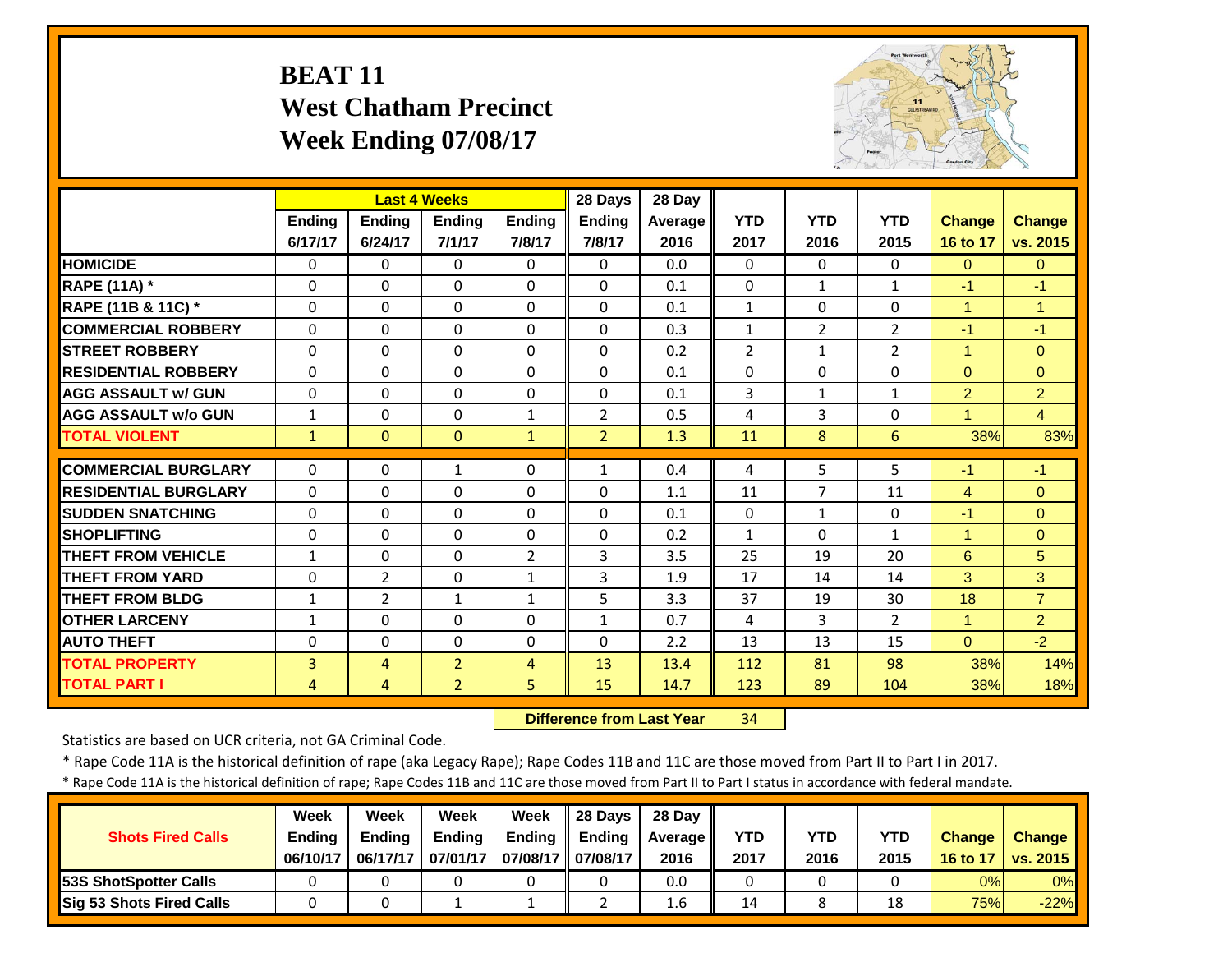# **BEAT 12 West Chatham Precinct Week Ending 07/08/17**



|                             |                | <b>Last 4 Weeks</b> |                |               | 28 Days        | 28 Day  |                |                |                |               |                |
|-----------------------------|----------------|---------------------|----------------|---------------|----------------|---------|----------------|----------------|----------------|---------------|----------------|
|                             | Ending         | <b>Ending</b>       | <b>Ending</b>  | <b>Ending</b> | <b>Ending</b>  | Average | <b>YTD</b>     | <b>YTD</b>     | <b>YTD</b>     | <b>Change</b> | Change         |
|                             | 6/17/17        | 6/24/17             | 7/1/17         | 7/8/17        | 7/8/17         | 2016    | 2017           | 2016           | 2015           | 16 to 17      | vs. 2015       |
| <b>HOMICIDE</b>             | 0              | $\Omega$            | $\Omega$       | 1             | $\mathbf{1}$   | 0.1     | 1              | $\mathbf{1}$   | 0              | $\Omega$      | 1              |
| <b>RAPE (11A)</b> *         | $\mathbf{1}$   | $\Omega$            | $\mathbf{1}$   | $\Omega$      | $\overline{2}$ | 0.2     | $\overline{2}$ | $\mathbf{1}$   | $\overline{2}$ | 1             | $\Omega$       |
| RAPE (11B & 11C) *          | $\Omega$       | $\Omega$            | $\Omega$       | $\Omega$      | $\Omega$       | 0.6     | $\Omega$       | 5              | 1              | $-5$          | $-1$           |
| <b>COMMERCIAL ROBBERY</b>   | $\Omega$       | $\Omega$            | $\Omega$       | $\Omega$      | $\Omega$       | 0.3     | $\mathbf{1}$   | 3              | 1              | $-2$          | $\Omega$       |
| <b>STREET ROBBERY</b>       | $\Omega$       | $\mathbf{1}$        | $\Omega$       | $\Omega$      | 1              | 0.6     | 3              | 5              | 3              | $-2$          | $\Omega$       |
| <b>RESIDENTIAL ROBBERY</b>  | 0              | $\Omega$            | 0              | 0             | $\Omega$       | 0.3     | $\Omega$       | 2              | 0              | $-2$          | $\Omega$       |
| <b>AGG ASSAULT w/ GUN</b>   | $\Omega$       | $\Omega$            | 1              | $\Omega$      | $\mathbf{1}$   | 0.7     | 5              | 5              | 0              | $\Omega$      | 5              |
| <b>AGG ASSAULT w/o GUN</b>  | $\mathbf{1}$   | $\mathbf{1}$        | $\Omega$       | $\Omega$      | $\overline{2}$ | 0.8     | 10             | 4              | 6              | 6             | $\overline{4}$ |
| <b>TOTAL VIOLENT</b>        | $\overline{2}$ | $\overline{2}$      | $\overline{2}$ | $\mathbf{1}$  | $\overline{7}$ | 3.6     | 22             | 26             | 13             | $-15%$        | 69%            |
| <b>COMMERCIAL BURGLARY</b>  | $\Omega$       | $\Omega$            | $\Omega$       | $\Omega$      | 0              | 0.5     | 1              | 4              | 3              | $-3$          | $-2$           |
| <b>RESIDENTIAL BURGLARY</b> | $\mathbf{1}$   | 2                   | 1              | $\Omega$      | 4              | 7.1     | 24             | 58             | 39             | $-34$         | $-15$          |
| <b>SUDDEN SNATCHING</b>     | 0              | $\Omega$            | $\Omega$       | 0             | 0              | 0.3     | $\Omega$       | $\overline{2}$ | 0              | $-2$          | $\overline{0}$ |
| <b>SHOPLIFTING</b>          | $\Omega$       | $\Omega$            | $\mathbf{1}$   | $\Omega$      | 1              | 2.9     | 13             | 19             | 14             | $-6$          | $-1$           |
| <b>THEFT FROM VEHICLE</b>   | $\Omega$       | $\overline{2}$      | $\mathbf{1}$   | 2             | 5.             | 8.6     | 51             | 52             | 51             | $-1$          | $\Omega$       |
| <b>THEFT FROM YARD</b>      | $\Omega$       | 0                   | $\mathbf{1}$   | $\mathbf{1}$  | $\overline{2}$ | 2.6     | 14             | 16             | 21             | $-2$          | $-7$           |
| <b>THEFT FROM BLDG</b>      | $\Omega$       | 3                   | $\Omega$       | 0             | 3              | 2.7     | 24             | 16             | 16             | 8             | 8              |
| <b>OTHER LARCENY</b>        | $\Omega$       | $\Omega$            | $\Omega$       | $\Omega$      | $\Omega$       | 0.9     | 4              | 3              | 4              | 1             | $\Omega$       |
| <b>AUTO THEFT</b>           | $\mathbf 0$    | $\mathbf{1}$        | $\overline{2}$ | $\mathbf{1}$  | 4              | 4.0     | 16             | 24             | 28             | $-8$          | $-12$          |
| <b>TOTAL PROPERTY</b>       | $\mathbf{1}$   | 8                   | 6              | 4             | 19             | 29.5    | 147            | 194            | 176            | $-24%$        | $-16%$         |
| <b>TOTAL PART I</b>         | 3              | 10                  | 8              | 5             | 26             | 33.1    | 169            | 220            | 189            | $-23%$        | $-11%$         |

 **Difference from Last Year**‐51

Statistics are based on UCR criteria, not GA Criminal Code.

|                               | Week     | Week          | Week          | Week              | $\parallel$ 28 Davs | 28 Day    |      |      |            |               |                     |
|-------------------------------|----------|---------------|---------------|-------------------|---------------------|-----------|------|------|------------|---------------|---------------------|
| <b>Shots Fired Calls</b>      | Ending   | <b>Ending</b> | <b>Ending</b> | <b>Ending</b>     | <b>Ending</b>       | Average I | YTD  | YTD  | <b>YTD</b> | <b>Change</b> | <b>Change</b>       |
|                               | 06/10/17 | 06/17/17      | 07/01/17      | 07/08/17 07/08/17 |                     | 2016      | 2017 | 2016 | 2015       |               | 16 to 17   vs. 2015 |
| <b>153S ShotSpotter Calls</b> |          |               |               |                   |                     | 0.0       |      |      |            | 0%            | $0\%$               |
| Sig 53 Shots Fired Calls      |          |               |               |                   |                     | 6.5       | 48   | 44   | 36         | 9%            | 33%                 |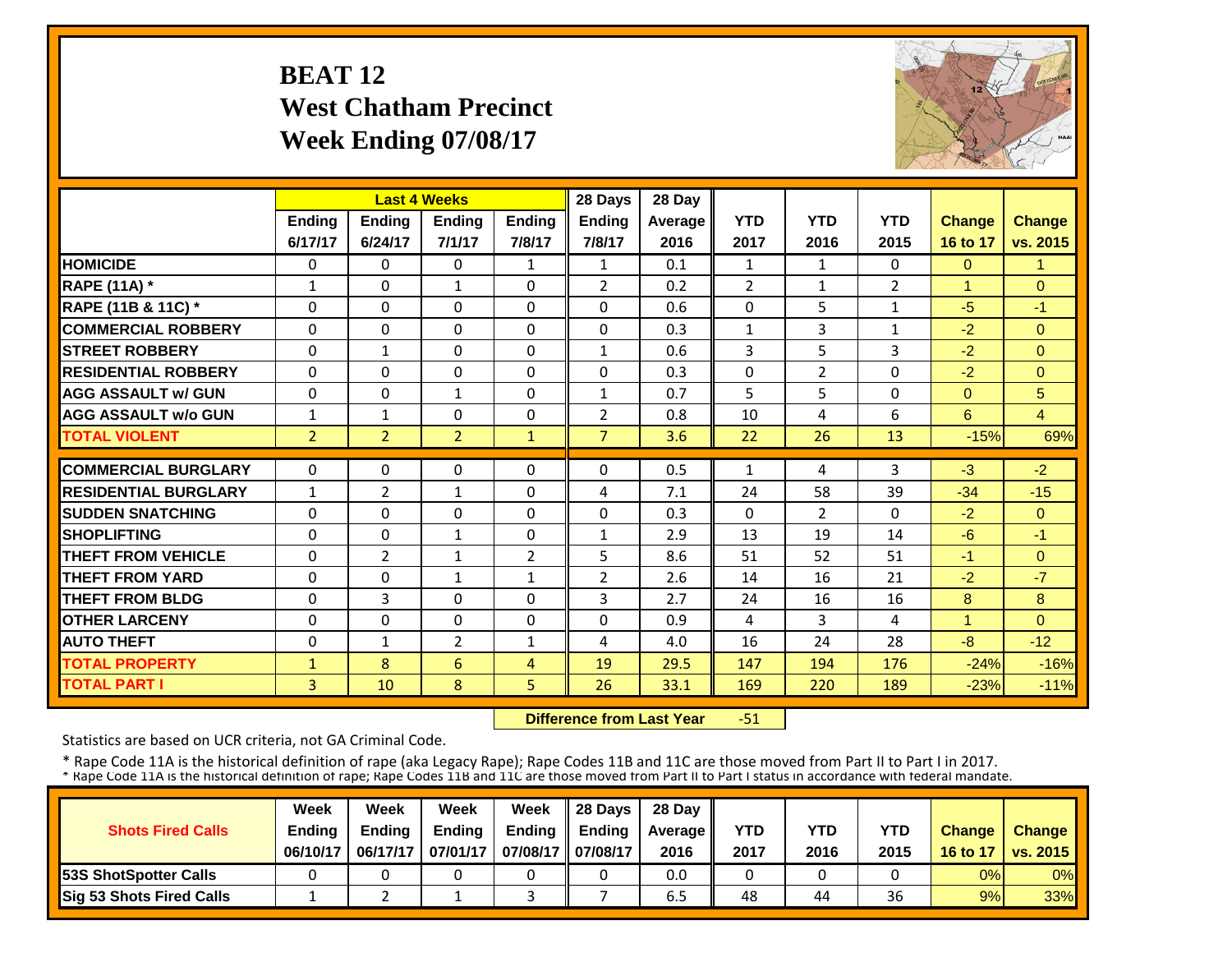# **BEAT 13 West Chatham Precinct Week Ending 07/08/17**



|                             |                | <b>Last 4 Weeks</b> |                 |                | 28 Days        | 28 Day  |                |                |                |                |                |
|-----------------------------|----------------|---------------------|-----------------|----------------|----------------|---------|----------------|----------------|----------------|----------------|----------------|
|                             | <b>Ending</b>  | <b>Ending</b>       | <b>Ending</b>   | <b>Ending</b>  | <b>Ending</b>  | Average | <b>YTD</b>     | <b>YTD</b>     | <b>YTD</b>     | <b>Change</b>  | <b>Change</b>  |
|                             | 6/17/17        | 6/24/17             | 7/1/17          | 7/8/17         | 7/8/17         | 2016    | 2017           | 2016           | 2015           | 16 to 17       | vs. 2015       |
| <b>HOMICIDE</b>             | 0              | $\Omega$            | $\mathbf{0}$    | $\Omega$       | $\Omega$       | 0.1     | $\mathbf{1}$   | $\Omega$       | $\Omega$       | 1              | $\mathbf{1}$   |
| <b>RAPE (11A)</b> *         | $\Omega$       | $\Omega$            | $\Omega$        | $\mathbf{1}$   | $\mathbf{1}$   | 0.4     | $\overline{3}$ | 3              | $\Omega$       | $\Omega$       | 3              |
| RAPE (11B & 11C) *          | $\Omega$       | $\Omega$            | $\mathbf{0}$    | $\Omega$       | $\Omega$       | 0.1     | $\Omega$       | $\Omega$       | $\Omega$       | $\Omega$       | $\Omega$       |
| <b>COMMERCIAL ROBBERY</b>   | $\Omega$       | 0                   | $\Omega$        | 0              | $\Omega$       | 0.2     | $\mathbf{1}$   | $\mathbf{1}$   | $\mathbf{1}$   | $\Omega$       | $\Omega$       |
| <b>ISTREET ROBBERY</b>      | $\Omega$       | $\Omega$            | $\Omega$        | $\Omega$       | $\Omega$       | 0.8     | 3              | 3              | $\overline{2}$ | $\Omega$       | $\overline{1}$ |
| <b>RESIDENTIAL ROBBERY</b>  | $\Omega$       | $\Omega$            | $\Omega$        | $\Omega$       | $\Omega$       | 0.2     | $\mathbf{1}$   | $\overline{2}$ | $\overline{2}$ | $-1$           | $-1$           |
| <b>AGG ASSAULT w/ GUN</b>   | $\Omega$       | $\mathbf{1}$        | $\Omega$        | $\mathbf{1}$   | $\overline{2}$ | 1.2     | 6              | 9              | 5              | $-3$           | 1              |
| <b>AGG ASSAULT w/o GUN</b>  | $\mathbf{1}$   | 0                   | $\Omega$        | 0              | 1              | 0.8     | 8              | 6              | $\overline{7}$ | $\overline{2}$ | 1              |
| <b>TOTAL VIOLENT</b>        | $\mathbf{1}$   | $\mathbf{1}$        | $\mathbf{0}$    | $\overline{2}$ | 4              | 3.6     | 23             | 24             | 17             | $-4%$          | 35%            |
| <b>COMMERCIAL BURGLARY</b>  | $\mathbf{1}$   | $\Omega$            | 1               | $\mathbf{1}$   | 3              | 1.1     | 12             | 7              | 13             | 5              | $-1$           |
| <b>RESIDENTIAL BURGLARY</b> | $\Omega$       | $\Omega$            | $\mathbf 0$     | 0              | $\Omega$       | 3.1     | 17             | 18             | 26             | $-1$           | $-9$           |
| <b>ISUDDEN SNATCHING</b>    | $\Omega$       | 0                   | 0               | 1              | $\mathbf{1}$   | 0.3     | $\overline{2}$ | $\mathbf{1}$   | 3              | $\overline{1}$ | $-1$           |
| SHOPLIFTING                 | $\Omega$       | $\Omega$            | $\mathbf{1}$    | 0              | $\mathbf{1}$   | 1.6     | 13             | 11             | 4              | $\overline{2}$ | 9              |
| <b>THEFT FROM VEHICLE</b>   | $\Omega$       | $\overline{2}$      | 3               | 0              | 5.             | 4.2     | 19             | 34             | 30             | $-15$          | $-11$          |
| <b>THEFT FROM YARD</b>      | $\mathbf{1}$   | 3                   | $\Omega$        | $\mathbf{1}$   | 5              | 1.9     | 12             | 11             | 14             | $\mathbf{1}$   | $-2$           |
| <b>THEFT FROM BLDG</b>      | $\Omega$       | $\mathbf{1}$        | $\Omega$        | $\Omega$       | $\mathbf{1}$   | 2.1     | 12             | 12             | 16             | $\Omega$       | $-4$           |
| <b>OTHER LARCENY</b>        | $\Omega$       | $\Omega$            | $\Omega$        | $\Omega$       | $\Omega$       | 0.1     | $\overline{2}$ | $\Omega$       | 3              | 2              | $-1$           |
| <b>AUTO THEFT</b>           | 0              | $\mathbf{1}$        | $\mathbf{1}$    | $\Omega$       | $\overline{2}$ | 2.7     | 14             | 15             | 20             | $-1$           | $-6$           |
| <b>TOTAL PROPERTY</b>       | $\overline{2}$ | $\overline{7}$      | $6\phantom{1}6$ | 3              | 18             | 17.1    | 103            | 109            | 129            | $-6%$          | $-20%$         |
| <b>TOTAL PART I</b>         | 3              | 8                   | 6               | 5              | 22             | 20.7    | 126            | 133            | 146            | $-5%$          | $-14%$         |

 **Difference from Last Year**‐7

Statistics are based on UCR criteria, not GA Criminal Code.

|                                 | Week          | Week          | Week          | Week          | 28 Davs       | 28 Day    |      |      |      |               |                     |
|---------------------------------|---------------|---------------|---------------|---------------|---------------|-----------|------|------|------|---------------|---------------------|
| <b>Shots Fired Calls</b>        | <b>Ending</b> | <b>Endina</b> | <b>Ending</b> | <b>Endina</b> | <b>Endina</b> | Average I | YTD  | YTD  | YTD  | <b>Change</b> | <b>Change</b>       |
|                                 | 06/10/17      | 06/17/17      | 07/01/17      | 07/08/17      | 07/08/17      | 2016      | 2017 | 2016 | 2017 |               | 16 to 17   vs. 2015 |
| <b>53S ShotSpotter Calls</b>    |               |               |               |               |               | 0.2       |      |      |      | 0%            | $0\%$               |
| <b>Sig 53 Shots Fired Calls</b> |               |               |               |               | 12            | 8.6       | 39   | 64   | 49   | $-39%$        | $-20%$              |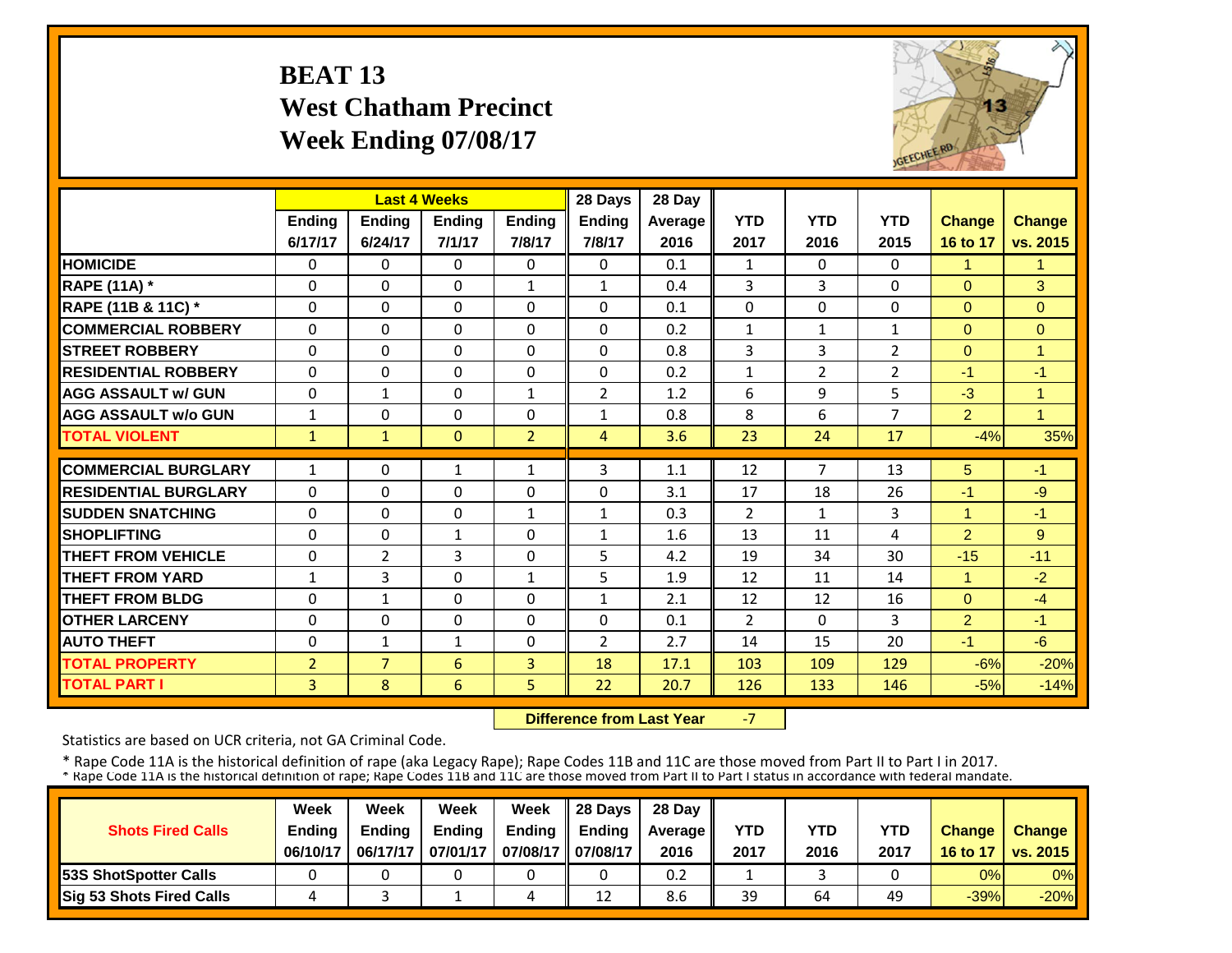# **BEAT 14 West Chatham Precinct Week Ending 07/08/17**



|                             |                |                | <b>Last 4 Weeks</b> |                | 28 Days       | 28 Day  |                |                |              |                |                      |
|-----------------------------|----------------|----------------|---------------------|----------------|---------------|---------|----------------|----------------|--------------|----------------|----------------------|
|                             | <b>Ending</b>  | <b>Ending</b>  | <b>Ending</b>       | <b>Ending</b>  | <b>Ending</b> | Average | <b>YTD</b>     | <b>YTD</b>     | <b>YTD</b>   | <b>Change</b>  | <b>Change</b>        |
|                             | 6/17/17        | 6/24/17        | 7/1/17              | 7/8/17         | 7/8/17        | 2016    | 2017           | 2016           | 2015         | 16 to 17       | vs. 2015             |
| <b>HOMICIDE</b>             | $\Omega$       | $\Omega$       | $\Omega$            | $\Omega$       | $\Omega$      | 0.2     | $\Omega$       | $\mathbf{1}$   | $\Omega$     | $-1$           | $\Omega$             |
| <b>RAPE (11A) *</b>         | $\Omega$       | $\Omega$       | $\Omega$            | $\Omega$       | $\Omega$      | 0.0     | $\mathbf{1}$   | $\Omega$       | 3            | $\mathbf{1}$   | $-2$                 |
| RAPE (11B & 11C) *          | 0              | 0              | 0                   | $\Omega$       | $\Omega$      | 0.2     | $\mathbf{1}$   | $\overline{2}$ | 0            | $-1$           | $\mathbf{1}$         |
| <b>COMMERCIAL ROBBERY</b>   | $\Omega$       | $\Omega$       | $\Omega$            | $\Omega$       | $\Omega$      | 0.2     | $\overline{2}$ | $\Omega$       | $\Omega$     | $\overline{2}$ | $\overline{2}$       |
| <b>STREET ROBBERY</b>       | 0              | $\mathbf{0}$   | 0                   | $\Omega$       | $\Omega$      | 0.4     | $\overline{2}$ | $\mathbf{1}$   | $\mathbf{1}$ | $\overline{1}$ | $\mathbf{1}$         |
| <b>RESIDENTIAL ROBBERY</b>  | $\Omega$       | $\Omega$       | $\Omega$            | $\Omega$       | $\Omega$      | 0.2     | $\mathbf{0}$   | $\mathbf{1}$   | $\Omega$     | $-1$           | $\Omega$             |
| <b>AGG ASSAULT w/ GUN</b>   | $\Omega$       | $\Omega$       | $\Omega$            | $\Omega$       | $\Omega$      | 0.2     | $\overline{2}$ | $\overline{2}$ | $\Omega$     | $\Omega$       | $\overline{2}$       |
| <b>AGG ASSAULT w/o GUN</b>  | $\mathbf{1}$   | 0              | 0                   | $\Omega$       | $\mathbf{1}$  | 0.5     | $\mathbf{1}$   | 3              | $\mathbf{1}$ | $-2$           | $\Omega$             |
| <b>TOTAL VIOLENT</b>        | $\mathbf{1}$   | $\mathbf{0}$   | $\mathbf{0}$        | $\mathbf{0}$   | $\mathbf{1}$  | 1.6     | 9              | 10             | 5            | $-10%$         | 80%                  |
| <b>COMMERCIAL BURGLARY</b>  | $\Omega$       | 0              | 0                   | 0              | 0             | 0.9     | $\overline{2}$ | 5              | 5            | $-3$           | $-3$                 |
| <b>RESIDENTIAL BURGLARY</b> | $\overline{2}$ | $\mathbf{1}$   | $\Omega$            | $\Omega$       | 3             | 4.0     | 40             | 29             | 20           | 11             | 20                   |
| <b>SUDDEN SNATCHING</b>     | $\Omega$       | $\Omega$       | 0                   | 0              | $\Omega$      | 0.1     | $\mathbf{0}$   | $\mathbf{1}$   | $\Omega$     | $-1$           | $\Omega$             |
| <b>SHOPLIFTING</b>          | 0              | $\Omega$       | $\mathbf 0$         | $\Omega$       | $\Omega$      | 0.7     | 8              | $\overline{7}$ | 3            | $\overline{1}$ | 5                    |
| <b>THEFT FROM VEHICLE</b>   | $\mathbf{1}$   | 0              | $\mathbf{1}$        | $\overline{2}$ | 4             | 3.7     | 34             | 18             | 27           | 16             | $\overline{7}$       |
| <b>THEFT FROM YARD</b>      | 0              | $\Omega$       | $\Omega$            | $\Omega$       | 0             | 1.6     | 13             | 11             | 12           | $\overline{2}$ | $\blacktriangleleft$ |
| <b>THEFT FROM BLDG</b>      | $\mathbf{1}$   | $\overline{2}$ | $\Omega$            | $\overline{2}$ | 5             | 1.8     | 22             | 9              | 16           | 13             | 6                    |
| <b>OTHER LARCENY</b>        | $\Omega$       | 0              | $\Omega$            | $\Omega$       | 0             | 1.2     | 9              | 3              | 6            | 6              | 3                    |
| <b>AUTO THEFT</b>           | $\mathbf{1}$   | 0              | $\Omega$            | $\Omega$       | $\mathbf{1}$  | 2.6     | 13             | 15             | 15           | $-2$           | $-2$                 |
| <b>TOTAL PROPERTY</b>       | 5              | $\overline{3}$ | $\mathbf{1}$        | 4              | 13            | 16.5    | 141            | 98             | 104          | 44%            | 36%                  |
| <b>TOTAL PART I</b>         | 6              | $\overline{3}$ | $\mathbf{1}$        | 4              | 14            | 18.1    | 150            | 108            | 109          | 39%            | 38%                  |

 **Difference from Last Year**42

Statistics are based on UCR criteria, not GA Criminal Code.

|                               | Week     | Week     | Week          | Week                | Il 28 Davs    | 28 Day         |      |      |      |               |                 |
|-------------------------------|----------|----------|---------------|---------------------|---------------|----------------|------|------|------|---------------|-----------------|
| <b>Shots Fired Calls</b>      | Ending   | Ending   | <b>Ending</b> | <b>Ending</b>       | <b>Ending</b> | <b>Average</b> | YTD  | YTD  | YTD  | <b>Change</b> | <b>Change</b>   |
|                               | 06/10/17 | 06/17/17 | 07/01/17      | 07/08/17   07/08/17 |               | 2016           | 2017 | 2016 | 2015 | 16 to 17      | <b>vs. 2015</b> |
| <b>153S ShotSpotter Calls</b> |          |          |               |                     |               | 0.0            |      |      |      | 0%            | $0\%$           |
| Sig 53 Shots Fired Calls      |          |          |               |                     | 13            | $\overline{A}$ | 56   | 61   | 50   | $-8%$         | 12%             |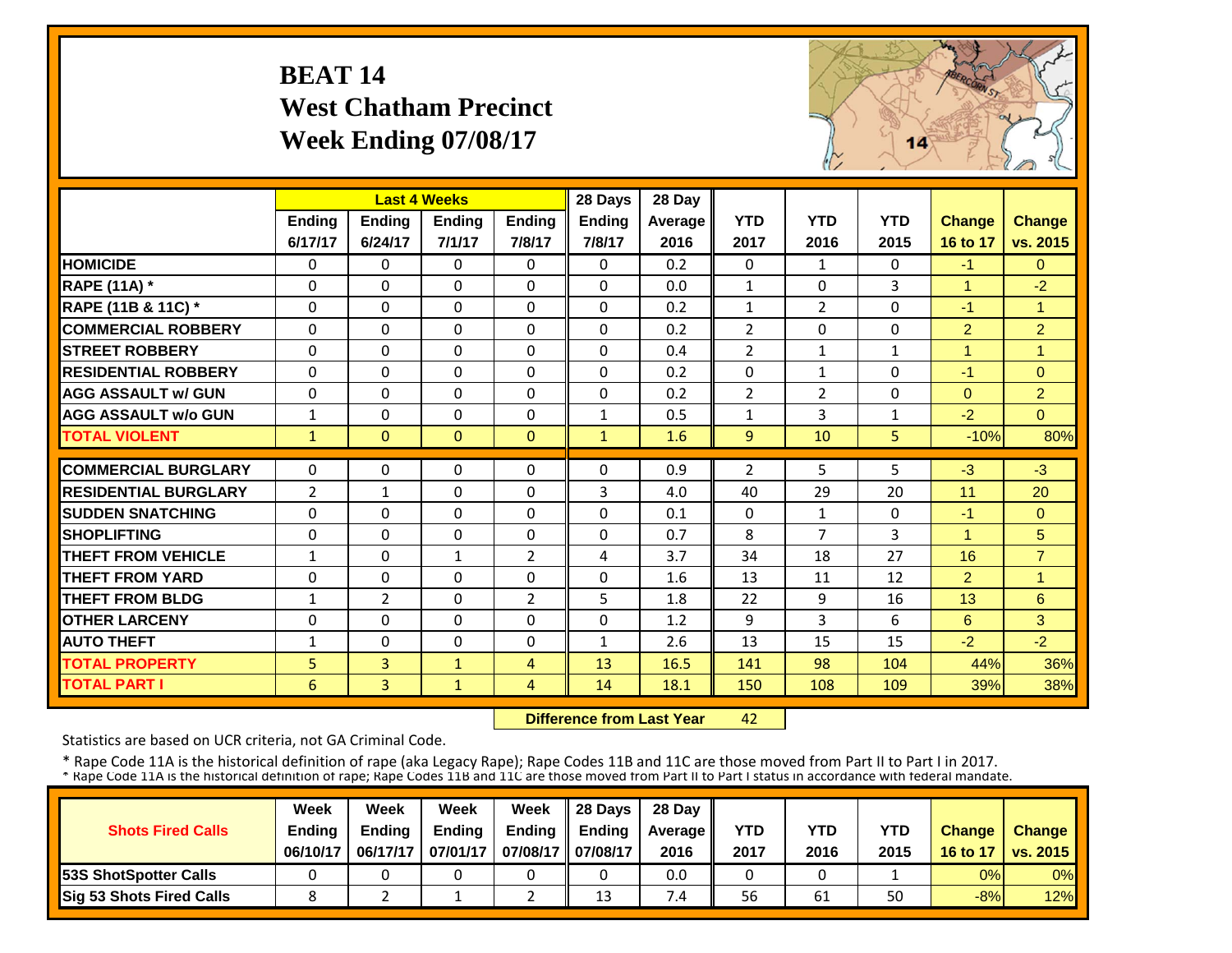### **BEAT 15 West Chatham Precinct Week Ending 07/08/17**



|                             |                | <b>Last 4 Weeks</b> |               |               | 28 Days        | 28 Day  |                |                |                |               |                |
|-----------------------------|----------------|---------------------|---------------|---------------|----------------|---------|----------------|----------------|----------------|---------------|----------------|
|                             | <b>Ending</b>  | <b>Ending</b>       | <b>Ending</b> | <b>Ending</b> | <b>Ending</b>  | Average | <b>YTD</b>     | <b>YTD</b>     | <b>YTD</b>     | <b>Change</b> | <b>Change</b>  |
|                             | 6/17/17        | 6/24/17             | 7/1/17        | 7/8/17        | 7/8/17         | 2016    | 2017           | 2016           | 2015           | 16 to 17      | vs. 2015       |
| <b>HOMICIDE</b>             | $\Omega$       | $\Omega$            | $\Omega$      | $\Omega$      | $\Omega$       | 0.2     | $\Omega$       | $\mathbf{1}$   | 0              | $-1$          | $\Omega$       |
| <b>RAPE (11A)</b> *         | $\Omega$       | $\Omega$            | $\Omega$      | $\Omega$      | $\Omega$       | 0.2     | $\Omega$       | $\overline{2}$ | 1              | $-2$          | $-1$           |
| RAPE (11B & 11C) *          | $\Omega$       | $\Omega$            | $\Omega$      | $\Omega$      | $\Omega$       | 0.4     | $\Omega$       | $\overline{2}$ | 0              | $-2$          | $\Omega$       |
| <b>COMMERCIAL ROBBERY</b>   | $\Omega$       | $\Omega$            | $\Omega$      | $\Omega$      | 0              | 0.5     | $\Omega$       | 4              | 0              | $-4$          | $\Omega$       |
| <b>ISTREET ROBBERY</b>      | $\mathbf{1}$   | $\Omega$            | $\Omega$      | $\Omega$      | $\mathbf{1}$   | 0.7     | 3              | 6              | 4              | $-3$          | $-1$           |
| <b>RESIDENTIAL ROBBERY</b>  | $\Omega$       | $\Omega$            | $\Omega$      | $\Omega$      | $\Omega$       | 0.3     | $\Omega$       | 3              | $\mathbf{1}$   | $-3$          | $-1$           |
| <b>AGG ASSAULT w/ GUN</b>   | $\Omega$       | $\mathbf{1}$        | $\Omega$      | $\Omega$      | $\mathbf{1}$   | 0.9     | $\overline{7}$ | 4              | 8              | 3             | $-1$           |
| <b>AGG ASSAULT w/o GUN</b>  | $\Omega$       | 0                   | $\Omega$      | $\Omega$      | 0              | 0.9     | $\Omega$       | 5              | 4              | $-5$          | $-4$           |
| <b>TOTAL VIOLENT</b>        | $\mathbf{1}$   | $\mathbf{1}$        | $\Omega$      | $\Omega$      | $\overline{2}$ | 4.0     | 10             | 27             | 18             | $-63%$        | $-44%$         |
| <b>COMMERCIAL BURGLARY</b>  | $\Omega$       | $\Omega$            | 0             | 0             | $\Omega$       | 1.3     | 3              | 8              | 10             | $-5$          | $-7$           |
| <b>RESIDENTIAL BURGLARY</b> | $\mathbf{1}$   | $\Omega$            | 3             | 4             | 8              | 3.9     | 30             | 29             | 29             | 1             | $\overline{1}$ |
| <b>SUDDEN SNATCHING</b>     | $\mathbf 0$    | $\mathbf{1}$        | $\Omega$      | $\Omega$      | 1              | 0.2     | $\overline{2}$ | $\overline{2}$ | 0              | $\Omega$      | $\overline{2}$ |
| <b>SHOPLIFTING</b>          | $\Omega$       | 2                   | $\Omega$      | $\Omega$      | $\overline{2}$ | 1.5     | 6              | 13             | $\mathbf{1}$   | $-7$          | 5              |
| <b>THEFT FROM VEHICLE</b>   | 0              | 2                   | 2             | $\Omega$      | 4              | 2.9     | 19             | 21             | 17             | $-2$          | $\overline{2}$ |
| <b>THEFT FROM YARD</b>      | $\Omega$       | $\Omega$            | $\Omega$      | 1             | 1              | 1.0     | 12             | $\overline{7}$ | $\overline{7}$ | 5             | 5              |
| <b>THEFT FROM BLDG</b>      | 0              | $\Omega$            | $\Omega$      | $\Omega$      | $\Omega$       | 2.2     | 13             | 13             | 6              | $\Omega$      | $\overline{7}$ |
| <b>OTHER LARCENY</b>        | $\Omega$       | $\Omega$            | $\Omega$      | $\Omega$      | $\Omega$       | 0.3     | 3              | $\overline{2}$ | 0              | 1             | 3              |
| <b>AUTO THEFT</b>           | $\Omega$       | $\mathbf{1}$        | $\mathbf{1}$  | $\Omega$      | $\overline{2}$ | 1.9     | 15             | 12             | 14             | 3             | $\overline{1}$ |
| <b>TOTAL PROPERTY</b>       | $\mathbf{1}$   | 6                   | 6             | 5             | 18             | 15.2    | 103            | 107            | 84             | $-4%$         | 23%            |
| <b>TOTAL PART I</b>         | $\overline{2}$ | $\overline{7}$      | 6             | 5             | 20             | 19.2    | 113            | 134            | 102            | $-16%$        | 11%            |

 **Difference from Last Year**‐21

Statistics are based on UCR criteria, not GA Criminal Code.

|                               | Week     | Week          | Week          | Week              | $\parallel$ 28 Davs | 28 Day    |      |      |      |               |                     |
|-------------------------------|----------|---------------|---------------|-------------------|---------------------|-----------|------|------|------|---------------|---------------------|
| <b>Shots Fired Calls</b>      | Ending   | <b>Ending</b> | <b>Ending</b> | <b>Ending</b>     | <b>Ending</b>       | Average I | YTD  | YTD  | YTD  | <b>Change</b> | <b>Change</b>       |
|                               | 06/10/17 | 06/17/17      | 07/01/17      | 07/08/17 07/08/17 |                     | 2016      | 2017 | 2016 | 2015 |               | 16 to 17   vs. 2015 |
| <b>153S ShotSpotter Calls</b> |          |               |               |                   |                     | 0.0       |      |      |      | 0%            | $0\%$               |
| Sig 53 Shots Fired Calls      |          |               |               |                   |                     | 8.2       | 40   | 61   | 59   | $-34%$        | $-32%$              |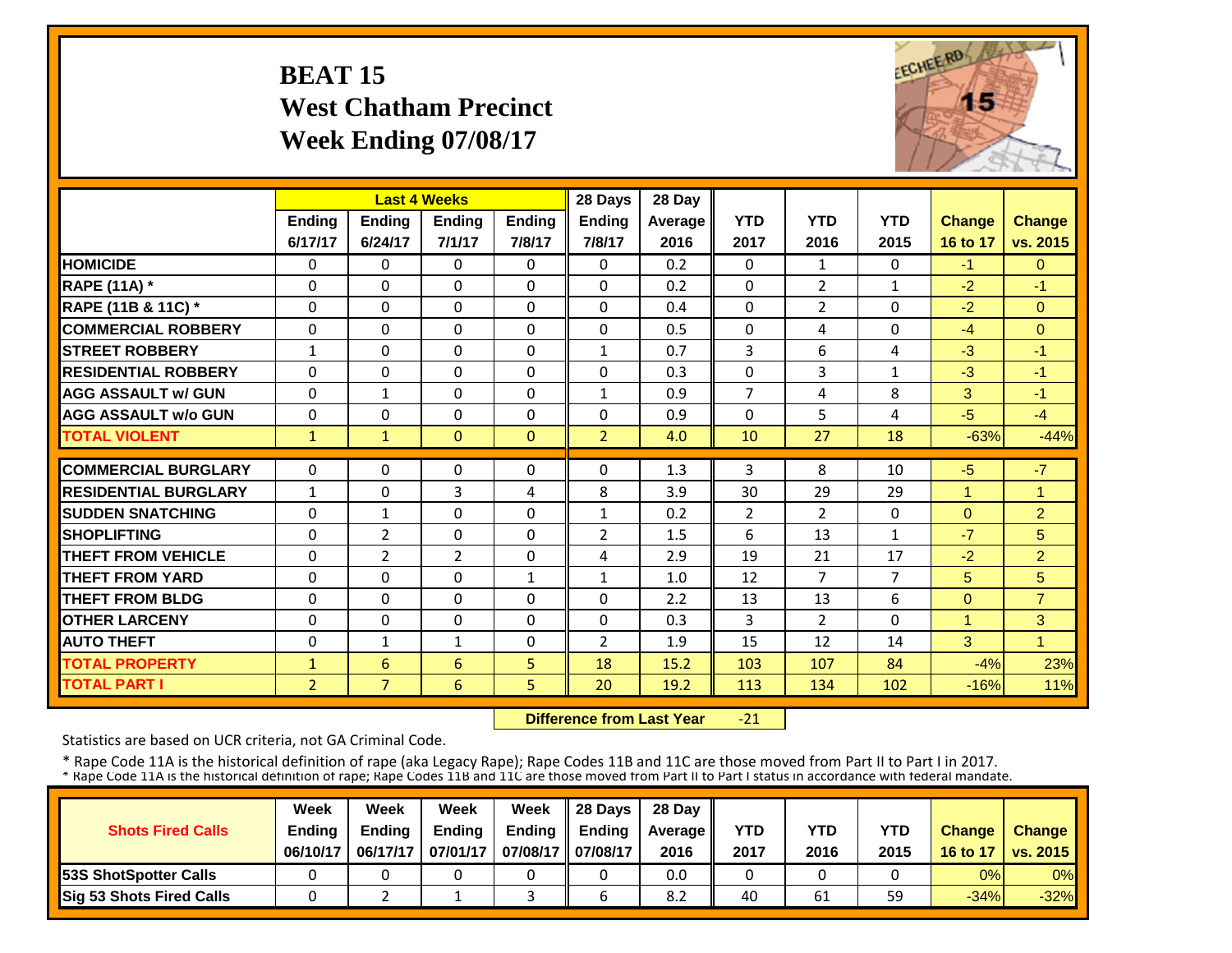# **BEAT 16 West Chatham Precinct Week Ending 07/08/17**



|                             |                | <b>Last 4 Weeks</b> |                |                | 28 Days        | 28 Day  |                |                |              |                |                |
|-----------------------------|----------------|---------------------|----------------|----------------|----------------|---------|----------------|----------------|--------------|----------------|----------------|
|                             | <b>Ending</b>  | Ending              | <b>Ending</b>  | <b>Ending</b>  | <b>Ending</b>  | Average | <b>YTD</b>     | <b>YTD</b>     | <b>YTD</b>   | <b>Change</b>  | <b>Change</b>  |
|                             | 6/17/17        | 6/24/17             | 7/1/17         | 7/8/17         | 7/8/17         | 2016    | 2017           | 2016           | 2015         | 16 to 17       | vs. 2015       |
| <b>HOMICIDE</b>             | $\Omega$       | $\Omega$            | $\Omega$       | $\Omega$       | $\Omega$       | 0.0     | $\mathbf{1}$   | $\Omega$       | 0            | $\mathbf{1}$   | 1              |
| <b>RAPE (11A) *</b>         | $\Omega$       | $\Omega$            | $\Omega$       | $\mathbf{1}$   | $\mathbf{1}$   | 0.2     | $\mathbf{1}$   | $\mathbf{1}$   | $\Omega$     | $\Omega$       | $\overline{1}$ |
| RAPE (11B & 11C) *          | $\Omega$       | $\Omega$            | $\Omega$       | $\Omega$       | $\Omega$       | 0.0     | $\overline{2}$ | $\Omega$       | $\Omega$     | $\overline{2}$ | $\overline{2}$ |
| <b>COMMERCIAL ROBBERY</b>   | $\Omega$       | 0                   | $\Omega$       | $\Omega$       | $\Omega$       | 0.1     | 0              | $\mathbf{1}$   | 3            | $-1$           | $-3$           |
| <b>STREET ROBBERY</b>       | $\Omega$       | $\Omega$            | $\Omega$       | $\Omega$       | $\Omega$       | 0.4     | $\overline{2}$ | 4              | $\mathbf{1}$ | $-2$           | 1              |
| <b>RESIDENTIAL ROBBERY</b>  | $\Omega$       | $\Omega$            | $\Omega$       | $\Omega$       | $\Omega$       | 0.4     | $\mathbf{1}$   | 3              | 2            | $-2$           | $-1$           |
| <b>AGG ASSAULT w/ GUN</b>   | $\Omega$       | $\Omega$            | $\Omega$       | $\Omega$       | $\mathbf{0}$   | 0.5     | $\mathbf{1}$   | $\overline{2}$ | 0            | $-1$           | $\overline{1}$ |
| <b>AGG ASSAULT w/o GUN</b>  | 0              | 1                   | 0              | 0              | 1              | 0.5     | 5              | $\overline{2}$ | 6            | 3              | $-1$           |
| <b>TOTAL VIOLENT</b>        | $\Omega$       | $\mathbf{1}$        | $\Omega$       | $\mathbf{1}$   | $\overline{2}$ | 1.9     | 13             | 13             | 12           | 0%             | 8%             |
| <b>COMMERCIAL BURGLARY</b>  | $\Omega$       | $\Omega$            | $\Omega$       | $\Omega$       | $\Omega$       | 0.9     | 4              | $\overline{7}$ | 1            | $-3$           | 3              |
| <b>RESIDENTIAL BURGLARY</b> | $\Omega$       | $\Omega$            | $\mathbf{1}$   | $\Omega$       | $\mathbf{1}$   | 3.1     | 11             | 18             | 22           | $-7$           | $-11$          |
| <b>ISUDDEN SNATCHING</b>    | $\mathbf{1}$   | $\Omega$            | $\Omega$       | $\Omega$       | 1              | 0.1     | $\overline{2}$ | $\Omega$       | 0            | $\overline{2}$ | 2              |
| <b>SHOPLIFTING</b>          | $\overline{2}$ | 3                   | 5              | $\Omega$       | 10             | 7.0     | 46             | 44             | 88           | $\overline{2}$ | $-42$          |
| <b>THEFT FROM VEHICLE</b>   | 3              | $\Omega$            | $\overline{2}$ | $\Omega$       | 5              | 6.3     | 21             | 42             | 24           | $-21$          | $-3$           |
| <b>THEFT FROM YARD</b>      | 3              | 0                   | $\Omega$       | $\mathbf{1}$   | 4              | 1.4     | 16             | 9              | 19           | $\overline{7}$ | $-3$           |
| <b>THEFT FROM BLDG</b>      | $\Omega$       | $\mathbf{1}$        | $\Omega$       | 0              | $\mathbf{1}$   | 3.7     | 28             | 19             | 21           | 9              | $\overline{7}$ |
| <b>OTHER LARCENY</b>        | $\Omega$       | $\Omega$            | $\Omega$       | $\mathbf{1}$   | $\mathbf{1}$   | 0.5     | 5              | $\Omega$       | 3            | 5              | 2              |
| <b>AUTO THEFT</b>           | 2              | $\mathbf{1}$        | $\overline{2}$ | 1              | 6              | 3.0     | 28             | 13             | 10           | 15             | 18             |
| <b>TOTAL PROPERTY</b>       | 11             | 5 <sup>1</sup>      | 10             | 3              | 29             | 25.9    | 161            | 152            | 188          | 6%             | $-14%$         |
| <b>TOTAL PART I</b>         | 11             | 6                   | 10             | $\overline{4}$ | 31             | 27.8    | 174            | 165            | 200          | 5%             | $-13%$         |

 **Difference from Last Year**

9

Statistics are based on UCR criteria, not GA Criminal Code.

|                               | Week     | Week          | Week          | Week              | $\parallel$ 28 Davs | 28 Day    |      |      |      |               |                     |
|-------------------------------|----------|---------------|---------------|-------------------|---------------------|-----------|------|------|------|---------------|---------------------|
| <b>Shots Fired Calls</b>      | Ending   | <b>Ending</b> | <b>Ending</b> | <b>Ending</b>     | <b>Ending</b>       | Average I | YTD  | YTD  | YTD  | <b>Change</b> | <b>Change</b>       |
|                               | 06/10/17 | 06/17/17      | 07/01/17      | 07/08/17 07/08/17 |                     | 2016      | 2017 | 2016 | 2015 |               | 16 to 17   vs. 2015 |
| <b>153S ShotSpotter Calls</b> |          |               |               |                   |                     | 0.0       |      |      |      | 0%            | $0\%$               |
| Sig 53 Shots Fired Calls      |          |               |               |                   | 11                  | -<br>6.1  | 37   | 36   | 24   | 3%            | <b>54%</b>          |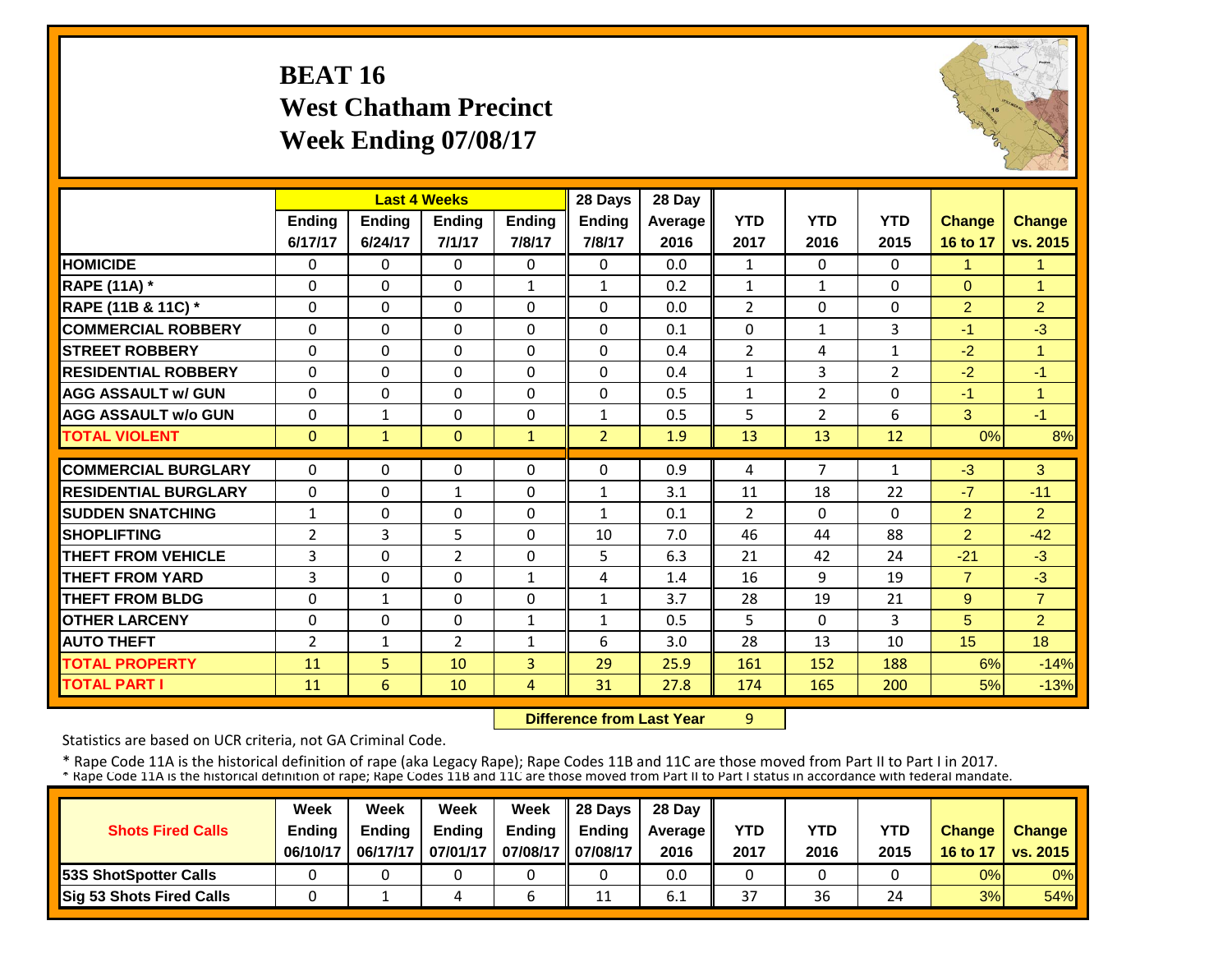

#### **COMPSTATDOWNTOWN PRECINCTWeek Ending 07/08/17**

**PRECINCT COMMANDER:**

**CAPT. JOY GELLATLY**



|                             | Week<br><b>Ending</b><br>7/8/17 | Week<br><b>Ending</b><br>7/1/17 | <b>Weekly</b><br>Avg<br>2016 | 28-Day<br><b>Ending</b><br>7/8/17 | 28-Day<br>Ending<br>6/10/17 | Avg<br>28-Day<br>2016 | <b>YTD</b><br>2017 | <b>YTD</b><br>2016 | <b>YTD</b><br>2015 | <b>Change</b><br>16 to 17 | <b>Change</b><br>vs. 2015 |
|-----------------------------|---------------------------------|---------------------------------|------------------------------|-----------------------------------|-----------------------------|-----------------------|--------------------|--------------------|--------------------|---------------------------|---------------------------|
| <b>HOMICIDE</b>             |                                 | 0                               | $\Omega$                     |                                   | $\Omega$                    | 0                     | 4                  | 3                  |                    |                           | 3                         |
| <b>RAPE (11A)</b> *         | 0                               | 0                               | $\Omega$                     |                                   |                             |                       | 8                  | 4                  | $\overline{7}$     | $\overline{4}$            | $\mathbf{1}$              |
| RAPE (11B & 11C) *          | $\bf{0}$                        | 1                               | $\Omega$                     |                                   |                             |                       | $\overline{7}$     | 6                  | $\mathbf{2}$       |                           | 5 <sup>5</sup>            |
| <b>COMMERCIAL ROBBERY</b>   | 0                               | 0                               | $\Omega$                     | $\bf{0}$                          | $\Omega$                    |                       | $\mathbf{2}$       | 4                  | 4                  | $-2$                      | $-2$                      |
| <b>STREET ROBBERY</b>       | $\mathbf{2}$                    | 0                               | 3                            | 3                                 | 6                           | 13                    | 47                 | 86                 | 55                 | $-39$                     | $-8$                      |
| <b>RESIDENTIAL ROBBERY</b>  | $\bf{0}$                        | 0                               | $\Omega$                     |                                   | $\Omega$                    | 0                     | $\mathbf{2}$       | 3                  | 6                  | $-1$                      | $-4$                      |
| <b>AGG ASSAULT w/ GUN</b>   | $\overline{2}$                  |                                 |                              | 3.                                | 5                           | 6                     | 32                 | 40                 | 23                 | $-8$                      | 9                         |
| <b>AGG ASSAULT w/o GUN</b>  | 2                               | 0                               | 1                            | 10                                | 6                           | 5.                    | 42                 | 28                 | 23                 | 14                        | 19                        |
| <b>TOTAL VIOLENT</b>        | $\overline{7}$                  | $\overline{2}$                  | $\overline{7}$               | 20                                | 19                          | 27                    | 144                | 174                | 121                | $-17%$                    | 19%                       |
| <b>COMMERCIAL BURGLARY</b>  |                                 |                                 |                              |                                   | 6                           | 5.                    |                    |                    | 13                 | $-2$                      | 8                         |
|                             | $\bf{0}$                        | 0                               |                              | 3                                 |                             |                       | 21                 | 23                 |                    |                           |                           |
| <b>RESIDENTIAL BURGLARY</b> | 1                               |                                 | 3                            | 5                                 | 5                           | 11                    | 37                 | 77                 | 69                 | $-40$                     | $-32$                     |
| <b>SUDDEN SNATCHING</b>     | $\overline{2}$                  |                                 |                              | 5                                 | 3                           | 4                     | 29                 | 27                 | 20                 | $\overline{2}$            | 9                         |
| <b>SHOPLIFTING</b>          | 6                               | 3                               | 5                            | 25                                | 21                          | 19                    | 127                | 101                | 122                | 26                        | 5 <sup>5</sup>            |
| <b>THEFT FROM VEHICLE</b>   | 10                              | 6                               | 11                           | 29                                | 26                          | 42                    | 221                | 267                | 204                | $-46$                     | 17                        |
| <b>THEFT FROM YARD</b>      | $\bf{0}$                        | 5                               | 4                            | 11                                | 24                          | 16                    | 118                | 102                | 96                 | 16                        | 22                        |
| <b>THEFT FROM BLDG</b>      | 3                               | 5                               | 5                            | 12                                | 24                          | 21                    | 125                | 145                | 113                | $-20$                     | 12                        |
| <b>OTHER LARCENY</b>        | 1                               | 3                               | 1                            | 4                                 | $\overline{2}$              | $\overline{2}$        | 20                 | 16                 | 11                 | $\overline{4}$            | 9                         |
| <b>AUTO THEFT</b>           | 6                               | 4                               | 4                            | 16                                | 12                          | 16                    | 93                 | 94                 | 94                 | $-1$                      | $-1$                      |
| <b>TOTAL PROPERTY</b>       | 29                              | 28                              | 34                           | 110                               | 123                         | 136                   | 791                | 852                | 742                | $-7%$                     | 7%                        |
| <b>TOTAL PART I</b>         | 36                              | 30                              | 41                           | 130                               | 142                         | 163                   | 935                | 1026               | 863                | $-9%$                     | 8%                        |

Statistics are based on UCR criteria, not GA Criminal Code. **Difference from Last Year** -91

Statistics are preliminary, based on RMS data at the time prepared, and are subject to change due to late reports, reclassifications, updated locations, etc.

| <b>Citizen Initiated Calls</b>  | Week<br><b>Ending</b><br>07/08/17 | Week<br><b>Ending</b><br>07/01/17 | Weekly<br>Avg<br>2016 | $28-Day$<br>Ending<br>07/08/17 | $28-Dav$<br>Ending<br>6/10/17 | Avg<br>$28-Day$<br>2016 | <b>YTD</b><br>2017 | YTD<br>2016 | <b>YTD</b><br>2015 | <b>Change</b><br>16 to 17 | <b>Change</b><br>vs. 2015 |
|---------------------------------|-----------------------------------|-----------------------------------|-----------------------|--------------------------------|-------------------------------|-------------------------|--------------------|-------------|--------------------|---------------------------|---------------------------|
| <b>Midnight Shift</b>           | 139                               | 100                               | 121                   | 421                            | 467                           | 484                     | 2996               | 3142        | 3121               | $-146$                    | $-125$                    |
| Day Shift                       | 210                               | 223                               | 233                   | 860                            | 910                           | 931                     | 5696               | 5960        | 6029               | $-264$                    | $-333$                    |
| <b>Afternoon Shift</b>          | 298                               | 233                               | 252                   | 963                            | 991                           | 1010                    | 6294               | 6489        | 6549               | $-195$                    | $-255$                    |
| <b>TOTAL CITIZEN CFS</b>        | 647                               | 556                               | 606                   | 2244                           | 2368                          | 2425                    | 14986              | 15591       | 15699              | $-3.9%$                   | $-4.5%$                   |
| 53S ShotSpotter Calls           | 24                                |                                   |                       | 35                             | 18                            | 30                      | 141                | 237         | 116                | -96                       | 25                        |
| <b>Sig 53 Shots Fired Calls</b> | 19                                | 16                                | 11                    | 49                             | 47                            | 43                      | 254                | 316         | 189                | $-62$                     | 65                        |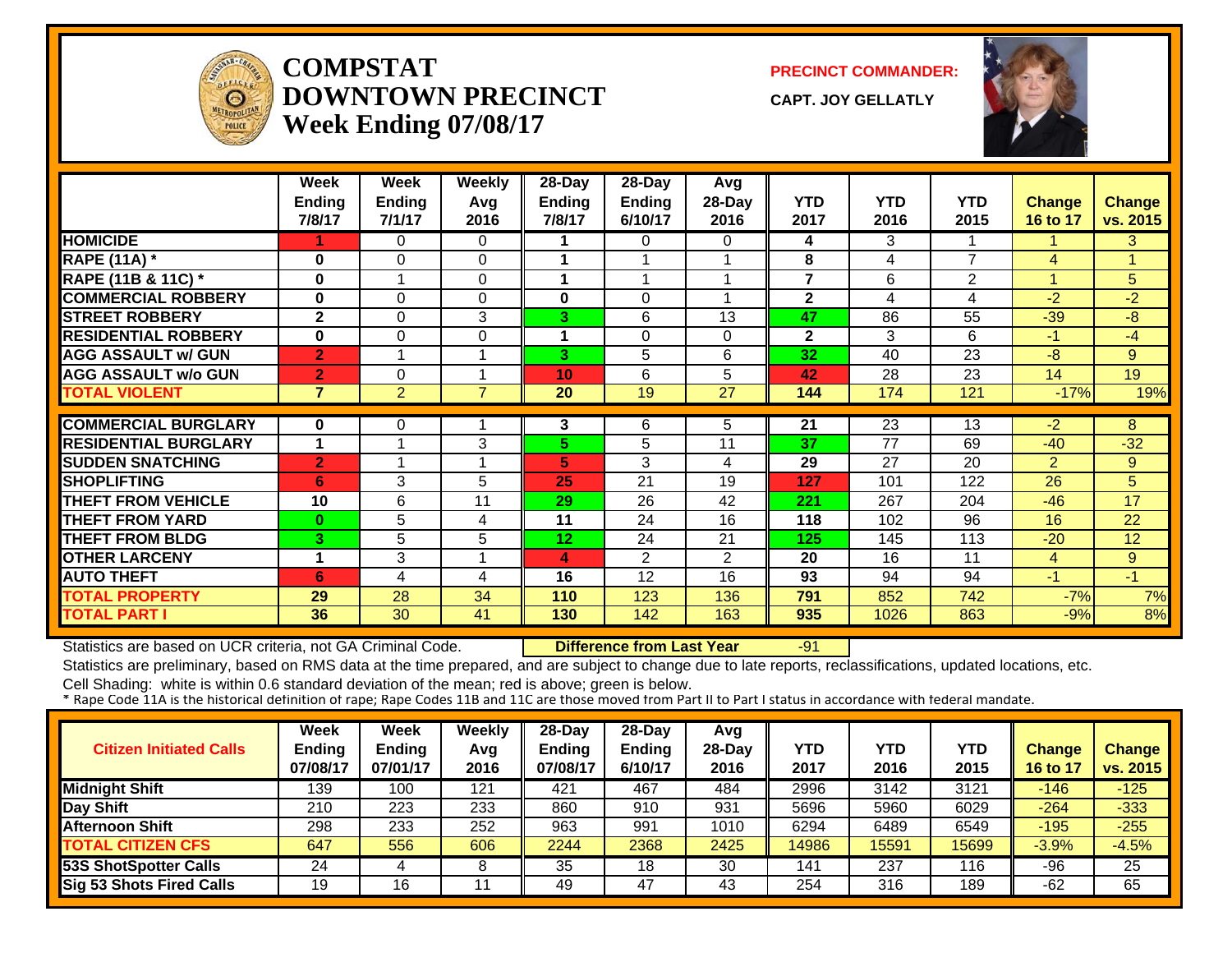# **BEAT 21 Downtown PrecinctWeek Ending 07/08/17**



|                             |                | <b>Last 4 Weeks</b> |              |                | 28 Days        | 28 Day  |                |                |              |                |                |
|-----------------------------|----------------|---------------------|--------------|----------------|----------------|---------|----------------|----------------|--------------|----------------|----------------|
|                             | <b>Ending</b>  | Ending              | Ending       | <b>Endina</b>  | <b>Ending</b>  | Average | <b>YTD</b>     | <b>YTD</b>     | <b>YTD</b>   | <b>Change</b>  | <b>Change</b>  |
|                             | 6/17/17        | 6/24/17             | 7/1/17       | 7/8/17         | 7/8/17         | 2016    | 2017           | 2016           | 2015         | 16 to 17       | vs. 2015       |
| <b>HOMICIDE</b>             | $\Omega$       | $\Omega$            | $\Omega$     | $\Omega$       | $\Omega$       | 0.2     | $\Omega$       | $\overline{2}$ | $\Omega$     | $-2$           | $\Omega$       |
| <b>RAPE (11A) *</b>         | $\Omega$       | $\Omega$            | $\Omega$     | $\Omega$       | $\Omega$       | 0.1     | $\mathbf{1}$   | $\Omega$       | $\mathbf{1}$ | 1              | $\Omega$       |
| RAPE (11B & 11C) *          | $\Omega$       | $\Omega$            | $\Omega$     | $\Omega$       | $\Omega$       | 0.1     | $\mathbf 1$    | $\Omega$       | $\mathbf{1}$ | 1              | $\Omega$       |
| <b>COMMERCIAL ROBBERY</b>   | $\Omega$       | 0                   | $\Omega$     | $\Omega$       | $\Omega$       | 0.3     | 0              | 3              | $\mathbf{1}$ | $-3$           | $-1$           |
| <b>STREET ROBBERY</b>       | $\Omega$       | 0                   | $\Omega$     | $\Omega$       | $\Omega$       | 0.7     | 5              | 6              | 8            | $-1$           | $-3$           |
| <b>IRESIDENTIAL ROBBERY</b> | $\Omega$       | $\Omega$            | $\Omega$     | $\Omega$       | $\Omega$       | 0.1     | $\Omega$       | $\Omega$       | 3            | $\Omega$       | $-3$           |
| <b>AGG ASSAULT w/ GUN</b>   | $\Omega$       | $\Omega$            | $\mathbf{1}$ | $\Omega$       | $\mathbf{1}$   | 1.1     | 16             | 8              | 7            | 8              | 9              |
| <b>AGG ASSAULT w/o GUN</b>  | 0              | 0                   | 0            | 0              | $\Omega$       | 1.4     | 6              | 8              | 6            | $-2$           | $\mathbf{0}$   |
| <b>TOTAL VIOLENT</b>        | $\Omega$       | $\Omega$            | $\mathbf{1}$ | $\Omega$       | $\mathbf{1}$   | 3.9     | 29             | 27             | 27           | 7%             | 7%             |
| <b>COMMERCIAL BURGLARY</b>  | 1              | $\Omega$            | $\Omega$     | $\Omega$       | $\mathbf{1}$   | 0.7     | 3              | $\mathbf{1}$   | 1            | $\overline{2}$ | $\overline{2}$ |
| <b>RESIDENTIAL BURGLARY</b> | $\Omega$       | $\mathbf{1}$        | $\Omega$     | $\Omega$       | 1              | 1.9     | 8              | 12             | 25           | $-4$           | $-17$          |
| <b>ISUDDEN SNATCHING</b>    | $\Omega$       | $\Omega$            | $\Omega$     | $\Omega$       | $\Omega$       | 0.1     | $\Omega$       | $\mathbf{1}$   | 0            | $-1$           | $\Omega$       |
| <b>SHOPLIFTING</b>          | $\overline{2}$ | $\overline{2}$      | $\Omega$     | $\mathbf{1}$   | 5              | 2.1     | 19             | 8              | 13           | 11             | 6              |
| <b>THEFT FROM VEHICLE</b>   | $\mathbf{1}$   | $\mathbf{1}$        | $\Omega$     | $\mathbf{1}$   | 3              | 2.5     | 15             | 13             | 33           | $\overline{2}$ | $-18$          |
| <b>THEFT FROM YARD</b>      | 0              | 0                   | $\mathbf{1}$ | $\Omega$       | 1              | 1.7     | $\overline{7}$ | 8              | 5            | $-1$           | $\overline{2}$ |
| <b>THEFT FROM BLDG</b>      | 1              | $\Omega$            | $\mathbf{1}$ | 0              | $\overline{2}$ | 2.0     | 11             | 13             | 14           | $-2$           | $-3$           |
| <b>OTHER LARCENY</b>        | $\Omega$       | $\Omega$            | $\Omega$     | $\Omega$       | $\Omega$       | 0.2     | $\mathbf{1}$   | 1              | 1            | $\Omega$       | $\Omega$       |
| <b>AUTO THEFT</b>           | $\Omega$       | $\Omega$            | $\mathbf{1}$ | $\Omega$       | $\mathbf{1}$   | 2.5     | 14             | 18             | 16           | $-4$           | $-2$           |
| <b>TOTAL PROPERTY</b>       | 5              | 4                   | 3            | $\overline{2}$ | 14             | 13.6    | 78             | 75             | 108          | 4%             | $-28%$         |
| <b>TOTAL PART I</b>         | 5              | $\overline{4}$      | 4            | $\overline{2}$ | 15             | 17.5    | 107            | 102            | 135          | 5%             | $-21%$         |

 **Difference from Last Year**5

Statistics are based on UCR criteria, not GA Criminal Code.

|                               | Week     | Week          | Week          | Week              | $\parallel$ 28 Davs | 28 Day    |      |      |            |               |                     |
|-------------------------------|----------|---------------|---------------|-------------------|---------------------|-----------|------|------|------------|---------------|---------------------|
| <b>Shots Fired Calls</b>      | Ending   | <b>Ending</b> | <b>Ending</b> | <b>Ending</b>     | <b>Ending</b>       | Average I | YTD  | YTD  | <b>YTD</b> | <b>Change</b> | <b>Change</b>       |
|                               | 06/10/17 | 06/17/17      | 07/01/17      | 07/08/17 07/08/17 |                     | 2016      | 2017 | 2016 | 2015       |               | 16 to 17   vs. 2015 |
| <b>153S ShotSpotter Calls</b> |          |               |               |                   |                     | 0.0       |      |      |            | 0%            | $0\%$               |
| Sig 53 Shots Fired Calls      |          |               |               |                   |                     | 9.3       | 58   | 64   | 45         | $-9%$         | 29%                 |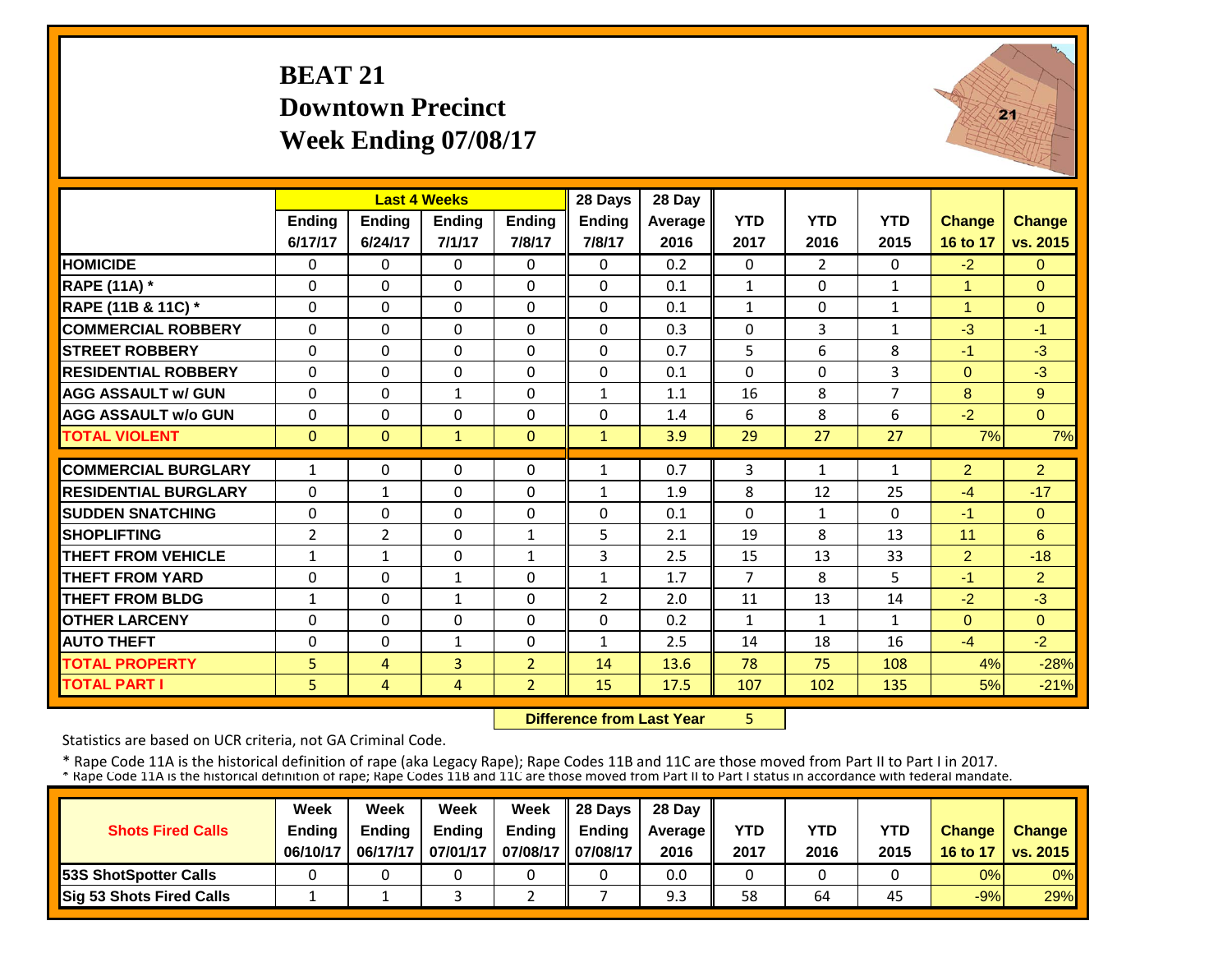# **BEAT 22 Downtown PrecinctWeek Ending 07/08/17**



|                             |                          | <b>Last 4 Weeks</b>              |                |                          | 28 Days        | 28 Day      |              |                |              |                |               |
|-----------------------------|--------------------------|----------------------------------|----------------|--------------------------|----------------|-------------|--------------|----------------|--------------|----------------|---------------|
|                             | <b>Ending</b>            | <b>Ending</b>                    | <b>Endina</b>  | <b>Ending</b>            | <b>Ending</b>  | Average     | <b>YTD</b>   | <b>YTD</b>     | <b>YTD</b>   | <b>Change</b>  | <b>Change</b> |
|                             | 6/17/17                  | 6/24/17                          | 7/1/17         | 7/8/17                   | 7/8/17         | 2016        | 2017         | 2016           | 2015         | 16 to 17       | vs. 2015      |
| <b>HOMICIDE</b>             | $\Omega$                 | 0                                | $\Omega$       | $\mathbf{1}$             | $\mathbf{1}$   | 0.0         | $\mathbf{1}$ | $\Omega$       | 0            | 1              | 1             |
| <b>RAPE (11A) *</b>         | $\Omega$                 | $\mathbf{1}$                     | $\Omega$       | $\Omega$                 | $\mathbf{1}$   | 0.4         | 4            | $\overline{2}$ | 4            | 2              | $\Omega$      |
| RAPE (11B & 11C) *          | $\Omega$                 | $\Omega$                         | $\Omega$       | $\Omega$                 | $\Omega$       | 0.2         | $\mathbf{1}$ | $\mathbf{1}$   | 0            | $\Omega$       | $\mathbf{1}$  |
| <b>COMMERCIAL ROBBERY</b>   | $\Omega$                 | 0                                | $\Omega$       | $\Omega$                 | $\Omega$       | 0.1         | $\Omega$     | $\Omega$       | $\Omega$     | $\Omega$       | $\Omega$      |
| <b>STREET ROBBERY</b>       | $\Omega$                 | $\Omega$                         | $\Omega$       | $\Omega$                 | $\Omega$       | 3.4         | 4            | 13             | 16           | $-9$           | $-12$         |
| <b>RESIDENTIAL ROBBERY</b>  | $\Omega$                 | $\Omega$                         | $\Omega$       | $\Omega$                 | $\Omega$       | 0.0         | $\Omega$     | $\Omega$       | 0            | $\Omega$       | $\Omega$      |
| <b>AGG ASSAULT w/ GUN</b>   | $\Omega$                 | $\Omega$                         | $\Omega$       | $\overline{2}$           | $\overline{2}$ | 0.6         | 4            | 3              | $\mathbf{1}$ | $\mathbf{1}$   | 3             |
| <b>AGG ASSAULT w/o GUN</b>  | $\overline{2}$           | $\Omega$                         | $\Omega$       | $\Omega$                 | $\overline{2}$ | 0.9         | 8            | 6              | 2            | $\overline{2}$ | $6^{\circ}$   |
| <b>TOTAL VIOLENT</b>        | 2 <sup>1</sup>           | $\mathbf{1}$                     | $\mathbf{0}$   | $\overline{3}$           | 6              | 5.6         | 22           | 25             | 23           | $-12%$         | $-4%$         |
| <b>COMMERCIAL BURGLARY</b>  | $\Omega$                 | $\mathbf{1}$                     | 0              | 0                        | $\mathbf{1}$   | 0.8         | 9            | 6              | 4            | 3              | 5             |
| <b>RESIDENTIAL BURGLARY</b> | $\Omega$                 | 0                                | 0              | $\Omega$                 | $\Omega$       | 0.5         | $\Omega$     | 6              | 0            | $-6$           | $\Omega$      |
| <b>SUDDEN SNATCHING</b>     | $\Omega$                 | 0                                | $\mathbf{1}$   | 2                        | 3              | 2.9         | 21           | 16             | 11           | 5              | 10            |
| <b>SHOPLIFTING</b>          | $\overline{2}$           | 2                                | $\Omega$       | $\mathbf{1}$             | 5              | 3.0         | 24           | 26             | 16           | $-2$           | 8             |
| <b>THEFT FROM VEHICLE</b>   |                          |                                  | $\Omega$       |                          | 4              |             | 33           | 67             | 33           | $-34$          | $\Omega$      |
| <b>THEFT FROM YARD</b>      | $\mathbf{1}$<br>$\Omega$ | $\overline{2}$<br>$\overline{2}$ | $\Omega$       | $\mathbf{1}$<br>$\Omega$ | $\overline{2}$ | 10.9<br>3.1 | 28           | 24             | 20           | $\overline{4}$ | 8             |
| <b>THEFT FROM BLDG</b>      |                          |                                  |                |                          | 5              | 8.0         | 49           | 53             | 37           |                | 12            |
|                             | $\overline{2}$           | 0                                | $\mathbf{1}$   | 2                        |                |             |              |                |              | $-4$           |               |
| <b>OTHER LARCENY</b>        | $\Omega$                 | 0                                | $\Omega$       | $\Omega$                 | $\Omega$       | 0.4         | 3            | 3              | 0            | $\Omega$       | 3             |
| <b>AUTO THEFT</b>           | $\mathbf{1}$             | $\mathbf{1}$                     | $\mathbf{1}$   | 3                        | 6              | 3.1         | 15           | 17             | 9            | $-2$           | 6             |
| <b>TOTAL PROPERTY</b>       | 6                        | 8                                | $\overline{3}$ | $\overline{9}$           | 26             | 32.7        | 182          | 218            | 130          | $-17%$         | 40%           |
| <b>TOTAL PART I</b>         | 8                        | 9                                | $\overline{3}$ | 12                       | 32             | 38.3        | 204          | 243            | 153          | $-16%$         | 33%           |

 **Difference from Last Year** $-39$ 

Statistics are based on UCR criteria, not GA Criminal Code.

|                               | Week     | Week          | Week          | Week              | $\parallel$ 28 Davs | 28 Day    |      |      |            |               |                     |
|-------------------------------|----------|---------------|---------------|-------------------|---------------------|-----------|------|------|------------|---------------|---------------------|
| <b>Shots Fired Calls</b>      | Ending   | <b>Ending</b> | <b>Ending</b> | <b>Ending</b>     | <b>Ending</b>       | Average I | YTD  | YTD  | YTD        | <b>Change</b> | <b>Change</b>       |
|                               | 06/10/17 | 06/17/17      | 07/01/17      | 07/08/17 07/08/17 |                     | 2016      | 2017 | 2016 | 2015       |               | 16 to 17   vs. 2015 |
| <b>153S ShotSpotter Calls</b> |          |               |               |                   |                     | 1.2       |      |      |            | 0%            | $0\%$               |
| Sig 53 Shots Fired Calls      |          |               |               |                   |                     | 1.8       | 13   | 14   | - 11<br>ᆂᆂ | $-7%$         | 18%                 |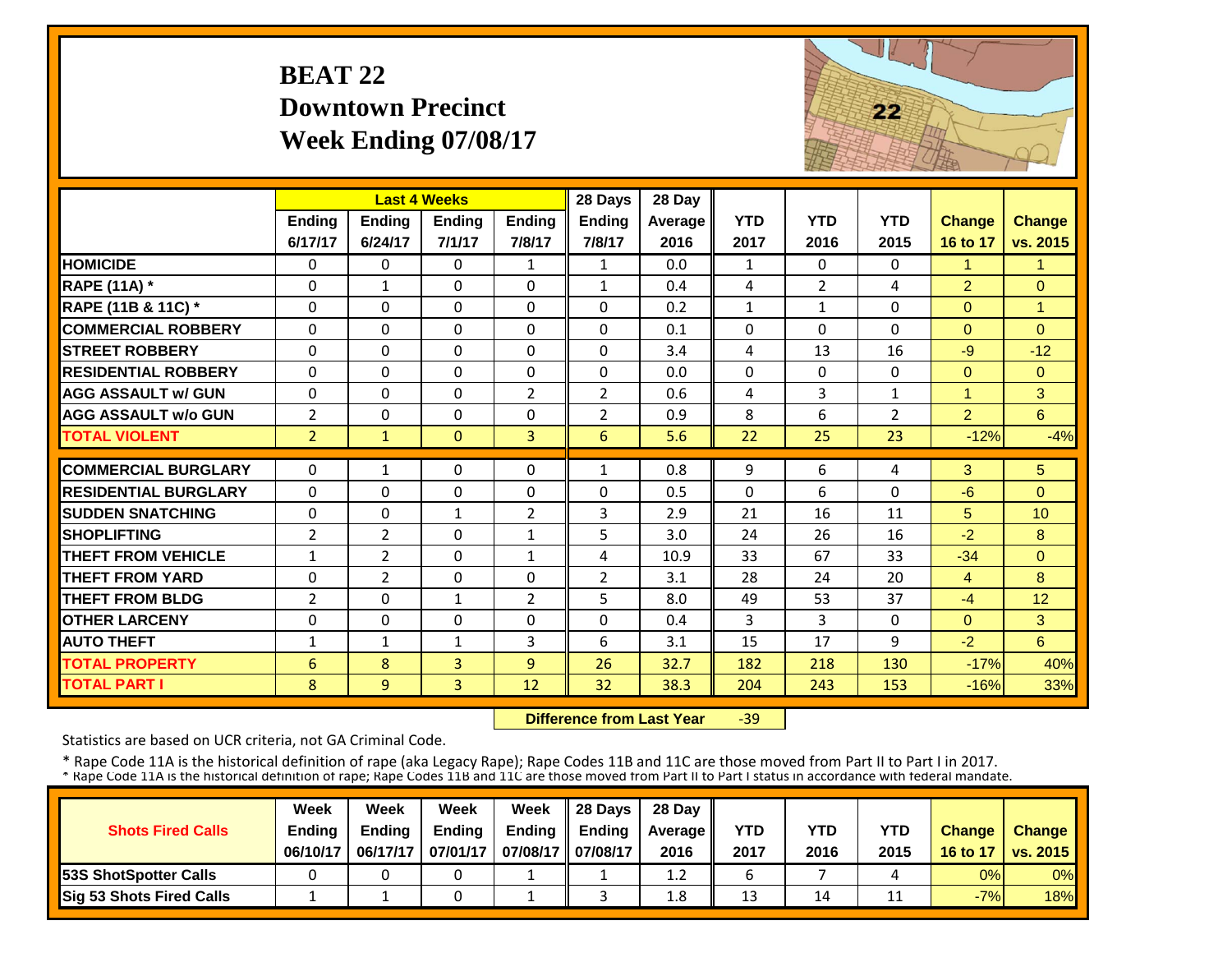# **BEAT 23 Downtown PrecinctWeek Ending 07/08/17**



|                             |                | <b>Last 4 Weeks</b> |                |                | 28 Days        | 28 Day  |                |                |                |                |                |
|-----------------------------|----------------|---------------------|----------------|----------------|----------------|---------|----------------|----------------|----------------|----------------|----------------|
|                             | Ending         | <b>Ending</b>       | <b>Ending</b>  | <b>Endina</b>  | <b>Ending</b>  | Average | <b>YTD</b>     | <b>YTD</b>     | <b>YTD</b>     | <b>Change</b>  | <b>Change</b>  |
|                             | 6/17/17        | 6/24/17             | 7/1/17         | 7/8/17         | 7/8/17         | 2016    | 2017           | 2016           | 2015           | 16 to 17       | vs. 2015       |
| <b>HOMICIDE</b>             | $\Omega$       | $\Omega$            | $\Omega$       | $\Omega$       | $\Omega$       | 0.0     | $\overline{2}$ | $\Omega$       | 0              | $\overline{2}$ | $\overline{2}$ |
| <b>RAPE (11A) *</b>         | $\Omega$       | $\Omega$            | $\Omega$       | $\Omega$       | $\Omega$       | 0.1     | $\mathbf{1}$   | $\mathbf{1}$   | $\mathbf{1}$   | $\Omega$       | $\Omega$       |
| RAPE (11B & 11C) *          | $\Omega$       | $\Omega$            | $\Omega$       | $\Omega$       | 0              | 0.0     | $\overline{2}$ | $\Omega$       | 0              | $\overline{2}$ | $\overline{2}$ |
| <b>COMMERCIAL ROBBERY</b>   | $\mathbf 0$    | $\Omega$            | $\Omega$       | $\Omega$       | 0              | 0.0     | $\Omega$       | $\Omega$       | 0              | $\overline{0}$ | $\mathbf{0}$   |
| <b>STREET ROBBERY</b>       | $\Omega$       | $\Omega$            | $\Omega$       | $\mathbf{1}$   | $\mathbf{1}$   | 1.7     | 4              | 11             | 9              | $-7$           | $-5$           |
| <b>RESIDENTIAL ROBBERY</b>  | $\Omega$       | $\Omega$            | $\Omega$       | $\Omega$       | $\Omega$       | 0.2     | $\Omega$       | $\mathbf{1}$   | 1              | $-1$           | $-1$           |
| <b>AGG ASSAULT w/ GUN</b>   | $\Omega$       | $\Omega$            | $\Omega$       | 0              | 0              | 0.6     | $\mathbf{1}$   | $\overline{2}$ | 4              | $-1$           | $-3$           |
| <b>AGG ASSAULT w/o GUN</b>  | $\mathbf{1}$   | $\Omega$            | $\Omega$       | $\mathbf{1}$   | $\overline{2}$ | 0.8     | $\overline{7}$ | 6              | 4              | 1              | 3              |
| <b>TOTAL VIOLENT</b>        | $\mathbf{1}$   | $\mathbf{0}$        | $\Omega$       | $\overline{2}$ | $\overline{3}$ | 3.3     | 17             | 21             | 19             | $-19%$         | $-11%$         |
| <b>COMMERCIAL BURGLARY</b>  | $\Omega$       | $\Omega$            | $\Omega$       | 0              | 0              | 0.1     | $\mathbf{1}$   | $\Omega$       | 0              |                | 1              |
| <b>RESIDENTIAL BURGLARY</b> | $\Omega$       | $\Omega$            | $\Omega$       | $\Omega$       | $\Omega$       | 1.3     | 3              | 5              | 6              | $-2$           | $-3$           |
| <b>ISUDDEN SNATCHING</b>    | $\Omega$       | $\overline{2}$      | $\Omega$       | 0              | $\overline{2}$ | 0.4     | 4              | $\overline{2}$ | $\overline{2}$ | $\overline{2}$ | $\overline{2}$ |
| <b>SHOPLIFTING</b>          | $\Omega$       | $\Omega$            | 1              | $\mathbf{1}$   | $\overline{2}$ | 2.0     | 10             | 10             | 13             | $\Omega$       | $-3$           |
| <b>THEFT FROM VEHICLE</b>   | $\overline{2}$ | $\mathbf{1}$        | $\Omega$       | $\mathbf{1}$   | 4              | 4.4     | 26             | 33             | 21             | $-7$           | 5              |
| <b>THEFT FROM YARD</b>      | $\Omega$       | $\Omega$            | $\overline{2}$ | $\Omega$       | $\overline{2}$ | 1.7     | 6              | $\overline{7}$ | 6              | $-1$           | $\Omega$       |
| <b>THEFT FROM BLDG</b>      | $\Omega$       | $\Omega$            | $\Omega$       | $\Omega$       | 0              | 3.1     | 17             | 23             | 15             | $-6$           | $\overline{2}$ |
| <b>OTHER LARCENY</b>        | $\Omega$       | $\Omega$            | $\Omega$       | 0              | 0              | 0.3     | 1              | $\Omega$       | 0              | 1              | $\overline{1}$ |
| <b>AUTO THEFT</b>           | $\Omega$       | $\Omega$            | $\Omega$       | $\Omega$       | $\Omega$       | 2.0     | 4              | 12             | 9              | $-8$           | $-5$           |
| <b>TOTAL PROPERTY</b>       | $\overline{2}$ | 3                   | 3              | $\overline{2}$ | 10             | 15.3    | 72             | 92             | 72             | $-22%$         | 0%             |
| <b>TOTAL PART I</b>         | 3              | $\overline{3}$      | $\overline{3}$ | 4              | 13             | 18.6    | 89             | 113            | 91             | $-21%$         | $-2%$          |

 **Difference from Last Year** $-24$ 

Statistics are based on UCR criteria, not GA Criminal Code.

|                               | Week          | Week          | Week          | Week          | $\parallel$ 28 Davs | 28 Day    |      |      |              |               |                     |
|-------------------------------|---------------|---------------|---------------|---------------|---------------------|-----------|------|------|--------------|---------------|---------------------|
| <b>Shots Fired Calls</b>      | <b>Ending</b> | <b>Ending</b> | <b>Ending</b> | <b>Ending</b> | <b>Ending</b>       | Average I | YTD  | YTD  | YTD          | <b>Change</b> | <b>Change</b>       |
|                               | 06/10/17      | 06/17/17      | 07/01/17      | 07/08/17 $\ $ | 07/08/17            | 2016      | 2017 | 2016 | 2015         |               | 16 to 17   vs. 2015 |
| <b>153S ShotSpotter Calls</b> |               |               |               |               |                     | 3.5       | 22   | 27   | 26           | 0%            | $0\%$               |
| Sig 53 Shots Fired Calls      |               |               |               |               |                     | 3.5       | 16   | 24   | $\mathbf{A}$ | $-33%$        | $-24%$              |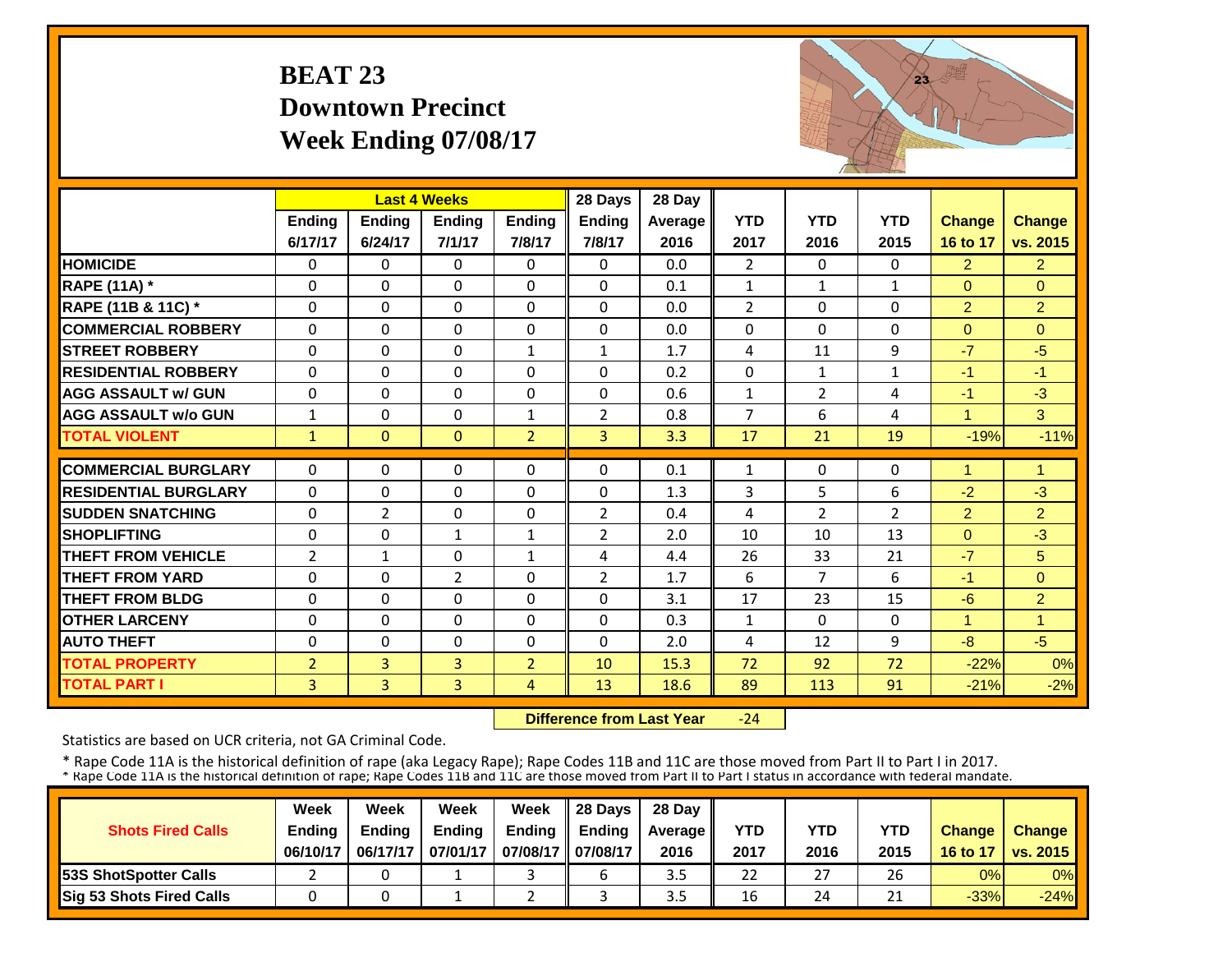## **BEAT 24 Downtown PrecinctWeek Ending 07/08/17**



|                             |                | <b>Last 4 Weeks</b> |                |                | 28 Days        | 28 Day  |                |                |              |                |                |
|-----------------------------|----------------|---------------------|----------------|----------------|----------------|---------|----------------|----------------|--------------|----------------|----------------|
|                             | <b>Ending</b>  | <b>Ending</b>       | <b>Endina</b>  | <b>Endina</b>  | <b>Ending</b>  | Average | <b>YTD</b>     | <b>YTD</b>     | <b>YTD</b>   | <b>Change</b>  | Change         |
|                             | 6/17/17        | 6/24/17             | 7/1/17         | 7/8/17         | 7/8/17         | 2016    | 2017           | 2016           | 2015         | 16 to 17       | vs. 2015       |
| <b>HOMICIDE</b>             | 0              | $\Omega$            | $\Omega$       | $\Omega$       | $\Omega$       | 0.1     | $\Omega$       | $\Omega$       | 0            | $\mathbf{0}$   | $\Omega$       |
| <b>RAPE (11A) *</b>         | $\Omega$       | $\Omega$            | $\Omega$       | $\Omega$       | $\Omega$       | 0.2     | $\overline{2}$ | $\Omega$       | 1            | $\overline{2}$ | $\overline{1}$ |
| RAPE (11B & 11C) *          | $\Omega$       | $\Omega$            | $\Omega$       | $\Omega$       | $\Omega$       | 0.2     | $\Omega$       | $\overline{2}$ | 0            | $-2$           | $\Omega$       |
| <b>COMMERCIAL ROBBERY</b>   | $\Omega$       | $\Omega$            | $\Omega$       | $\Omega$       | $\Omega$       | 0.1     | $\mathbf{1}$   | $\Omega$       | $\mathbf{1}$ | 4              | $\Omega$       |
| <b>STREET ROBBERY</b>       | $\mathbf{1}$   | $\Omega$            | $\Omega$       | $\Omega$       | 1              | 3.1     | 12             | 22             | 9            | $-10$          | 3              |
| <b>RESIDENTIAL ROBBERY</b>  | $\Omega$       | $\Omega$            | $\Omega$       | $\Omega$       | 0              | 0.2     | $\Omega$       | 1              | 1            | $-1$           | $-1$           |
| <b>AGG ASSAULT w/ GUN</b>   | $\Omega$       | $\Omega$            | $\Omega$       | 0              | $\Omega$       | 0.1     | $\overline{2}$ | $\Omega$       | 1            | $\overline{2}$ | $\overline{1}$ |
| <b>AGG ASSAULT w/o GUN</b>  | 1              | $\Omega$            | $\Omega$       | $\Omega$       | $\mathbf{1}$   | 0.5     | 3              | 1              | 3            | $\overline{2}$ | $\Omega$       |
| <b>TOTAL VIOLENT</b>        | $\overline{2}$ | $\overline{0}$      | $\Omega$       | $\Omega$       | $\overline{2}$ | 4.3     | 20             | 26             | 16           | $-23%$         | 25%            |
| <b>COMMERCIAL BURGLARY</b>  | $\Omega$       | 0                   | 0              | 0              | 0              | 0.5     | $\overline{2}$ | 1              | 1            |                | 1              |
| <b>RESIDENTIAL BURGLARY</b> | $\Omega$       | $\Omega$            | $\Omega$       | $\Omega$       | 0              | 1.5     | 5              | 7              | 9            | $-2$           | $-4$           |
| <b>SUDDEN SNATCHING</b>     | $\Omega$       | $\Omega$            | $\Omega$       | 0              | $\Omega$       | 0.5     | 1              | 6              | 5.           | $-5$           | $-4$           |
| <b>SHOPLIFTING</b>          | 5              | $\Omega$            | $\Omega$       | $\Omega$       | 5              | 5.0     | 28             | 28             | 61           | $\Omega$       | $-33$          |
| <b>THEFT FROM VEHICLE</b>   | 3              | $\Omega$            | 1              | 3              | $\overline{7}$ | 10.3    | 65             | 76             | 61           | $-11$          | 4              |
| <b>THEFT FROM YARD</b>      | $\overline{2}$ | $\Omega$            | $\Omega$       | $\Omega$       | $\overline{2}$ | 5.1     | 38             | 33             | 38           | 5              | $\Omega$       |
| <b>THEFT FROM BLDG</b>      | $\Omega$       | $\Omega$            | $\mathbf{1}$   | $\Omega$       | $\mathbf{1}$   | 3.7     | 19             | 28             | 22           | $-9$           | $-3$           |
| <b>OTHER LARCENY</b>        | $\Omega$       | $\Omega$            | $\overline{2}$ | $\Omega$       | $\overline{2}$ | 0.8     | 8              | 6              | 8            | 2              | $\Omega$       |
| <b>AUTO THEFT</b>           | $\mathbf{1}$   | $\Omega$            | $\mathbf{1}$   | $\mathbf{1}$   | 3              | 3.3     | 24             | 15             | 19           | 9              | 5              |
| <b>TOTAL PROPERTY</b>       | 11             | $\Omega$            | 5              | $\overline{4}$ | 20             | 30.7    | 190            | 200            | 224          | $-5%$          | $-15%$         |
| <b>TOTAL PART I</b>         | 13             | $\Omega$            | 5              | $\overline{4}$ | 22             | 35.0    | 210            | 226            | 240          | $-7%$          | $-13%$         |

 **Difference from Last Year** $-16$ 

Statistics are based on UCR criteria, not GA Criminal Code.

|                               | Week          | Week          | Week          | Week              | $\parallel$ 28 Davs | 28 Day    |      |      |            |               |                     |
|-------------------------------|---------------|---------------|---------------|-------------------|---------------------|-----------|------|------|------------|---------------|---------------------|
| <b>Shots Fired Calls</b>      | <b>Ending</b> | <b>Ending</b> | <b>Ending</b> | <b>Ending</b>     | <b>Ending</b>       | Average I | YTD  | YTD  | <b>YTD</b> | <b>Change</b> | <b>Change</b>       |
|                               | 06/10/17      | 06/17/17      | 07/01/17      | 07/08/17 07/08/17 |                     | 2016      | 2017 | 2016 | 2015       |               | 16 to 17   vs. 2015 |
| <b>153S ShotSpotter Calls</b> |               |               |               |                   |                     | 3.8       | 17   | 33   |            | 0%            | $0\%$               |
| Sig 53 Shots Fired Calls      |               |               |               |                   |                     | 8.8       | 48   | 70   | 26         | $-31%$        | 85%                 |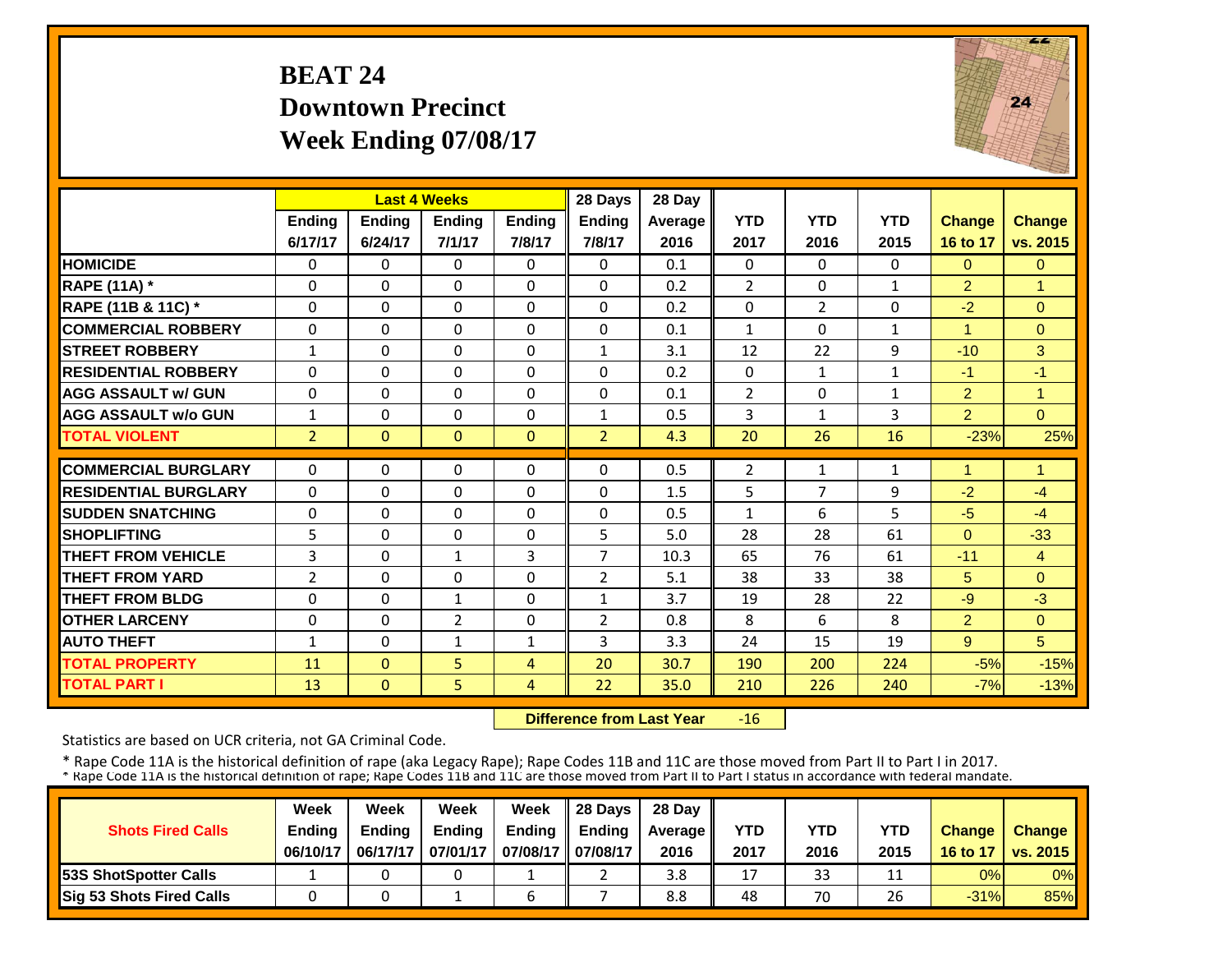# **BEAT 25 Downtown PrecinctWeek Ending 07/08/17**



|                             |                | <b>Last 4 Weeks</b> |                |                | 28 Days        | 28 Day  |                |                |                |               |                      |
|-----------------------------|----------------|---------------------|----------------|----------------|----------------|---------|----------------|----------------|----------------|---------------|----------------------|
|                             | Ending         | <b>Ending</b>       | <b>Endina</b>  | <b>Ending</b>  | Ending         | Average | <b>YTD</b>     | <b>YTD</b>     | <b>YTD</b>     | <b>Change</b> | <b>Change</b>        |
|                             | 6/17/17        | 6/24/17             | 7/1/17         | 7/8/17         | 7/8/17         | 2016    | 2017           | 2016           | 2015           | 16 to 17      | vs. 2015             |
| <b>HOMICIDE</b>             | $\Omega$       | $\Omega$            | $\Omega$       | $\Omega$       | $\Omega$       | 0.0     | $\Omega$       | $\Omega$       | $\mathbf{1}$   | $\Omega$      | $-1$                 |
| <b>RAPE (11A) *</b>         | $\Omega$       | $\Omega$            | $\Omega$       | $\Omega$       | $\Omega$       | 0.1     | $\Omega$       | $\mathbf{1}$   | 0              | $-1$          | $\Omega$             |
| RAPE (11B & 11C) *          | $\Omega$       | $\Omega$            | $\Omega$       | $\Omega$       | $\Omega$       | 0.2     | $\Omega$       | $\overline{2}$ | 0              | $-2$          | $\Omega$             |
| <b>COMMERCIAL ROBBERY</b>   | $\mathbf{0}$   | $\Omega$            | $\Omega$       | $\Omega$       | 0              | 0.1     | $\mathbf{1}$   | $\mathbf{1}$   | $\overline{2}$ | $\Omega$      | $-1$                 |
| <b>STREET ROBBERY</b>       | $\Omega$       | $\Omega$            | $\Omega$       | $\mathbf{1}$   | $\mathbf{1}$   | 2.4     | 13             | 19             | $\overline{7}$ | $-6$          | 6                    |
| <b>RESIDENTIAL ROBBERY</b>  | $\Omega$       | $\Omega$            | $\Omega$       | $\Omega$       | $\Omega$       | 0.0     | $\Omega$       | $\Omega$       | 0              | $\Omega$      | $\Omega$             |
| <b>AGG ASSAULT w/ GUN</b>   | $\Omega$       | $\Omega$            | $\Omega$       | $\Omega$       | $\Omega$       | 0.9     | 5              | 6              | 7              | $-1$          | $-2$                 |
| <b>AGG ASSAULT w/o GUN</b>  | $\Omega$       | $\Omega$            | $\Omega$       | $\Omega$       | 0              | 0.8     | 4              | 3              | 3              | 1             | $\overline{1}$       |
| <b>TOTAL VIOLENT</b>        | $\mathbf{0}$   | $\Omega$            | $\mathbf{0}$   | $\mathbf{1}$   | $\mathbf{1}$   | 4.5     | 23             | 32             | 20             | $-28%$        | 15%                  |
|                             |                |                     |                |                |                |         |                |                |                |               |                      |
| <b>COMMERCIAL BURGLARY</b>  | $\Omega$       | $\mathbf{1}$        | $\Omega$       | 0              | $\mathbf{1}$   | 1.6     | 4              | 10             | 6              | $-6$          | $-2$                 |
| <b>RESIDENTIAL BURGLARY</b> | $\mathbf 0$    | $\Omega$            | $\Omega$       | 0              | $\Omega$       | 1.7     | 3              | 15             | 9              | $-12$         | $-6$                 |
| <b>ISUDDEN SNATCHING</b>    | $\Omega$       | $\Omega$            | $\Omega$       | 0              | 0              | 0.2     | $\overline{2}$ | $\overline{2}$ | $\mathbf{1}$   | $\Omega$      | $\blacktriangleleft$ |
| <b>SHOPLIFTING</b>          | $\overline{2}$ | $\mathbf{1}$        | 1              | $\overline{2}$ | 6              | 4.0     | 36             | 14             | 10             | 22            | 26                   |
| <b>THEFT FROM VEHICLE</b>   | $\Omega$       | $\Omega$            | 3              | 3              | 6              | 9.5     | 46             | 59             | 33             | $-13$         | 13                   |
| <b>THEFT FROM YARD</b>      | $\mathbf{1}$   | $\mathbf{1}$        | 2              | $\Omega$       | 4              | 2.3     | 24             | 16             | 10             | 8             | 14                   |
| <b>THEFT FROM BLDG</b>      | 0              | $\mathbf{1}$        | $\Omega$       | 1              | $\overline{2}$ | 2.3     | 19             | 11             | 14             | 8             | 5                    |
| <b>OTHER LARCENY</b>        | 0              | $\Omega$            | $\mathbf{1}$   | 1              | $\overline{2}$ | 0.3     | 3              | 3              | $\overline{2}$ | $\mathbf{0}$  | $\overline{1}$       |
| <b>AUTO THEFT</b>           | 1              | 1                   | $\Omega$       | 1              | 3              | 3.2     | 25             | 20             | 22             | 5             | 3                    |
| <b>TOTAL PROPERTY</b>       | $\overline{4}$ | 5                   | $\overline{7}$ | 8              | 24             | 25.0    | 162            | 150            | 107            | 8%            | 51%                  |
| <b>TOTAL PART I</b>         | $\overline{4}$ | 5.                  | $\overline{7}$ | 9              | 25             | 29.5    | 185            | 182            | 127            | 2%            | 46%                  |

 **Difference from Last Year**3

Statistics are based on UCR criteria, not GA Criminal Code.

|                               | Week          | Week          | Week          | Week          | $\parallel$ 28 Davs | 28 Day    |      |      |      |               |                     |
|-------------------------------|---------------|---------------|---------------|---------------|---------------------|-----------|------|------|------|---------------|---------------------|
| <b>Shots Fired Calls</b>      | <b>Ending</b> | <b>Ending</b> | <b>Ending</b> | <b>Ending</b> | <b>Ending</b>       | Average I | YTD  | YTD  | YTD  | <b>Change</b> | <b>Change</b>       |
|                               | 06/10/17      | 06/17/17      | 07/01/17      | 07/08/17 $\ $ | 07/08/17            | 2016      | 2017 | 2016 | 2015 |               | 16 to 17   vs. 2015 |
| <b>153S ShotSpotter Calls</b> |               |               |               |               |                     | 6.3       | 29   | 51   | 32   | 0%            | $0\%$               |
| Sig 53 Shots Fired Calls      |               |               |               |               | 13                  | 6.4       | 37   | 60   | 34   | $-38%$        | 9%                  |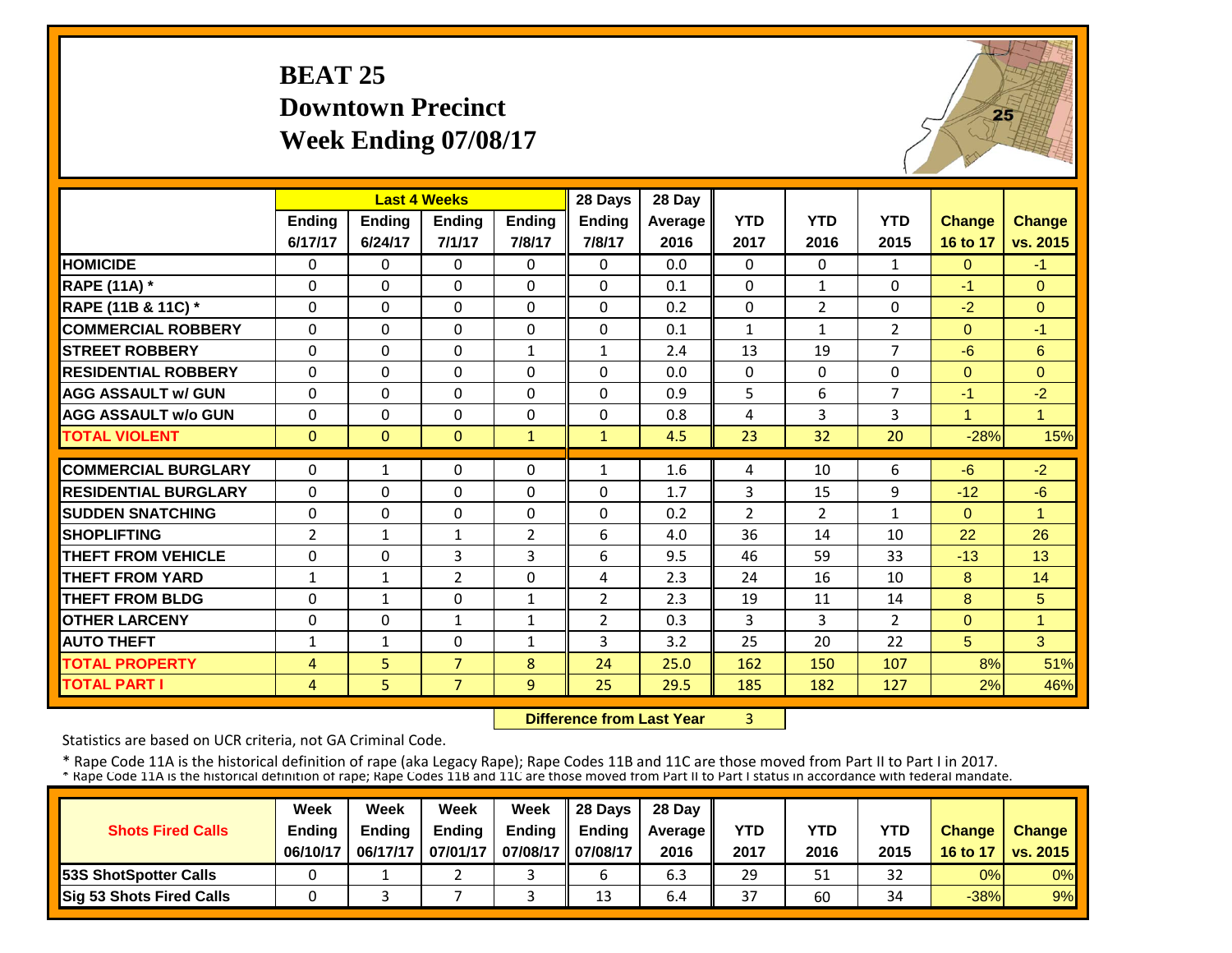#### **BEAT 26 Downtown PrecinctWeek Ending 07/08/17**



|                             |                | <b>Last 4 Weeks</b> |                |               | 28 Days        | 28 Day  |                |              |              |                 |                |
|-----------------------------|----------------|---------------------|----------------|---------------|----------------|---------|----------------|--------------|--------------|-----------------|----------------|
|                             | <b>Ending</b>  | <b>Ending</b>       | <b>Ending</b>  | <b>Endina</b> | <b>Ending</b>  | Average | <b>YTD</b>     | <b>YTD</b>   | <b>YTD</b>   | <b>Change</b>   | <b>Change</b>  |
|                             | 6/17/17        | 6/24/17             | 7/1/17         | 7/8/17        | 7/8/17         | 2016    | 2017           | 2016         | 2015         | 16 to 17        | vs. 2015       |
| <b>HOMICIDE</b>             | 0              | $\Omega$            | $\Omega$       | $\Omega$      | 0              | 0.2     | 1              | $\mathbf{1}$ | 0            | $\Omega$        | 1              |
| <b>RAPE (11A)</b> *         | $\Omega$       | $\Omega$            | $\Omega$       | $\Omega$      | 0              | 0.1     | $\Omega$       | $\Omega$     | 0            | $\Omega$        | $\Omega$       |
| RAPE (11B & 11C) *          | $\mathbf 0$    | $\Omega$            | $\mathbf{1}$   | $\Omega$      | $\mathbf{1}$   | 0.5     | $\overline{3}$ | $\mathbf{1}$ | $\mathbf{1}$ | $\overline{2}$  | $\overline{2}$ |
| <b>COMMERCIAL ROBBERY</b>   | $\Omega$       | $\Omega$            | $\Omega$       | $\Omega$      | 0              | 0.0     | $\Omega$       | $\Omega$     | 0            | $\Omega$        | $\Omega$       |
| <b>ISTREET ROBBERY</b>      | 0              | $\Omega$            | $\Omega$       | 0             | $\Omega$       | 1.7     | 9              | 15           | 6            | $-6$            | 3              |
| <b>RESIDENTIAL ROBBERY</b>  | $\mathbf{1}$   | $\Omega$            | $\Omega$       | 0             | $\mathbf{1}$   | 0.1     | $\overline{2}$ | $\mathbf{1}$ | $\mathbf{1}$ | $\overline{4}$  | $\overline{1}$ |
| <b>AGG ASSAULT w/ GUN</b>   | $\Omega$       | $\Omega$            | $\Omega$       | $\Omega$      | $\Omega$       | 2.3     | 4              | 21           | 3            | $-17$           | $\overline{1}$ |
| <b>AGG ASSAULT w/o GUN</b>  | 3              | $\mathbf{1}$        | $\Omega$       | $\mathbf{1}$  | 5              | 1.1     | 14             | 4            | 5            | 10 <sup>°</sup> | 9              |
| <b>TOTAL VIOLENT</b>        | $\overline{4}$ | $\mathbf{1}$        | $\mathbf{1}$   | $\mathbf{1}$  | $\overline{7}$ | 5.9     | 33             | 43           | 16           | $-23%$          | 106%           |
| <b>COMMERCIAL BURGLARY</b>  | $\Omega$       | $\Omega$            | $\Omega$       | $\Omega$      | 0              | 1.3     | $\overline{2}$ | 5.           | 1            | $-3$            | $\mathbf{1}$   |
| <b>RESIDENTIAL BURGLARY</b> | $\overline{2}$ | $\Omega$            | $\mathbf{1}$   | $\mathbf{1}$  | 4              | 4.1     | 18             | 32           | 20           | $-14$           | $-2$           |
| <b>SUDDEN SNATCHING</b>     | 0              | $\Omega$            | $\Omega$       | $\Omega$      | 0              | 0.0     | $\mathbf{1}$   | $\Omega$     | $\mathbf{1}$ | 1               | $\Omega$       |
| <b>SHOPLIFTING</b>          | 0              | $\Omega$            | $\mathbf{1}$   | $\mathbf{1}$  | $\overline{2}$ | 2.4     | 10             | 15           | 9            | $-5$            | $\overline{1}$ |
| <b>THEFT FROM VEHICLE</b>   | 0              | 2                   | 2              | 1             | 5              | 4.6     | 36             | 19           | 23           | 17              | 13             |
| <b>THEFT FROM YARD</b>      | 0              | $\Omega$            | 0              | $\Omega$      | 0              | 1.7     | 15             | 14           | 17           | 1               | $-2$           |
| <b>THEFT FROM BLDG</b>      | $\Omega$       | $\Omega$            | $\overline{2}$ | $\Omega$      | $\overline{2}$ | 1.9     | 10             | 17           | 11           | $-7$            | $-1$           |
| <b>OTHER LARCENY</b>        | $\Omega$       | $\Omega$            | $\Omega$       | 0             | 0              | 0.5     | 4              | 3            | 0            | 1               | $\overline{4}$ |
| <b>AUTO THEFT</b>           | $\mathbf{1}$   | $\Omega$            | $\mathbf{1}$   | $\mathbf{1}$  | 3              | 2.1     | 11             | 12           | 19           | $-1$            | $-8$           |
| <b>TOTAL PROPERTY</b>       | 3              | $\overline{2}$      | $\overline{7}$ | 4             | 16             | 18.7    | 107            | 117          | 101          | $-9%$           | 6%             |
| <b>TOTAL PART I</b>         | $\overline{7}$ | $\overline{3}$      | 8              | 5             | 23             | 24.6    | 140            | 160          | 117          | $-13%$          | 20%            |

 **Difference from Last Year** $-20$ 

Statistics are based on UCR criteria, not GA Criminal Code.

|                               | Week          | Week          | Week          | Week          | $\parallel$ 28 Davs | 28 Day    |      |      |      |               |                     |
|-------------------------------|---------------|---------------|---------------|---------------|---------------------|-----------|------|------|------|---------------|---------------------|
| <b>Shots Fired Calls</b>      | <b>Ending</b> | <b>Ending</b> | <b>Ending</b> | <b>Ending</b> | <b>Ending</b>       | Average I | YTD  | YTD  | YTD  | <b>Change</b> | <b>Change</b>       |
|                               | 06/10/17      | 06/17/17      | 07/01/17      | 07/08/17      | 07/08/17            | 2016      | 2017 | 2016 | 2015 |               | 16 to 17   vs. 2015 |
| <b>153S ShotSpotter Calls</b> |               |               |               | 16            | 20                  | 15.6      | 67   | 119  | 43   | 0%            | $0\%$               |
| Sig 53 Shots Fired Calls      |               |               |               |               | 16                  | 13.3      | 82   | 84   | 52   | $-2%$         | <b>58%</b>          |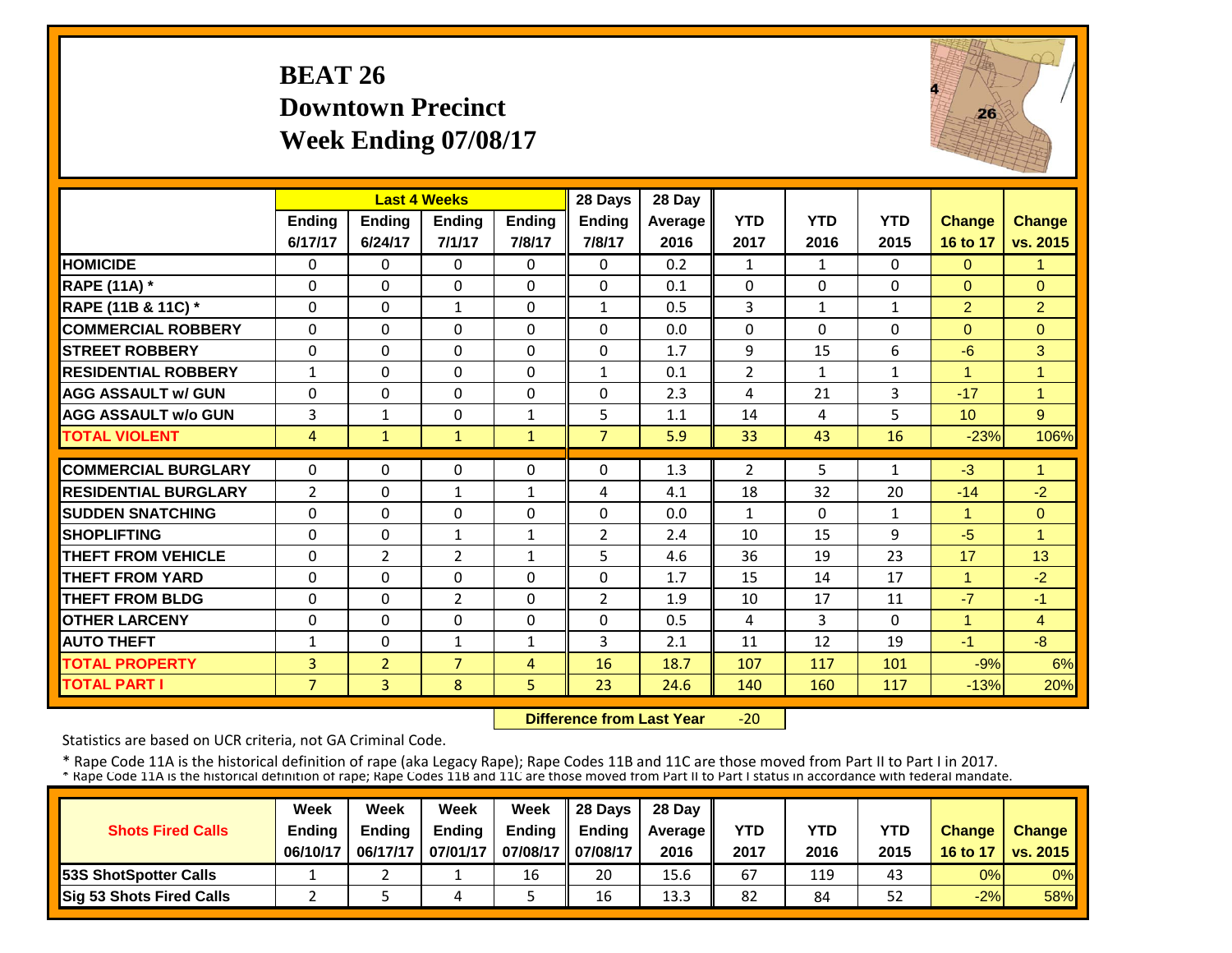

#### **COMPSTATCENTRAL PRECINCTWeek Ending 07/08/17**

**PRECINCT COMMANDER:**

**CAPT. BEN HERRON**



|                             | Week<br>Ending<br>7/8/17 | Week<br><b>Ending</b><br>7/1/17 | <b>Weekly</b><br>Avg<br>2016 | 28-Day<br>Ending<br>7/8/17 | 28-Day<br>Ending<br>6/10/17 | Avg<br>28-Day<br>2016 | YTD<br>2017 | <b>YTD</b><br>2016 | <b>YTD</b><br>2015 | <b>Change</b><br>16 to 17 | <b>Change</b><br>vs. 2015 |
|-----------------------------|--------------------------|---------------------------------|------------------------------|----------------------------|-----------------------------|-----------------------|-------------|--------------------|--------------------|---------------------------|---------------------------|
| <b>HOMICIDE</b>             | $\bf{0}$                 | $\overline{2}$                  | 0                            | 3.                         |                             | $\overline{2}$        | 9           | 14                 | 8                  | $-5$                      |                           |
| <b>RAPE (11A) *</b>         | 0                        | $\Omega$                        | $\Omega$                     | $\bf{0}$                   | 4                           |                       | 9           | $\overline{7}$     | 3                  | $\overline{2}$            | 6                         |
| RAPE (11B & 11C) *          | 0                        | 0                               | $\Omega$                     | $\bf{0}$                   |                             |                       | 6           | 4                  | 4                  | $\overline{2}$            | $\overline{2}$            |
| <b>COMMERCIAL ROBBERY</b>   | $\bf{0}$                 | 0                               | $\Omega$                     | $\bf{0}$                   | 3                           |                       | 9           | 10                 | 4                  | $-1$                      | 5                         |
| <b>STREET ROBBERY</b>       | 1                        | 0                               | $\overline{2}$               | 4                          | 6                           | 8                     | 28          | 41                 | 42                 | $-13$                     | $-14$                     |
| <b>RESIDENTIAL ROBBERY</b>  | $\bf{0}$                 |                                 | $\Omega$                     |                            | $\Omega$                    |                       | 5           | $\overline{7}$     | 6                  | $-2$                      | $-1$                      |
| <b>AGG ASSAULT w/ GUN</b>   | 4                        | 3                               |                              | 14                         | $\overline{7}$              | 5                     | 62          | 30                 | 51                 | 32                        | 11                        |
| <b>AGG ASSAULT w/o GUN</b>  | 3                        | 5                               |                              | $12 \,$                    | 6                           | 4                     | 47          | 29                 | 26                 | 18                        | $\overline{21}$           |
| <b>TOTAL VIOLENT</b>        | 8                        | 11                              | 6                            | 34                         | 28                          | 23                    | 175         | 142                | 144                | 23%                       | 22%                       |
|                             |                          |                                 |                              |                            |                             |                       |             |                    |                    |                           |                           |
| <b>COMMERCIAL BURGLARY</b>  |                          | 0                               | 2                            | 5.                         | 3                           | 8                     | 18          | 41                 | 40                 | $-23$                     | $-22$                     |
| <b>RESIDENTIAL BURGLARY</b> | 4                        | 3                               | 7                            | 17                         | 12                          | 30                    | 108         | 132                | 237                | $-24$                     | $-129$                    |
| <b>SUDDEN SNATCHING</b>     |                          |                                 | $\Omega$                     | 4                          | $\Omega$                    |                       | 15          | 11                 | 7                  | 4                         | 8                         |
| <b>SHOPLIFTING</b>          | 9                        | $\overline{\phantom{a}}$        | 3                            | 23                         | 27                          | 13                    | 135         | 78                 | 47                 | 57                        | 88                        |
| <b>THEFT FROM VEHICLE</b>   | 3                        | 10                              | 9                            | 25                         | 36                          | 35                    | 236         | 219                | 329                | 17                        | $-93$                     |
| <b>THEFT FROM YARD</b>      | 3                        | 6                               | 4                            | 22                         | 20                          | 17                    | 123         | 113                | 100                | 10 <sup>°</sup>           | 23                        |
| <b>THEFT FROM BLDG</b>      | $\overline{7}$           | 4                               | 6                            | 19                         | 19                          | 23                    | 95          | 156                | 114                | $-61$                     | $-19$                     |
| <b>OTHER LARCENY</b>        | $\bf{0}$                 |                                 | 0                            | 3                          | 5                           | $\overline{2}$        | 26          | 9                  | 22                 | 17                        | $\overline{4}$            |
| <b>AUTO THEFT</b>           | 6                        | $\overline{7}$                  | 4                            | 25                         | 27                          | 18                    | 125         | 117                | 151                | 8                         | $-26$                     |
| <b>TOTAL PROPERTY</b>       | 34                       | 39                              | 37                           | 143                        | 149                         | 146                   | 881         | 876                | 1047               | 1%                        | $-16%$                    |
| <b>TOTAL PART I</b>         | 42                       | 50                              | 42                           | 177                        | 177                         | 169                   | 1056        | 1018               | 1191               | 4%                        | $-11%$                    |

Statistics are based on UCR criteria, not GA Criminal Code. **Difference from Last Year** 38

Statistics are preliminary, based on RMS data at the time prepared, and are subject to change due to late reports, reclassifications, updated locations, etc.

| <b>Citizen Initiated Calls</b>  | <b>Week</b><br><b>Ending</b><br>07/08/17 | Week<br><b>Ending</b><br>07/01/17 | Weekly<br>Avg<br>2015 | $28$ -Day<br>Ending<br>07/08/17 | $28-Dav$<br><b>Ending</b><br>6/10/17 | Avg<br>$28-Day$<br>2016 | YTD<br>2017 | YTD<br>2016 | <b>YTD</b><br>2015 | <b>Change</b><br>16 to 17 | <b>Change</b><br>vs. 2015 |
|---------------------------------|------------------------------------------|-----------------------------------|-----------------------|---------------------------------|--------------------------------------|-------------------------|-------------|-------------|--------------------|---------------------------|---------------------------|
| <b>Midnight Shift</b>           | 135                                      | 84                                | 126                   | 418                             | 439                                  | 503                     | 2925        | 3356        | 3247               | -431                      | $-322$                    |
| Day Shift                       | 222                                      | 212                               | 271                   | 882                             | 1028                                 | 1085                    | 6497        | 6943        | 6988               | -446                      | $-491$                    |
| <b>Afternoon Shift</b>          | 302                                      | 290                               | 294                   | 1137                            | 1174                                 | 1176                    | 7269        | 7657        | 7656               | $-388$                    | $-387$                    |
| <b>TOTAL CITIZEN CFS</b>        | 659                                      | 586                               | 691                   | 2437                            | 2641                                 | 2764                    | 16691       | 7956        | 17891              | $-7.0%$                   | $-6.7%$                   |
| 53S ShotSpotter Calls           | 24                                       | 12                                | 12                    | 49                              | 42                                   | 49                      | 350         | 392         | 264                | $-42$                     | 86                        |
| <b>Sig 53 Shots Fired Calls</b> | 29                                       | າາ<br>∠∠                          | 19                    | 91                              | 71                                   | 74                      | 529         | 539         | 488                | -10                       | 41                        |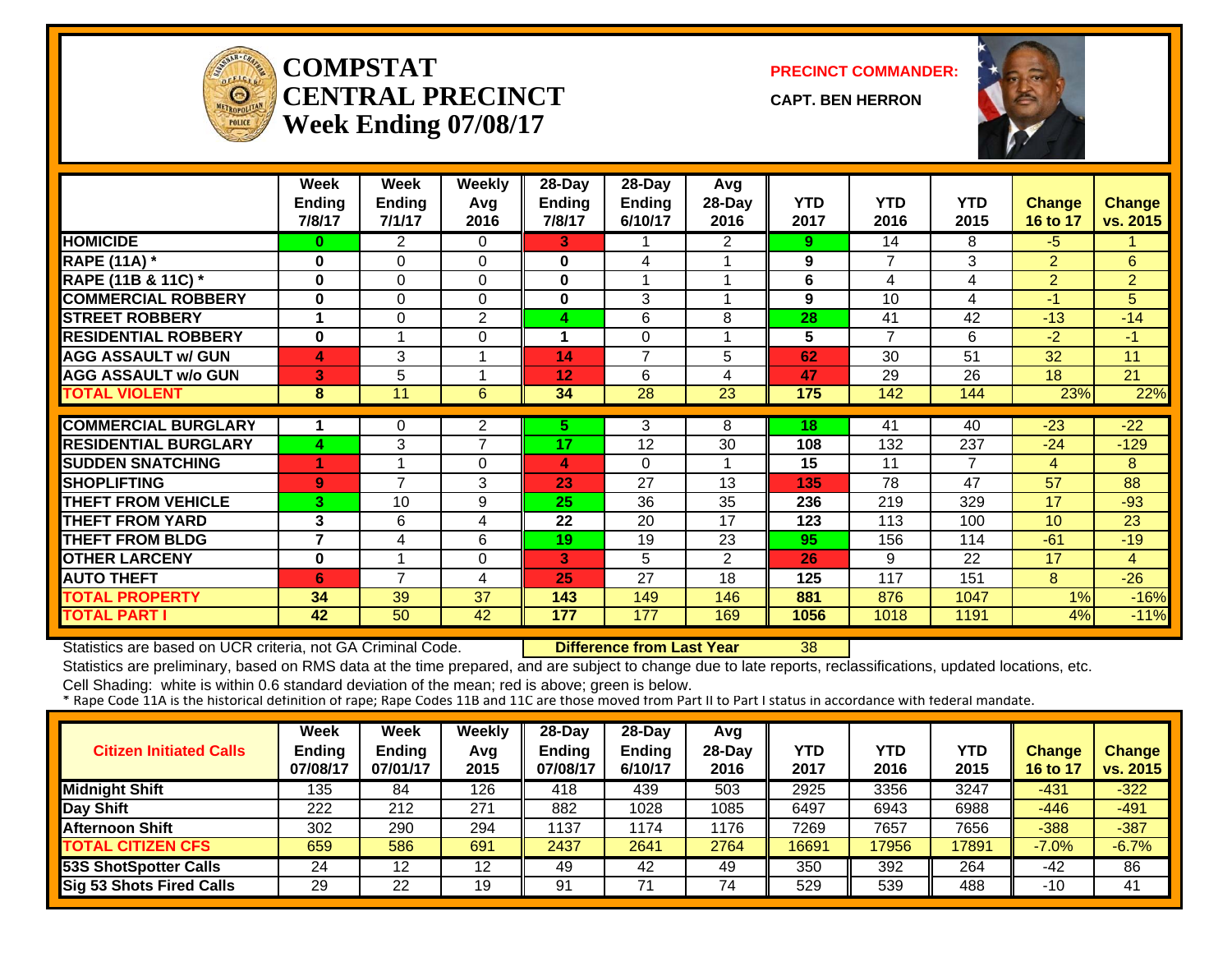# **BEAT 31 Central Precinct Week Ending 07/08/17**



|                             |                | <b>Last 4 Weeks</b> |               |                | 28 Days        | 28 Day  |                |                |                |                |                |
|-----------------------------|----------------|---------------------|---------------|----------------|----------------|---------|----------------|----------------|----------------|----------------|----------------|
|                             | <b>Ending</b>  | <b>Ending</b>       | <b>Endina</b> | <b>Ending</b>  | <b>Endina</b>  | Average | <b>YTD</b>     | <b>YTD</b>     | <b>YTD</b>     | <b>Change</b>  | <b>Change</b>  |
|                             | 6/17/17        | 6/24/17             | 7/1/17        | 7/8/17         | 7/8/17         | 2016    | 2017           | 2016           | 2015           | 16 to 17       | vs. 2015       |
| <b>HOMICIDE</b>             | $\mathbf{0}$   | $\mathbf{1}$        | 1             | 0              | $\overline{2}$ | 0.2     | 3              | $\mathbf{1}$   | $\mathbf{2}$   | $\overline{2}$ | $\mathbf 1$    |
| <b>RAPE (11A) *</b>         | $\Omega$       | $\Omega$            | $\Omega$      | $\Omega$       | $\Omega$       | 0.0     | 4              | $\Omega$       | $\mathbf{1}$   | $\overline{4}$ | 3              |
| RAPE (11B & 11C) *          | $\Omega$       | $\Omega$            | $\Omega$      | $\Omega$       | $\Omega$       | 0.2     | $\Omega$       | $\overline{2}$ | $\Omega$       | $-2$           | $\Omega$       |
| <b>COMMERCIAL ROBBERY</b>   | $\Omega$       | $\Omega$            | $\Omega$      | $\Omega$       | $\Omega$       | 0.1     | $\Omega$       | $\mathbf{1}$   | $\Omega$       | $-1$           | $\Omega$       |
| <b>STREET ROBBERY</b>       | $\Omega$       | $\Omega$            | $\Omega$      | $\Omega$       | $\Omega$       | 0.8     | 3              | $\overline{2}$ | 11             | $\mathbf{1}$   | $-8$           |
| <b>RESIDENTIAL ROBBERY</b>  | 0              | $\Omega$            | $\Omega$      | 0              | $\Omega$       | 0.2     | $\overline{2}$ | $\overline{2}$ | $\overline{2}$ | $\Omega$       | $\mathbf{0}$   |
| <b>AGG ASSAULT w/ GUN</b>   | $\mathbf{1}$   | $\Omega$            | $\mathbf{1}$  | $\Omega$       | $\overline{2}$ | 1.5     | 17             | 9              | 16             | 8              | $\overline{1}$ |
| <b>AGG ASSAULT w/o GUN</b>  | $\mathbf{1}$   | $\Omega$            | $\mathbf{1}$  | $\mathbf{1}$   | 3              | 0.8     | 16             | $\overline{7}$ | 4              | 9              | 12             |
| <b>TOTAL VIOLENT</b>        | $\overline{2}$ | $\mathbf{1}$        | 3             | $\mathbf{1}$   | $\overline{7}$ | 4.0     | 45             | 24             | 36             | 88%            | 25%            |
| <b>COMMERCIAL BURGLARY</b>  | $\overline{2}$ | $\Omega$            | $\Omega$      | 0              | $\overline{2}$ | 0.5     | 4              | 3              | 6              | 1              | $-2$           |
| <b>RESIDENTIAL BURGLARY</b> | 4              | $\Omega$            | $\Omega$      | $\mathbf{1}$   | 5              | 6.0     | 47             | 28             | 54             | 19             | $-7$           |
| <b>ISUDDEN SNATCHING</b>    | $\Omega$       | $\mathbf{1}$        | $\Omega$      | $\Omega$       | $\mathbf{1}$   | 0.3     | 5              | 3              | $\mathbf{1}$   | $\overline{2}$ | $\overline{4}$ |
| <b>SHOPLIFTING</b>          | $\Omega$       | $\mathbf{1}$        | 4             | 3              | 8              | 0.5     | 10             | $\overline{2}$ | 0              | 8              | 10             |
| <b>THEFT FROM VEHICLE</b>   | $\Omega$       | $\mathbf{1}$        | 1             | $\mathbf 0$    | $\overline{2}$ | 2.8     | 22             | 20             | 31             | $\overline{2}$ | $-9$           |
| <b>THEFT FROM YARD</b>      | $\overline{2}$ | $\Omega$            | $\mathbf{1}$  | $\mathbf{1}$   | 4              | 1.8     | 12             | 12             | 9              | $\Omega$       | 3              |
| <b>THEFT FROM BLDG</b>      | $\mathbf 0$    | $\mathbf{1}$        | $\mathbf{1}$  | $\overline{2}$ | 4              | 2.4     | 10             | 12             | 16             | $-2$           | $-6$           |
| <b>OTHER LARCENY</b>        | 0              | 0                   | $\Omega$      | 0              | 0              | 0.3     | $\mathbf{1}$   | $\overline{2}$ | $\mathbf{1}$   | $-1$           | $\Omega$       |
| <b>AUTO THEFT</b>           | 2              | $\mathbf{1}$        | 3             | $\mathbf{1}$   | 7              | 3.0     | 27             | 22             | 23             | 5              | $\overline{4}$ |
| <b>TOTAL PROPERTY</b>       | 10             |                     | 10            |                |                |         |                | 104            | 141            |                | $-2%$          |
|                             |                | 5                   |               | 8              | 33             | 17.6    | 138            |                |                | 33%            |                |
| <b>TOTAL PART I</b>         | 12             | 6                   | 13            | 9              | 40             | 21.6    | 183            | 128            | 177            | 43%            | 3%             |

 **Difference from Last Year**55

Statistics are based on UCR criteria, not GA Criminal Code.

|                               | Week          | Week          | Week          | Week          | $\parallel$ 28 Davs | 28 Day    |      |      |            |               |                     |
|-------------------------------|---------------|---------------|---------------|---------------|---------------------|-----------|------|------|------------|---------------|---------------------|
| <b>Shots Fired Calls</b>      | <b>Ending</b> | <b>Ending</b> | <b>Ending</b> | <b>Ending</b> | <b>Ending</b>       | Average I | YTD  | YTD  | <b>YTD</b> | <b>Change</b> | <b>Change</b>       |
|                               | 06/10/17      | 06/17/17      | 07/01/17      | 07/08/17      | 07/08/17            | 2016      | 2017 | 2016 | 2015       |               | 16 to 17   vs. 2015 |
| <b>153S ShotSpotter Calls</b> |               |               |               |               | 12                  | 16.8      | 129  | 130  | 115        | 0%            | $0\%$               |
| Sig 53 Shots Fired Calls      |               |               |               |               | 18                  | 13.7      | 121  | 98   | 97         | 23%           | 25%                 |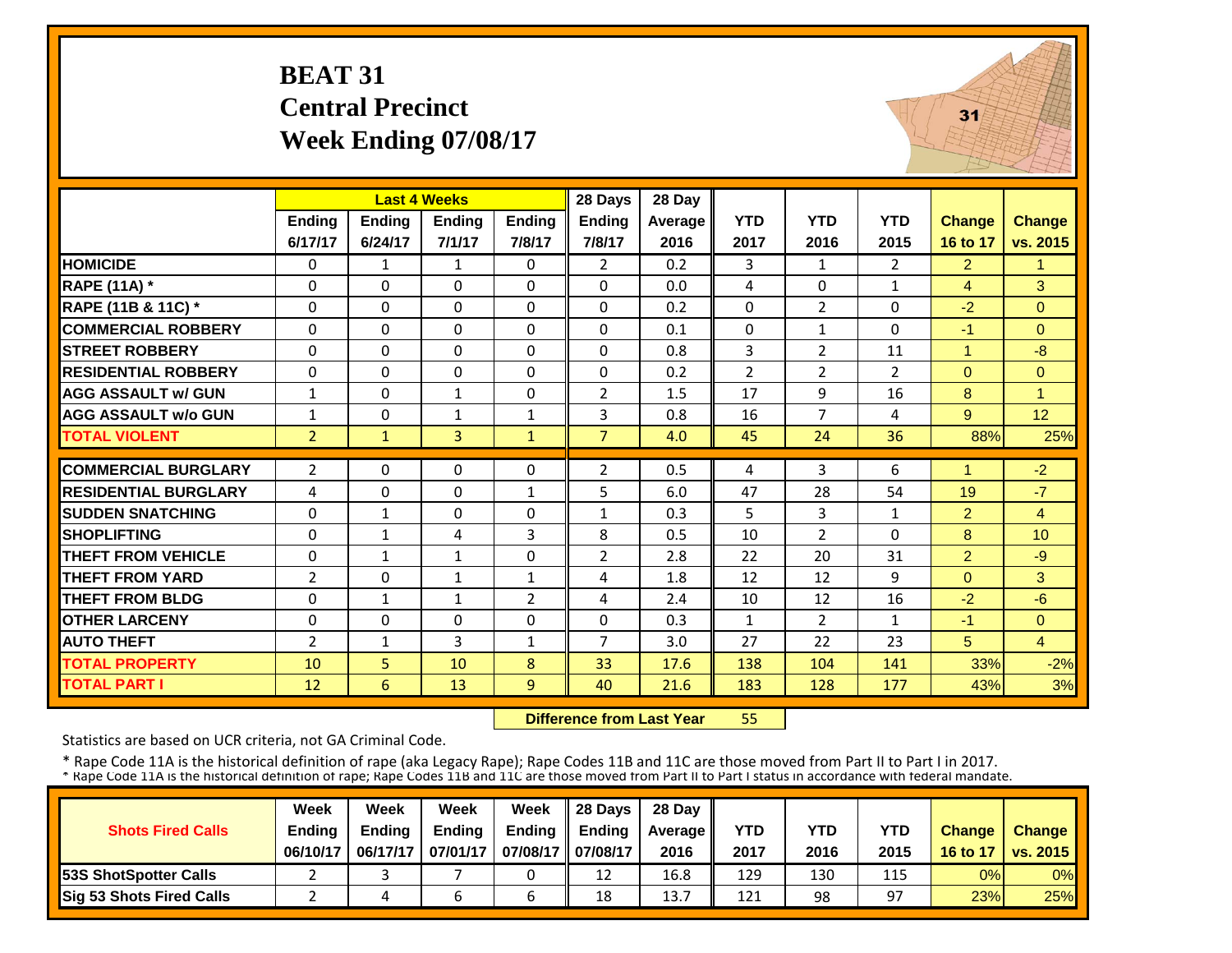# **BEAT 32 Central Precinct Week Ending 07/08/17**



|                             |                | <b>Last 4 Weeks</b> |                |                | 28 Days        | 28 Day  |                |                |              |               |                |
|-----------------------------|----------------|---------------------|----------------|----------------|----------------|---------|----------------|----------------|--------------|---------------|----------------|
|                             | Ending         | Ending              | <b>Ending</b>  | <b>Endina</b>  | Ending         | Average | <b>YTD</b>     | <b>YTD</b>     | <b>YTD</b>   | <b>Change</b> | <b>Change</b>  |
|                             | 6/17/17        | 6/24/17             | 7/1/17         | 7/8/17         | 7/8/17         | 2016    | 2017           | 2016           | 2015         | 16 to 17      | vs. 2015       |
| <b>HOMICIDE</b>             | $\Omega$       | $\Omega$            | $\mathbf{1}$   | $\Omega$       | $\mathbf{1}$   | 0.3     | 1              | $\overline{2}$ | $\mathbf{1}$ | $-1$          | $\Omega$       |
| <b>RAPE (11A) *</b>         | $\Omega$       | $\Omega$            | $\Omega$       | $\Omega$       | $\Omega$       | 0.1     | $\Omega$       | $\mathbf{1}$   | $\mathbf{1}$ | $-1$          | $-1$           |
| RAPE (11B & 11C) *          | $\Omega$       | $\Omega$            | $\Omega$       | $\Omega$       | $\Omega$       | 0.0     | $\Omega$       | $\Omega$       | 0            | $\Omega$      | $\mathbf{0}$   |
| <b>COMMERCIAL ROBBERY</b>   | $\Omega$       | $\Omega$            | $\Omega$       | $\Omega$       | $\Omega$       | 0.4     | $\overline{2}$ | 4              | $\mathbf{1}$ | $-2$          | $\overline{1}$ |
| <b>STREET ROBBERY</b>       | $\mathbf 0$    | $\Omega$            | $\Omega$       | $\Omega$       | $\Omega$       | 1.1     | $\overline{2}$ | 9              | $\mathbf{1}$ | $-7$          | $\overline{1}$ |
| <b>RESIDENTIAL ROBBERY</b>  | $\Omega$       | $\Omega$            | $\Omega$       | $\Omega$       | $\Omega$       | 0.0     | $\Omega$       | $\mathbf{1}$   | 0            | $-1$          | $\Omega$       |
| <b>AGG ASSAULT w/ GUN</b>   | $\Omega$       | $\Omega$            | $\Omega$       | $\overline{2}$ | $\overline{2}$ | 1.0     | $\overline{7}$ | $\overline{7}$ | 10           | $\Omega$      | $-3$           |
| <b>AGG ASSAULT w/o GUN</b>  | $\Omega$       | $\Omega$            | $\overline{2}$ | $\Omega$       | $\overline{2}$ | 0.5     | 6              | 3              | 6            | 3             | $\Omega$       |
| <b>TOTAL VIOLENT</b>        | $\mathbf{0}$   | $\Omega$            | $\overline{3}$ | $\overline{2}$ | 5              | 3.4     | 18             | 27             | 20           | $-33%$        | $-10%$         |
| <b>COMMERCIAL BURGLARY</b>  | $\Omega$       | 1                   | $\Omega$       | 1              | $\overline{2}$ | 1.8     | 8              | 7              | 7            | 1             | 1              |
| <b>RESIDENTIAL BURGLARY</b> | $\Omega$       | $\overline{2}$      | $\mathbf{1}$   | 1              | 4              | 4.5     | 22             | 16             | 35           | 6             | $-13$          |
| <b>ISUDDEN SNATCHING</b>    | 0              | $\Omega$            | $\Omega$       | $\mathbf{1}$   | $\mathbf{1}$   | 0.2     | $\overline{2}$ | $\overline{2}$ | $\mathbf{1}$ | $\Omega$      | 1              |
| <b>SHOPLIFTING</b>          | $\mathbf{1}$   | $\Omega$            | $\overline{2}$ | 3              | 6              | 2.1     | 28             | 23             | 14           | 5             | 14             |
| <b>THEFT FROM VEHICLE</b>   | $\mathbf{1}$   | $\overline{2}$      | $\overline{3}$ | $\Omega$       | 6              | 4.3     | 21             | 34             | 29           | $-13$         | $-8$           |
| <b>THEFT FROM YARD</b>      | $\Omega$       | $\mathbf{1}$        | $\Omega$       | $\Omega$       | 1              | 1.8     | 13             | 14             | 11           | $-1$          | 2 <sup>1</sup> |
| <b>THEFT FROM BLDG</b>      | $\mathbf{1}$   | 1                   | 1              | $\overline{2}$ | 5              | 2.7     | 20             | 22             | 17           | $-2$          | 3              |
| <b>OTHER LARCENY</b>        | 0              | $\Omega$            | $\Omega$       | $\Omega$       | $\Omega$       | 0.1     | $\overline{7}$ | 1              | 3            | 6             | $\overline{4}$ |
| <b>AUTO THEFT</b>           | $\overline{2}$ | 2                   | $\mathbf{1}$   | $\Omega$       | 5              | 2.8     | 21             | 21             | 25           | $\Omega$      | $-4$           |
| <b>TOTAL PROPERTY</b>       | 5              | 9                   | 8              | 8              | 30             | 20.2    | 142            | 140            | 142          | 1%            | 0%             |
| <b>TOTAL PART I</b>         | 5              | 9                   | 11             | 10             | 35             | 23.6    | 160            | 167            | 162          | $-4%$         | $-1%$          |
|                             |                |                     |                |                |                |         |                |                |              |               |                |

 **Difference from Last Year**‐7

Statistics are based on UCR criteria, not GA Criminal Code.

|                               | Week          | Week          | Week          | Week              | $\parallel$ 28 Davs | 28 Day    |      |      |            |               |                     |
|-------------------------------|---------------|---------------|---------------|-------------------|---------------------|-----------|------|------|------------|---------------|---------------------|
| <b>Shots Fired Calls</b>      | <b>Ending</b> | <b>Ending</b> | <b>Ending</b> | <b>Ending</b>     | <b>Ending</b>       | Average I | YTD  | YTD  | <b>YTD</b> | <b>Change</b> | <b>Change</b>       |
|                               | 06/10/17      | 06/17/17      | 07/01/17      | 07/08/17 07/08/17 |                     | 2016      | 2017 | 2016 | 2015       |               | 16 to 17   vs. 2015 |
| <b>153S ShotSpotter Calls</b> |               |               |               |                   |                     | 0.1       |      |      |            | 0%            | $0\%$               |
| Sig 53 Shots Fired Calls      |               |               |               |                   | ∸                   | 9.4       | 58   | 49   | 52         | 18%           | 12%                 |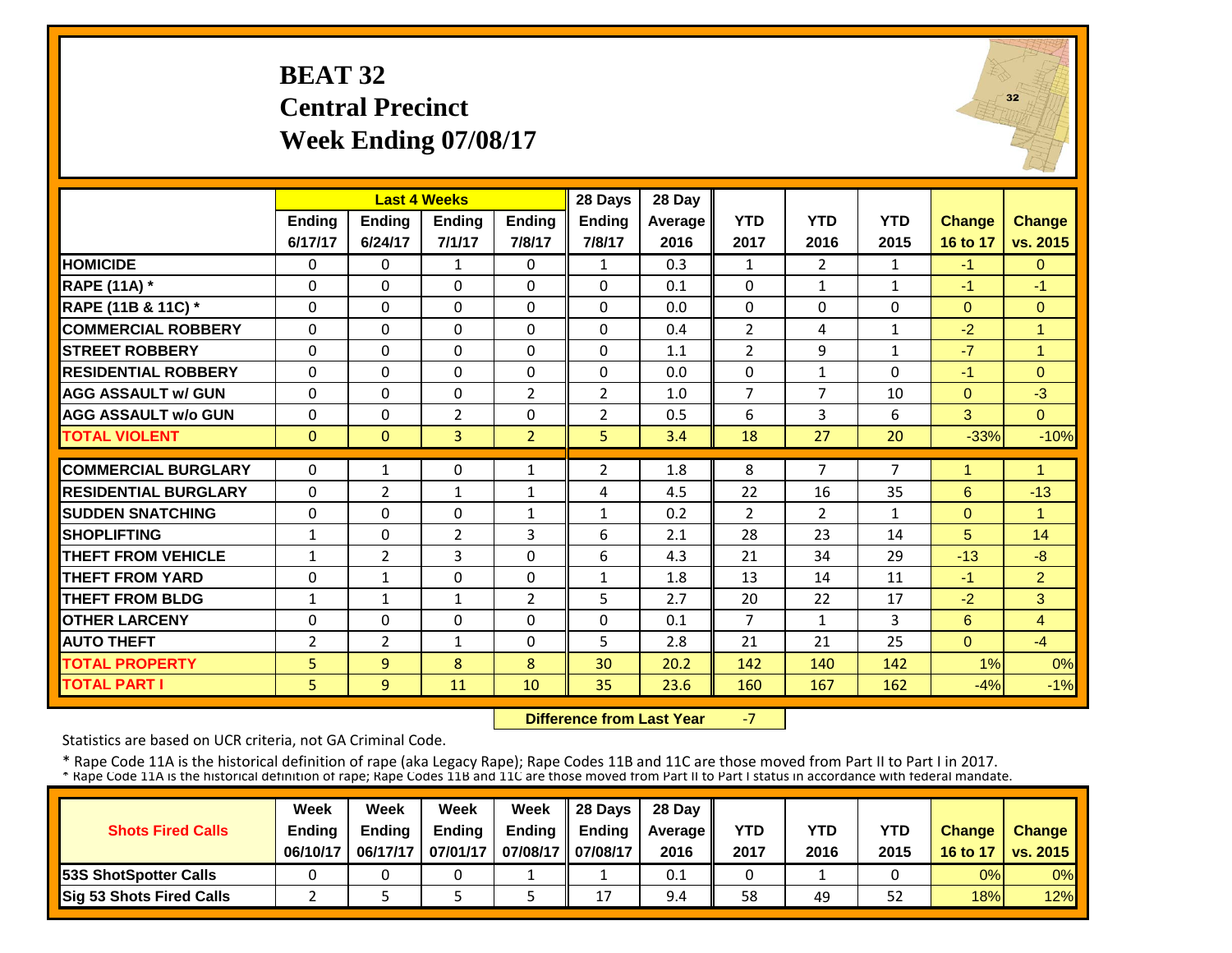# **BEAT 33 Central Precinct Week Ending 07/08/17**



|                             |                | <b>Last 4 Weeks</b> |               |                | 28 Days        | 28 Day  |                |                |                |                |                |
|-----------------------------|----------------|---------------------|---------------|----------------|----------------|---------|----------------|----------------|----------------|----------------|----------------|
|                             | Ending         | <b>Ending</b>       | <b>Ending</b> | <b>Ending</b>  | <b>Ending</b>  | Average | <b>YTD</b>     | <b>YTD</b>     | <b>YTD</b>     | <b>Change</b>  | <b>Change</b>  |
|                             | 6/17/17        | 6/24/17             | 7/1/17        | 7/8/17         | 7/8/17         | 2016    | 2017           | 2016           | 2015           | 16 to 17       | vs. 2015       |
| <b>HOMICIDE</b>             | 0              | 0                   | $\Omega$      | $\Omega$       | 0              | 0.8     | $\mathbf{0}$   | 6              | $\mathbf{1}$   | $-6$           | $-1$           |
| <b>RAPE (11A) *</b>         | $\Omega$       | $\Omega$            | $\Omega$      | $\Omega$       | $\Omega$       | 0.4     | $\mathbf{1}$   | $\overline{2}$ | $\mathbf{1}$   | $-1$           | $\Omega$       |
| RAPE (11B & 11C) *          | $\Omega$       | $\Omega$            | $\Omega$      | $\Omega$       | $\Omega$       | 0.2     | $\overline{2}$ | $\Omega$       | 0              | $\overline{2}$ | $\overline{2}$ |
| <b>COMMERCIAL ROBBERY</b>   | $\Omega$       | $\Omega$            | $\Omega$      | $\Omega$       | 0              | 0.2     | $\overline{2}$ | $\overline{2}$ | 0              | $\Omega$       | $\overline{2}$ |
| <b>STREET ROBBERY</b>       | 0              | $\Omega$            | 0             | $\mathbf{1}$   | 1              | 2.1     | 12             | 10             | 12             | $\overline{2}$ | $\mathbf{0}$   |
| <b>RESIDENTIAL ROBBERY</b>  | $\Omega$       | $\Omega$            | 0             | 0              | 0              | 0.1     | $\Omega$       | $\mathbf{1}$   | 1              | $-1$           | $-1$           |
| <b>AGG ASSAULT w/ GUN</b>   | $\Omega$       | $\Omega$            | $\Omega$      | 0              | 0              | 0.4     | 6              | $\overline{2}$ | 7              | 4              | $-1$           |
| <b>AGG ASSAULT w/o GUN</b>  | 0              | 1                   | 1             | 0              | $\overline{2}$ | 0.8     | 8              | 6              | 4              | $\overline{2}$ | $\overline{4}$ |
| <b>TOTAL VIOLENT</b>        | $\Omega$       | $\mathbf{1}$        | $\mathbf{1}$  | $\mathbf{1}$   | $\overline{3}$ | 5.0     | 31             | 29             | 26             | 7%             | 19%            |
| <b>COMMERCIAL BURGLARY</b>  | $\Omega$       | $\Omega$            | $\Omega$      | $\Omega$       | 0              | 2.4     | $\overline{2}$ | 13             | 17             | $-11$          | $-15$          |
| <b>RESIDENTIAL BURGLARY</b> | $\mathbf{1}$   | $\Omega$            | 1             | 0              | 2              | 3.8     | $\overline{7}$ | 17             | 31             | $-10$          | $-24$          |
| <b>SUDDEN SNATCHING</b>     | $\Omega$       | $\Omega$            | $\Omega$      | $\Omega$       | 0              | 0.5     | $\overline{2}$ | 5.             | $\overline{2}$ | $-3$           | $\Omega$       |
| <b>SHOPLIFTING</b>          | $\Omega$       | $\mathbf{1}$        | $\mathbf{1}$  | $\mathbf{1}$   | 3              | 2.1     | 22             | 13             | 11             | 9              | 11             |
| <b>THEFT FROM VEHICLE</b>   | $\mathbf{1}$   | $\Omega$            | $\mathbf{1}$  | $\mathbf{1}$   | 3              | 8.1     | 55             | 48             | 70             | $\overline{7}$ | $-15$          |
| <b>THEFT FROM YARD</b>      | 3              | $\overline{2}$      | 4             | $\Omega$       | 9              | 6.0     | 43             | 44             | 27             | $-1$           | 16             |
| <b>THEFT FROM BLDG</b>      | 1              | $\Omega$            | $\Omega$      | 1              | $\overline{2}$ | 4.8     | 18             | 39             | 20             | $-21$          | $-2$           |
| <b>OTHER LARCENY</b>        | $\Omega$       | $\overline{2}$      | $\Omega$      | $\Omega$       | $\overline{2}$ | 0.5     | 4              | 4              | 6              | $\Omega$       | $-2$           |
| <b>AUTO THEFT</b>           | $\mathbf{1}$   | $\mathbf{1}$        | $\mathbf{1}$  | 3              | 6              | 3.4     | 24             | 23             | 31             | 1              | $-7$           |
| <b>TOTAL PROPERTY</b>       | $\overline{7}$ | 6                   | 8             | 6              | 27             | 31.7    | 177            | 206            | 215            | $-14%$         | $-18%$         |
| <b>TOTAL PART I</b>         | $\overline{7}$ | $\overline{7}$      | 9             | $\overline{7}$ | 30             | 36.6    | 208            | 235            | 241            | $-11%$         | $-14%$         |

 **Difference from Last Year** $-27$ 

Statistics are based on UCR criteria, not GA Criminal Code.

|                               | Week          | Week          | Week          | Week              | $\parallel$ 28 Davs | 28 Day    |      |      |                          |               |                     |
|-------------------------------|---------------|---------------|---------------|-------------------|---------------------|-----------|------|------|--------------------------|---------------|---------------------|
| <b>Shots Fired Calls</b>      | <b>Ending</b> | <b>Ending</b> | <b>Ending</b> | <b>Ending</b>     | <b>Ending</b>       | Average I | YTD  | YTD  | <b>YTD</b>               | <b>Change</b> | <b>Change</b>       |
|                               | 06/10/17      | 06/17/17      | 07/01/17      | 07/08/17 07/08/17 |                     | 2016      | 2017 | 2016 | 2015                     |               | 16 to 17   vs. 2015 |
| <b>153S ShotSpotter Calls</b> |               |               |               |                   |                     | 5.4       | 36   | 41   | 32                       | 0%            | $0\%$               |
| Sig 53 Shots Fired Calls      |               |               |               |                   | 14                  | 12.8      | 84   | 99   | $\overline{\phantom{a}}$ | $-15%$        | 9%                  |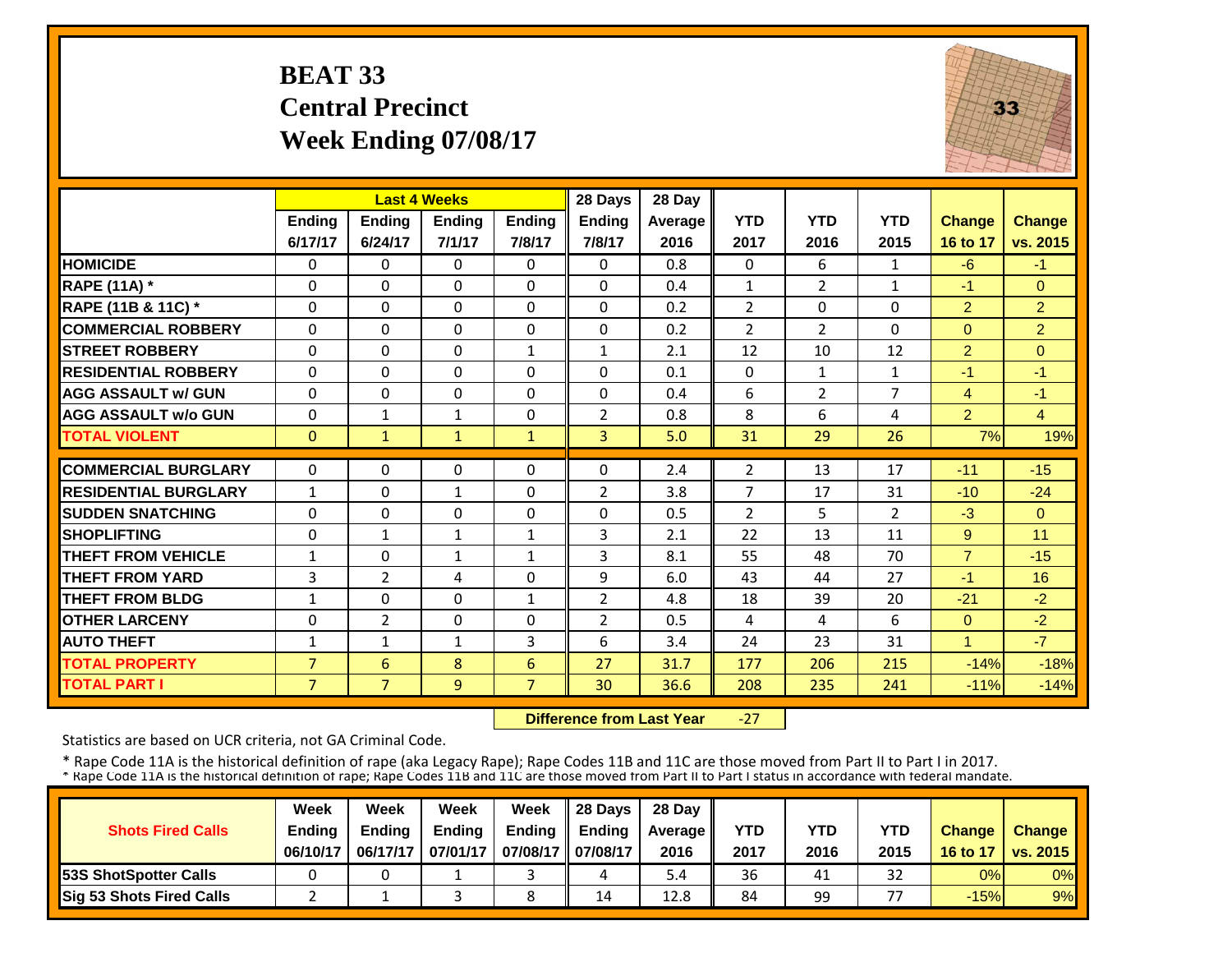# **BEAT 34 Central Precinct Week Ending 07/08/17**



|                             |                | <b>Last 4 Weeks</b> |                |                | 28 Days        | 28 Day  |                |                |                |                |                |
|-----------------------------|----------------|---------------------|----------------|----------------|----------------|---------|----------------|----------------|----------------|----------------|----------------|
|                             | <b>Ending</b>  | <b>Ending</b>       | <b>Ending</b>  | <b>Ending</b>  | <b>Ending</b>  | Average | <b>YTD</b>     | <b>YTD</b>     | <b>YTD</b>     | <b>Change</b>  | <b>Change</b>  |
|                             | 6/17/17        | 6/24/17             | 7/1/17         | 7/8/17         | 7/8/17         | 2016    | 2017           | 2016           | 2015           | 16 to 17       | vs. 2015       |
| <b>HOMICIDE</b>             | 0              | 0                   | $\Omega$       | $\Omega$       | $\Omega$       | 0.0     | 1              | $\Omega$       | 0              | 1              | 1              |
| <b>RAPE (11A)</b> *         | $\Omega$       | $\Omega$            | $\Omega$       | $\Omega$       | $\Omega$       | 0.1     | 3              | $\mathbf{1}$   | 0              | $\overline{2}$ | 3              |
| RAPE (11B & 11C) *          | $\Omega$       | $\Omega$            | $\Omega$       | $\Omega$       | $\Omega$       | 0.2     | $\overline{2}$ | $\mathbf{1}$   | 3              | 1              | $-1$           |
| <b>COMMERCIAL ROBBERY</b>   | $\Omega$       | $\Omega$            | $\Omega$       | $\Omega$       | $\Omega$       | 0.2     | 4              | $\overline{2}$ | $\overline{2}$ | $\overline{2}$ | $\overline{2}$ |
| <b>ISTREET ROBBERY</b>      | $\Omega$       | $\Omega$            | $\Omega$       | $\Omega$       | $\Omega$       | 0.8     | $\overline{2}$ | $\overline{2}$ | 5              | $\Omega$       | $-3$           |
| <b>RESIDENTIAL ROBBERY</b>  | $\Omega$       | $\Omega$            | $\Omega$       | $\Omega$       | $\Omega$       | 0.2     | $\Omega$       | $\Omega$       | 1              | $\Omega$       | $-1$           |
| <b>AGG ASSAULT w/ GUN</b>   | $\mathbf{1}$   | $\Omega$            | $\Omega$       | $\mathbf{1}$   | $\overline{2}$ | 0.5     | $\overline{7}$ | $\Omega$       | 4              | $\overline{7}$ | 3              |
| <b>AGG ASSAULT w/o GUN</b>  | $\Omega$       | $\mathbf{1}$        | $\Omega$       | 0              | $\mathbf{1}$   | 0.5     | 5              | 5              | 1              | $\Omega$       | $\overline{4}$ |
| <b>TOTAL VIOLENT</b>        | $\mathbf{1}$   | $\mathbf{1}$        | $\Omega$       | $\mathbf{1}$   | $\overline{3}$ | 2.4     | 24             | 11             | 16             | 118%           | 50%            |
| <b>COMMERCIAL BURGLARY</b>  | $\Omega$       | $\Omega$            | $\Omega$       | $\Omega$       | $\Omega$       | 1.4     | $\Omega$       | 6              | 4              | $-6$           | $-4$           |
| <b>RESIDENTIAL BURGLARY</b> | $\Omega$       | $\Omega$            | $\Omega$       | $\Omega$       | $\Omega$       | 4.4     | 4              | 14             | 20             | $-10$          | $-16$          |
| <b>SUDDEN SNATCHING</b>     | $\Omega$       | $\Omega$            | $\Omega$       | $\Omega$       | $\Omega$       | 0.1     | $\overline{2}$ | $\Omega$       | 0              | $\overline{2}$ | $\overline{2}$ |
| <b>SHOPLIFTING</b>          | 3              | $\mathbf{1}$        | $\Omega$       | $\overline{2}$ | 6              | 4.4     | 40             | 26             | 10             | 14             | 30             |
| <b>THEFT FROM VEHICLE</b>   | 3              | 2                   | $\Omega$       | 0              | 5              | 7.0     | 52             | 38             | 65             | 14             | $-13$          |
| <b>THEFT FROM YARD</b>      | 0              | $\Omega$            | $\Omega$       | $\mathbf{1}$   | $\mathbf{1}$   | 2.6     | 26             | 10             | 21             | 16             | 5              |
| <b>THEFT FROM BLDG</b>      | $\overline{2}$ | $\Omega$            | $\overline{2}$ | 1              | 5              | 5.3     | 25             | 42             | 13             | $-17$          | 12             |
| <b>OTHER LARCENY</b>        | $\Omega$       | $\Omega$            | $\Omega$       | $\Omega$       | $\Omega$       | 0.3     | 4              | 1              | 4              | 3              | $\Omega$       |
| <b>AUTO THEFT</b>           | 0              | $\mathbf{1}$        | $\mathbf{1}$   | 1              | 3              | 3.4     | 18             | 19             | 18             | $-1$           | $\Omega$       |
| <b>TOTAL PROPERTY</b>       | 8              | 4                   | 3              | 5              | 20             | 28.8    | 171            | 156            | 155            | 10%            | 10%            |
| <b>TOTAL PART I</b>         | 9              | 5                   | $\overline{3}$ | 6              | 23             | 31.1    | 195            | 167            | 171            | 17%            | 14%            |

 **Difference from Last Year**28

Statistics are based on UCR criteria, not GA Criminal Code.

|                               | Week          | Week          | Week          | Week              | $\parallel$ 28 Davs | 28 Day  |      |      |      |               |                     |
|-------------------------------|---------------|---------------|---------------|-------------------|---------------------|---------|------|------|------|---------------|---------------------|
| <b>Shots Fired Calls</b>      | <b>Ending</b> | <b>Ending</b> | <b>Ending</b> | <b>Ending</b>     | <b>Ending</b>       | Average | YTD  | YTD  | YTD  | <b>Change</b> | <b>Change</b>       |
|                               | 06/10/17      | 06/17/17      | 07/01/17      | 07/08/17 07/08/17 |                     | 2016    | 2017 | 2016 | 2015 |               | 16 to 17   vs. 2015 |
| <b>153S ShotSpotter Calls</b> |               |               |               |                   |                     | 0.2     |      |      |      | 0%            | $0\%$               |
| Sig 53 Shots Fired Calls      |               |               |               | 4                 |                     | 7.4     | 56   | 56   | 58   | 0%            | $-3%$               |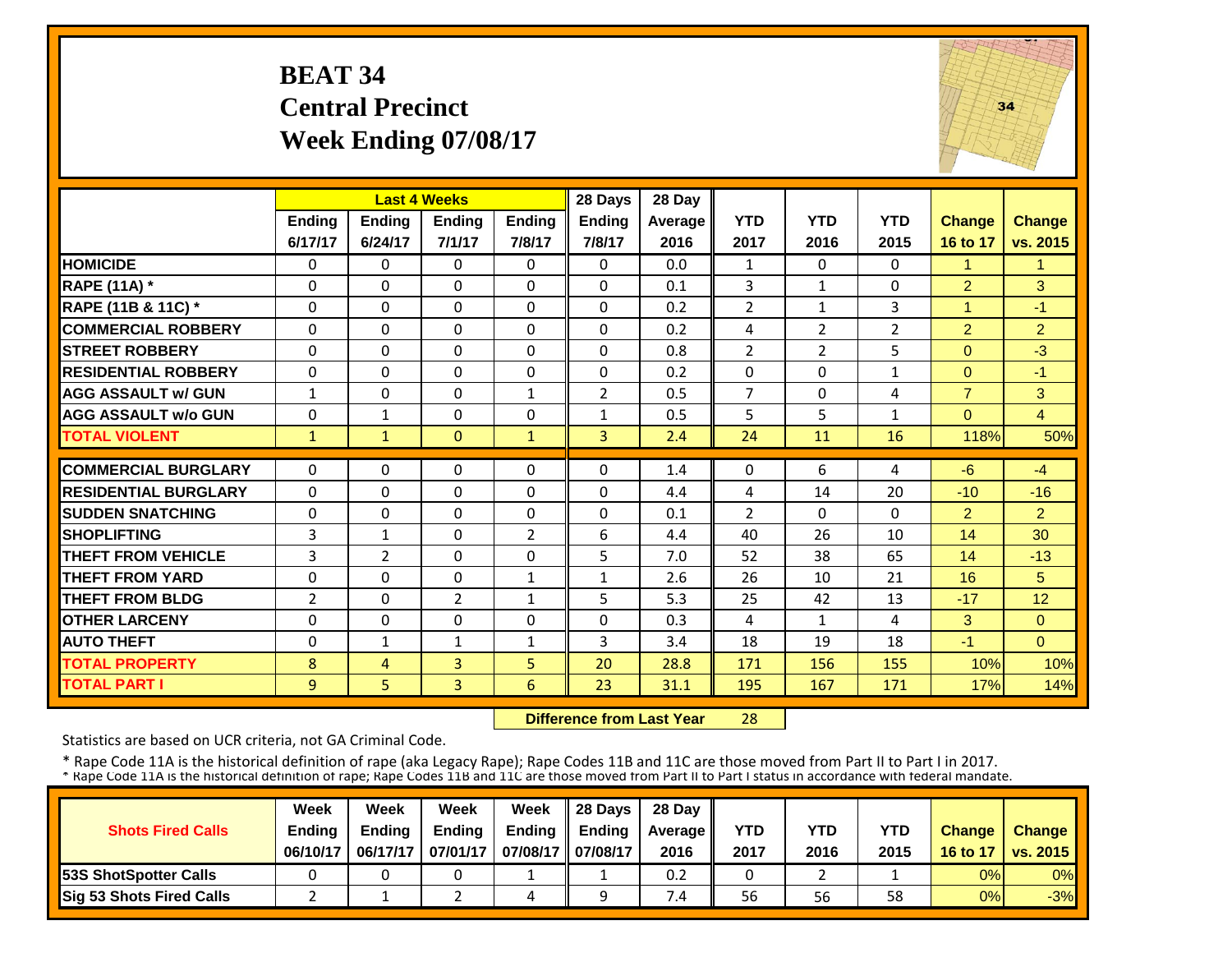# **BEAT 35 Central Precinct Week Ending 07/08/17**



|                             |                | <b>Last 4 Weeks</b> |                |                | 28 Days        | 28 Day  |                |                |                |                |                |
|-----------------------------|----------------|---------------------|----------------|----------------|----------------|---------|----------------|----------------|----------------|----------------|----------------|
|                             | <b>Ending</b>  | <b>Ending</b>       | <b>Endina</b>  | <b>Endina</b>  | <b>Ending</b>  | Average | <b>YTD</b>     | <b>YTD</b>     | <b>YTD</b>     | <b>Change</b>  | Change         |
|                             | 6/17/17        | 6/24/17             | 7/1/17         | 7/8/17         | 7/8/17         | 2016    | 2017           | 2016           | 2015           | 16 to 17       | vs. 2015       |
| <b>HOMICIDE</b>             | $\Omega$       | $\Omega$            | $\Omega$       | $\Omega$       | $\Omega$       | 0.5     | 4              | 5              | 4              | $-1$           | $\overline{0}$ |
| <b>RAPE (11A) *</b>         | $\Omega$       | $\Omega$            | $\Omega$       | $\Omega$       | 0              | 0.2     | $\mathbf{1}$   | $\overline{2}$ | 0              | $-1$           | $\overline{1}$ |
| RAPE (11B & 11C) *          | $\mathbf 0$    | $\Omega$            | $\Omega$       | $\Omega$       | $\Omega$       | 0.2     | $\overline{2}$ | $\mathbf{1}$   | $\mathbf{1}$   | $\mathbf{1}$   | $\overline{1}$ |
| <b>COMMERCIAL ROBBERY</b>   | $\Omega$       | $\Omega$            | $\Omega$       | $\Omega$       | 0              | 0.1     | $\Omega$       | $\Omega$       | 0              | $\Omega$       | $\Omega$       |
| <b>ISTREET ROBBERY</b>      | $\Omega$       | 1                   | $\Omega$       | $\Omega$       | 1              | 1.5     | 4              | 10             | 8              | $-6$           | $-4$           |
| <b>RESIDENTIAL ROBBERY</b>  | $\Omega$       | $\Omega$            | $\mathbf{1}$   | 0              | $\mathbf{1}$   | 0.4     | 3              | 3              | $\overline{2}$ | $\Omega$       | 1              |
| <b>AGG ASSAULT w/ GUN</b>   | $\mathbf{1}$   | 3                   | 2              | $\mathbf{1}$   | $\overline{7}$ | 1.2     | 20             | 6              | 12             | 14             | 8              |
| <b>AGG ASSAULT w/o GUN</b>  | $\mathbf{1}$   | $\Omega$            | 1              | $\overline{2}$ | 4              | 1.2     | 11             | 6              | 7              | 5              | $\overline{4}$ |
| <b>TOTAL VIOLENT</b>        | $\overline{2}$ | 4                   | 4              | 3              | 13             | 5.3     | 45             | 33             | 34             | 36%            | 32%            |
| <b>COMMERCIAL BURGLARY</b>  | $\Omega$       | $\Omega$            | $\Omega$       | $\Omega$       | 0              | 1.0     | $\Omega$       | 5.             | 4              | $-5$           | $-4$           |
| <b>RESIDENTIAL BURGLARY</b> | 3              | $\Omega$            | $\mathbf{1}$   | $\mathbf{1}$   | 5              | 8.0     | 23             | 40             | 70             | $-17$          | $-47$          |
| <b>ISUDDEN SNATCHING</b>    | 0              | $\Omega$            | $\Omega$       | $\Omega$       | 0              | 0.2     | $\mathbf{1}$   | $\mathbf{1}$   | 0              | $\Omega$       | $\overline{1}$ |
| <b>SHOPLIFTING</b>          | $\Omega$       | $\Omega$            | $\Omega$       | $\Omega$       | 0              | 0.3     | 3              | $\overline{2}$ | 4              | 1              | $-1$           |
| <b>THEFT FROM VEHICLE</b>   | $\Omega$       | $\Omega$            | $\overline{2}$ | $\overline{2}$ | 4              | 5.0     | 31             | 34             | 33             | $-3$           | $-2$           |
| <b>THEFT FROM YARD</b>      | 1              | $\Omega$            | $\Omega$       | $\mathbf{1}$   | $\overline{2}$ | 2.1     | 20             | 13             | 15             | $\overline{7}$ | 5              |
| <b>THEFT FROM BLDG</b>      | $\Omega$       | $\mathbf{1}$        | $\Omega$       | 1              | $\overline{2}$ | 4.9     | 14             | 27             | 25             | $-13$          | $-11$          |
| <b>OTHER LARCENY</b>        | $\Omega$       | $\Omega$            | $\Omega$       | $\Omega$       | 0              | 0.3     | 4              | $\mathbf{1}$   | $\overline{2}$ | 3              | $\overline{2}$ |
| <b>AUTO THEFT</b>           | $\Omega$       | $\mathbf{1}$        | $\mathbf{1}$   | $\Omega$       | $\overline{2}$ | 3.9     | 18             | 20             | 28             | $-2$           | $-10$          |
| <b>TOTAL PROPERTY</b>       | $\overline{4}$ | $\overline{2}$      | $\overline{4}$ | 5              | 15             | 25.6    | 114            | 143            | 181            | $-20%$         | $-37%$         |
| <b>TOTAL PART I</b>         | 6              | 6                   | 8              | 8              | 28             | 30.9    | 159            | 176            | 215            | $-10%$         | $-26%$         |

 **Difference from Last Year** $-17$ 

Statistics are based on UCR criteria, not GA Criminal Code.

|                               | Week          | Week          | Week          | Week          | $\parallel$ 28 Davs | 28 Day    |      |      |            |               |                     |
|-------------------------------|---------------|---------------|---------------|---------------|---------------------|-----------|------|------|------------|---------------|---------------------|
| <b>Shots Fired Calls</b>      | <b>Ending</b> | <b>Ending</b> | <b>Ending</b> | <b>Ending</b> | <b>Ending</b>       | Average I | YTD  | YTD  | <b>YTD</b> | <b>Change</b> | <b>Change</b>       |
|                               | 06/10/17      | 06/17/17      | 07/01/17      | 07/08/17      | 07/08/17            | 2016      | 2017 | 2016 | 2015       |               | 16 to 17   vs. 2015 |
| <b>153S ShotSpotter Calls</b> |               |               |               |               | 14                  | 23.4      | 151  | 185  | 97         | 0%            | $0\%$               |
| Sig 53 Shots Fired Calls      |               | 11            |               |               | 23                  | 18.2      | 133  | 143  | 122        | $-7%$         | 9%                  |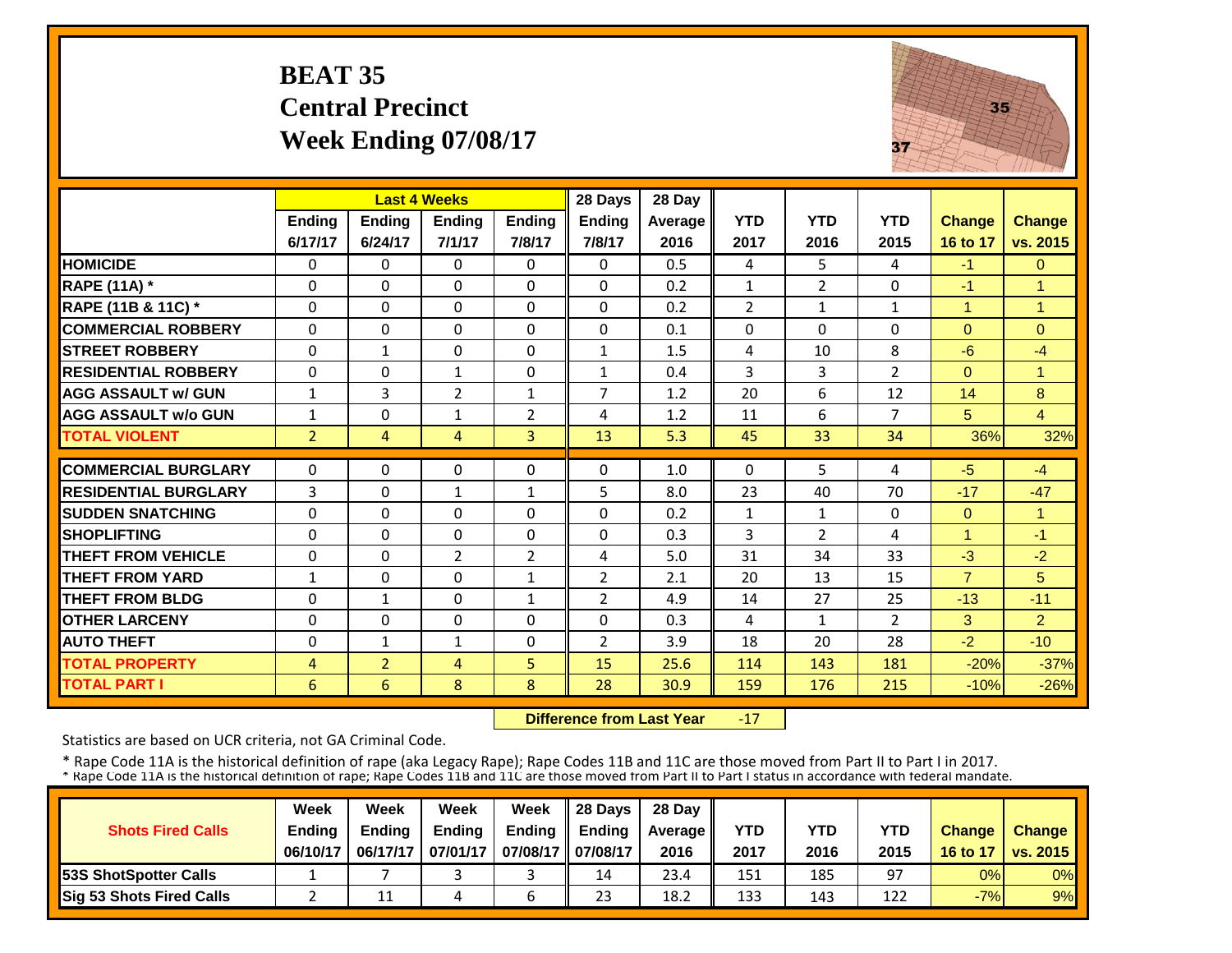|                             | <b>BEAT 37</b>   | <b>Central Precinct</b><br>Week Ending 07/08/17 |                     |                |                                  |         |              |                | 37             |                |                |
|-----------------------------|------------------|-------------------------------------------------|---------------------|----------------|----------------------------------|---------|--------------|----------------|----------------|----------------|----------------|
|                             |                  |                                                 | <b>Last 4 Weeks</b> |                | 28 Days                          | 28 Day  |              |                |                |                |                |
|                             | <b>Ending</b>    | <b>Ending</b>                                   | <b>Ending</b>       | <b>Ending</b>  | <b>Ending</b>                    | Average | <b>YTD</b>   | <b>YTD</b>     | <b>YTD</b>     | <b>Change</b>  | <b>Change</b>  |
|                             | 6/17/17          | 6/24/17                                         | 7/1/17              | 7/8/17         | 7/8/17                           | 2016    | 2017         | 2016           | 2015           | 16 to 17       | vs. 2015       |
| <b>HOMICIDE</b>             | $\Omega$         | $\Omega$                                        | $\Omega$            | $\Omega$       | $\Omega$                         | 0.1     | $\Omega$     | $\Omega$       | $\Omega$       | $\Omega$       | $\Omega$       |
| <b>RAPE (11A) *</b>         | 0                | $\Omega$                                        | 0                   | $\Omega$       | $\Omega$                         | 0.1     | $\mathbf{0}$ | $\mathbf{1}$   | 0              | -1             | $\Omega$       |
| RAPE (11B & 11C) *          | $\mathbf 0$      | $\Omega$                                        | $\mathbf 0$         | $\Omega$       | $\Omega$                         | 0.2     | $\Omega$     | $\Omega$       | $\overline{0}$ | $\Omega$       | $\Omega$       |
| <b>COMMERCIAL ROBBERY</b>   | $\mathbf 0$      | 0                                               | 0                   | 0              | 0                                | 0.1     | $\mathbf{1}$ | $\mathbf{1}$   | $\mathbf{1}$   | $\mathbf{0}$   | $\overline{0}$ |
| <b>STREET ROBBERY</b>       | $\mathbf{1}$     | $\mathbf{1}$                                    | 0                   | 0              | $\overline{2}$                   | 1.5     | 5            | 8              | 5              | $-3$           | $\Omega$       |
| <b>RESIDENTIAL ROBBERY</b>  | $\Omega$         | $\Omega$                                        | $\Omega$            | $\Omega$       | 0                                | 0.0     | $\mathbf{0}$ | $\Omega$       | 0              | $\overline{0}$ | $\Omega$       |
| <b>AGG ASSAULT w/ GUN</b>   | 0                | $\mathbf{1}$                                    | 0                   | 0              | $\mathbf{1}$                     | 0.5     | 5            | 6              | $\overline{2}$ | $-1$           | 3              |
| <b>AGG ASSAULT w/o GUN</b>  | $\boldsymbol{0}$ | $\Omega$                                        | $\Omega$            | 0              | $\Omega$                         | 0.2     | $\mathbf{1}$ | $\overline{2}$ | 4              | $-1$           | $-3$           |
| <b>TOTAL VIOLENT</b>        | $\mathbf{1}$     | $\overline{2}$                                  | $\mathbf{0}$        | $\mathbf{0}$   | 3                                | 2.6     | 12           | 18             | 12             | $-33%$         | 0%             |
| <b>COMMERCIAL BURGLARY</b>  | 0                | $\mathbf{1}$                                    | 0                   | 0              | 1                                | 1.3     | 4            | 7              | $\overline{2}$ | $-3$           | $\overline{2}$ |
| <b>RESIDENTIAL BURGLARY</b> | 0                | $\Omega$                                        | $\Omega$            | $\mathbf{1}$   | $\mathbf{1}$                     | 3.1     | 5            | 17             | 27             | $-12$          | $-22$          |
| <b>ISUDDEN SNATCHING</b>    | $\Omega$         | $\mathbf{1}$                                    | $\mathbf{1}$        | $\Omega$       | $\overline{2}$                   | 0.2     | 3            | $\Omega$       | 3              | 3              | $\Omega$       |
| <b>SHOPLIFTING</b>          | $\Omega$         | $\Omega$                                        | $\Omega$            | 0              | $\Omega$                         | 3.3     | 32           | 12             | 8              | 20             | 24             |
| <b>THEFT FROM VEHICLE</b>   | $\mathbf{1}$     | $\mathbf{1}$                                    | $\overline{3}$      | $\Omega$       | 5                                | 7.3     | 55           | 45             | 101            | 10             | $-46$          |
| <b>THEFT FROM YARD</b>      | $\overline{2}$   | $\overline{2}$                                  | $\mathbf{1}$        | $\Omega$       | 5                                | 3.1     | 9            | 20             | 17             | $-11$          | $-8$           |
| <b>THEFT FROM BLDG</b>      | $\mathbf{1}$     | $\mathbf{0}$                                    | $\mathbf 0$         | 0              | $\mathbf{1}$                     | 2.4     | 8            | 14             | 23             | $-6$           | $-15$          |
| <b>OTHER LARCENY</b>        | $\mathbf 0$      | 0                                               | $\mathbf{1}$        | $\Omega$       | $\mathbf{1}$                     | 0.2     | 6            | $\Omega$       | 6              | 6              | $\overline{0}$ |
| <b>AUTO THEFT</b>           | $\mathbf{1}$     | $\Omega$                                        | 0                   | $\mathbf{1}$   | $\overline{2}$                   | 1.4     | 17           | 12             | 26             | 5 <sup>5</sup> | $-9$           |
| <b>TOTAL PROPERTY</b>       | 5                | 5                                               | 6                   | $\overline{2}$ | 18                               | 22.2    | 139          | 127            | 213            | 9%             | $-35%$         |
| <b>TOTAL PART I</b>         | 6                | 7 <sup>1</sup>                                  | $6\overline{6}$     | 2 <sup>1</sup> | 21                               | 24.8    | 151          | 145            | 225            | 4%             | $-33%$         |
|                             |                  |                                                 |                     |                | <b>Difference from Last Year</b> |         | 6            |                |                |                |                |

 **Difference from Last Year**

Statistics are based on UCR criteria, not GA Criminal Code.

|                                 | Week          | Week     | Week          | Week          | 28 Days       | 28 Day    |      |      |            |               |                          |
|---------------------------------|---------------|----------|---------------|---------------|---------------|-----------|------|------|------------|---------------|--------------------------|
| <b>Shots Fired Calls</b>        | <b>Ending</b> | Endina   | <b>Ending</b> | <b>Ending</b> | <b>Endina</b> | Average I | YTD  | YTD  | <b>YTD</b> | <b>Change</b> | <b>Change</b>            |
|                                 | 06/10/17      | 06/17/17 | 07/01/17      | 07/08/17      | 07/08/17      | 2016      | 2017 | 2016 | 2015       | 16 to 17      | $\vert$ vs. 2015 $\vert$ |
| <b>53S ShotSpotter Calls</b>    |               |          |               | 16            | 17            | 3.5       | 34   | 33   | 19         | 0%            | $0\%$                    |
| <b>Sig 53 Shots Fired Calls</b> |               |          |               |               | 10            | 12.7      | 77   | 94   | 82         | $-18%$        | $-6%$                    |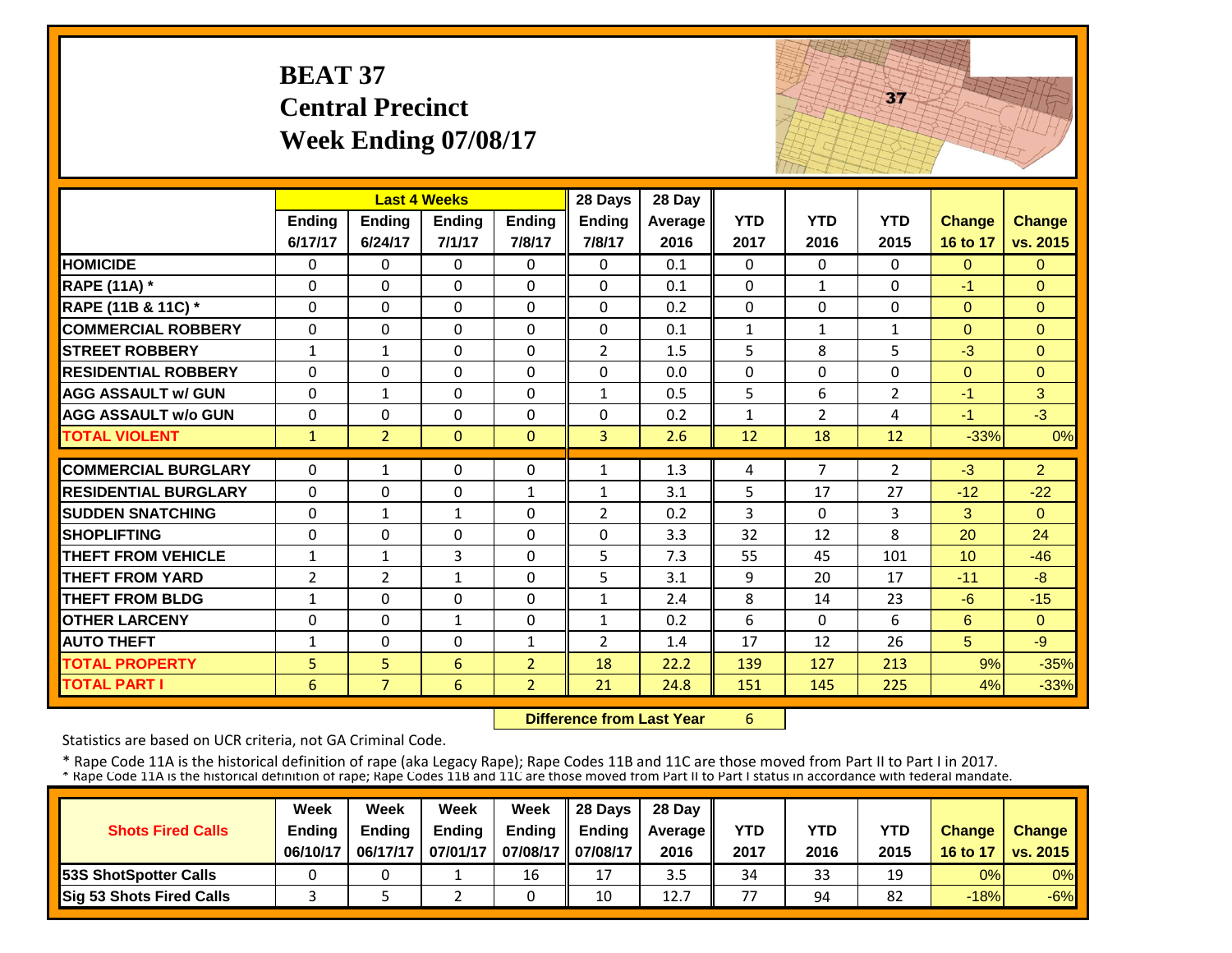

**COMPSTATSOUTHSIDE PRECINCT** CAPT. ASHLEY BROWN **Week Ending 07/08/17**

**PRECINCT COMMANDER:**



|                             | Week           | Week           | <b>Weekly</b>    | 28-Day       | $28 - Day$     | Avg            |                |            |                 |             |                |
|-----------------------------|----------------|----------------|------------------|--------------|----------------|----------------|----------------|------------|-----------------|-------------|----------------|
|                             | <b>Ending</b>  | <b>Ending</b>  | Avg              | Ending       | Ending         | 28-Day         | <b>YTD</b>     | <b>YTD</b> | <b>YTD</b>      | Change      | <b>Change</b>  |
|                             | 7/8/17         | 7/1/17         | 2016             | 07/0817      | 6/10/17        | 2016           | 2017           | 2016       | 2015            | 16 to 17    | vs. 2015       |
| <b>HOMICIDE</b>             | 0              | 0              | 0                |              | $\Omega$       | 0              | $\overline{2}$ | 3          | 4               | $-1$        | $-2$           |
| <b>RAPE (11A) *</b>         | $\bf{0}$       | 0              | $\Omega$         |              | 0              |                | $\overline{2}$ | 8          | 3               | $-6$        | $-1$           |
| RAPE (11B & 11C) *          | $\bf{0}$       | 0              | $\Omega$         | $\bf{0}$     |                |                | 3              | 5          |                 | $-2$        | $\overline{2}$ |
| <b>COMMERCIAL ROBBERY</b>   | $\bf{0}$       | 0              | 1                | 2            | $\Omega$       | $\overline{2}$ | 14             | 17         | 6               | $-3$        | 8              |
| <b>STREET ROBBERY</b>       | 1              | 0              | 1                | 2            |                | $\overline{2}$ | 13             | 15         | 25              | $-2$        | $-12$          |
| <b>RESIDENTIAL ROBBERY</b>  | $\bf{0}$       | 0              | $\Omega$         | 0            | $\Omega$       | $\Omega$       | 1              |            | $\overline{7}$  | $\Omega$    | $-6$           |
| <b>AGG ASSAULT w/ GUN</b>   | $\mathbf 0$    | 0              | $\boldsymbol{0}$ |              | 3              | $\overline{2}$ | 20             | 11         | 13              | $9^{\circ}$ | $\overline{7}$ |
| <b>AGG ASSAULT w/o GUN</b>  | $\bf{0}$       | $\overline{2}$ | 1                | 4            | $\overline{7}$ | $\overline{2}$ | 16             | 20         | 14              | $-4$        | $\overline{2}$ |
| <b>TOTAL VIOLENT</b>        | $\mathbf{1}$   | $\overline{2}$ | 3 <sup>1</sup>   | 11           | 12             | 12             | 71             | 80         | 73              | $-11%$      | $-3%$          |
|                             |                |                |                  |              |                |                |                |            |                 |             |                |
| <b>COMMERCIAL BURGLARY</b>  | $\overline{2}$ | $\overline{2}$ |                  | 5            |                | 5.             | 25             | 24         | $\overline{22}$ |             | 3              |
| <b>RESIDENTIAL BURGLARY</b> | $\mathbf{2}$   | 3              | 4                | 9            | 12             | 15             | 84             | 92         | 139             | -8          | $-55$          |
| <b>SUDDEN SNATCHING</b>     | $\bf{0}$       | 0              | $\Omega$         | $\bf{0}$     | 0              |                | 3              | 5          | 9               | $-2$        | $-6$           |
| <b>SHOPLIFTING</b>          | 14             | 15             | 12               | 52           | 55             | 49             | 358            | 336        | 373             | 22          | $-15$          |
| <b>THEFT FROM VEHICLE</b>   | 10             | 4              | 5                | 31           | 56             | 20             | 235            | 129        | 170             | 106         | 65             |
| <b>THEFT FROM YARD</b>      | 3              | 5              | $\overline{2}$   | 8            | 4              | 9              | 36             | 52         | 56              | $-16$       | $-20$          |
| <b>THEFT FROM BLDG</b>      | 1              | 4              | 3                | 12           | 18             | 13             | 110            | 78         | 120             | 32          | $-10$          |
| <b>OTHER LARCENY</b>        | $\bf{0}$       | 0              | $\Omega$         | $\mathbf{0}$ | 5              | $\overline{2}$ | 18             | 9          | 12              | 9           | 6              |
| <b>AUTO THEFT</b>           | 3              | 3              | $\overline{2}$   | 10           | 21             | 9              | 81             | 56         | 95              | 25          | $-14$          |
| <b>TOTAL PROPERTY</b>       | 35             | 36             | 30               | 127          | 172            | 120            | 950            | 781        | 996             | 22%         | $-5%$          |
| <b>TOTAL PART I</b>         | 36             | 38             | 33               | 138          | 184            | 132            | 1021           | 861        | 1069            | 19%         | $-4%$          |

Statistics are based on UCR criteria, not GA Criminal Code. **Difference from Last Year** 160

Statistics are preliminary, based on RMS data at the time prepared, and are subject to change due to late reports, reclassifications, updated locations, etc.

| <b>Citizen Initiated Calls</b> | Week<br><b>Ending</b><br>07/08/17 | Week<br><b>Ending</b><br>07/01/17 | Weekly<br>Avg<br>2016 | $28$ -Day<br>Ending<br>07/08/17 | $28$ -Dav<br><b>Ending</b><br>6/10/17 | Avg<br>$28-Day$<br>2016 | YTD<br>2017 | YTD<br>2016 | YTD<br>2015 | <b>Change</b><br>16 to 17 | Change<br>vs. 2015 |
|--------------------------------|-----------------------------------|-----------------------------------|-----------------------|---------------------------------|---------------------------------------|-------------------------|-------------|-------------|-------------|---------------------------|--------------------|
| <b>Midnight Shift</b>          | 103                               | 80                                | 91                    | 347                             | 347                                   | 364                     | 2416        | 2522        | 2566        | -106                      | $-150$             |
| Day Shift                      | 212                               | 245                               | 247                   | 882                             | 909                                   | 986                     | 6542        | 7031        | 6988        | $-489$                    | $-446$             |
| <b>Afternoon Shift</b>         | 281                               | 204                               | 246                   | 881                             | 936                                   | 982                     | 6514        | 6858        | 6860        | $-344$                    | $-346$             |
| <b>TOTAL CITIZEN CFS</b>       | 596                               | 529                               | 583                   | 2110                            | 2192                                  | 2332                    | 15472       | 16411       | 16414       | $-5.7%$                   | $-5.7%$            |
| 53S ShotSpotter Calls          |                                   |                                   |                       |                                 |                                       |                         |             |             |             |                           | 0                  |
| Sig 53 Shots Fired Calls       | 13                                |                                   |                       | 38                              | 27                                    | 35                      | 217         | 236         | 188         | $-19$                     | 29                 |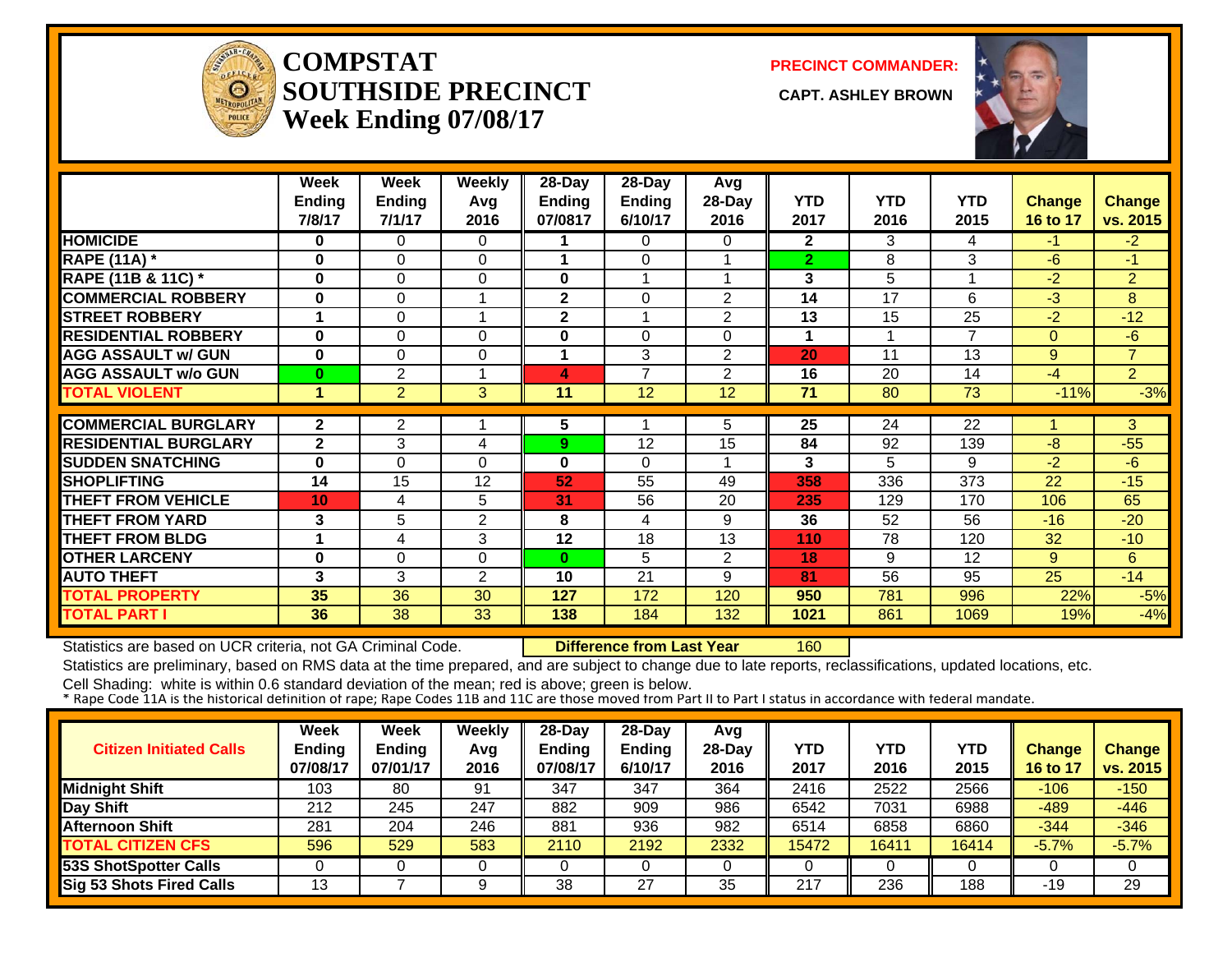# **BEAT 41 Southside Precinct Week Ending 07/08/17**



|                             |                |               | <b>Last 4 Weeks</b> |               | 28 Days        | 28 Day  |                |                |                |                |                |
|-----------------------------|----------------|---------------|---------------------|---------------|----------------|---------|----------------|----------------|----------------|----------------|----------------|
|                             | Ending         | <b>Ending</b> | <b>Ending</b>       | <b>Endina</b> | Ending         | Average | <b>YTD</b>     | <b>YTD</b>     | <b>YTD</b>     | <b>Change</b>  | <b>Change</b>  |
|                             | 6/17/17        | 6/24/17       | 7/1/17              | 7/8/17        | 7/8/17         | 2016    | 2017           | 2016           | 2015           | 16 to 17       | vs. 2015       |
| <b>HOMICIDE</b>             | $\Omega$       | $\Omega$      | $\Omega$            | $\mathbf{0}$  | $\Omega$       | 0.0     | $\Omega$       | $\Omega$       | $\mathbf{1}$   | $\Omega$       | $-1$           |
| <b>RAPE (11A)</b> *         | $\Omega$       | $\Omega$      | $\Omega$            | $\Omega$      | $\Omega$       | 0.2     | $\Omega$       | 3              | 0              | $-3$           | $\mathbf{0}$   |
| RAPE (11B & 11C) *          | $\mathbf 0$    | $\Omega$      | $\Omega$            | $\Omega$      | $\Omega$       | 0.0     | $\Omega$       | $\Omega$       | $\mathbf{1}$   | $\Omega$       | $-1$           |
| <b>COMMERCIAL ROBBERY</b>   | $\Omega$       | $\mathbf{1}$  | $\Omega$            | $\Omega$      | $\mathbf{1}$   | 0.4     | $\overline{7}$ | 4              | 1              | 3              | 6              |
| <b>STREET ROBBERY</b>       | $\Omega$       | $\Omega$      | $\Omega$            | $\Omega$      | $\Omega$       | 0.3     | $\overline{2}$ | 3              | 3              | $-1$           | $-1$           |
| <b>RESIDENTIAL ROBBERY</b>  | $\Omega$       | $\Omega$      | $\Omega$            | $\Omega$      | $\Omega$       | 0.1     | $\Omega$       | $\Omega$       | $\overline{2}$ | $\Omega$       | $-2$           |
| <b>AGG ASSAULT w/ GUN</b>   | $\Omega$       | $\Omega$      | $\Omega$            | $\Omega$      | $\Omega$       | 0.3     | $\Omega$       | $\overline{2}$ | 0              | $-2$           | $\Omega$       |
| <b>AGG ASSAULT w/o GUN</b>  | 0              | $\Omega$      | $\mathbf 0$         | 0             | $\Omega$       | 0.5     | $\mathbf{1}$   | 3              | 0              | $-2$           | $\overline{1}$ |
| <b>TOTAL VIOLENT</b>        | $\Omega$       | $\mathbf{1}$  | $\mathbf{0}$        | $\Omega$      | $\mathbf{1}$   | 1.8     | 10             | 15             | 8              | $-33%$         | 25%            |
| <b>COMMERCIAL BURGLARY</b>  | $\Omega$       | $\mathbf{1}$  | $\Omega$            | $\mathbf{1}$  | $\overline{2}$ | 1.8     | 7              | 13             | 4              | $-6$           | 3              |
| <b>RESIDENTIAL BURGLARY</b> | $\mathbf{1}$   | $\Omega$      | $\mathbf{1}$        | $\Omega$      | 2              | 1.1     | 9              | 8              | 7              | 1              | $\overline{2}$ |
| <b>ISUDDEN SNATCHING</b>    | $\Omega$       | $\Omega$      | $\Omega$            | $\Omega$      | $\Omega$       | 0.0     | $\mathbf{1}$   | $\Omega$       | 0              | 4              | 1              |
| <b>SHOPLIFTING</b>          | $\mathbf{1}$   | $\mathbf{1}$  | $\Omega$            | $\mathbf{1}$  | 3              | 2.4     | 19             | 9              | 8              | 10             | 11             |
| <b>THEFT FROM VEHICLE</b>   | $\Omega$       | 2             | $\mathbf{1}$        | $\mathbf{1}$  | 4              | 4.6     | 33             | 35             | 35             | $-2$           | $-2$           |
| <b>THEFT FROM YARD</b>      | $\Omega$       | $\Omega$      | 3                   | $\mathbf{1}$  | 4              | 1.7     | 9              | 8              | 25             | 4              | $-16$          |
| <b>THEFT FROM BLDG</b>      | 0              | 1             | 4                   | 0             | 5              | 2.3     | 21             | 14             | 37             | $\overline{7}$ | $-16$          |
| <b>OTHER LARCENY</b>        | 0              | $\Omega$      | $\Omega$            | $\Omega$      | $\Omega$       | 0.2     | 3              | $\mathbf{1}$   | 3              | $\overline{2}$ | $\Omega$       |
| <b>AUTO THEFT</b>           | $\Omega$       | $\Omega$      | $\Omega$            | $\Omega$      | $\Omega$       | 1.5     | 9              | 9              | 16             | $\Omega$       | $-7$           |
| <b>TOTAL PROPERTY</b>       | $\overline{2}$ | 5             | 9                   | 4             | 20             | 15.5    | 111            | 97             | 135            | 14%            | $-18%$         |
| <b>TOTAL PART I</b>         | $\overline{2}$ | 6             | 9                   | 4             | 21             | 17.2    | 121            | 112            | 143            | 8%             | $-15%$         |

 **Difference from Last Year**9

Statistics are based on UCR criteria, not GA Criminal Code.

|                               | Week     | Week          | Week          | Week              | $\parallel$ 28 Davs | 28 Day  |      |      |            |               |                     |
|-------------------------------|----------|---------------|---------------|-------------------|---------------------|---------|------|------|------------|---------------|---------------------|
| <b>Shots Fired Calls</b>      | Ending   | <b>Ending</b> | <b>Ending</b> | <b>Ending</b>     | <b>Ending</b>       | Average | YTD  | YTD  | <b>YTD</b> | <b>Change</b> | <b>Change</b>       |
|                               | 06/10/17 | 06/17/17      | 07/01/17      | 07/08/17 07/08/17 |                     | 2016    | 2017 | 2016 | 2015       |               | 16 to 17   vs. 2015 |
| <b>153S ShotSpotter Calls</b> |          |               |               |                   |                     | 0.1     |      |      |            | 0%            | $0\%$               |
| Sig 53 Shots Fired Calls      |          |               |               |                   |                     | 1.8     | 13   | 14   | 12         | $-7%$         | 8%                  |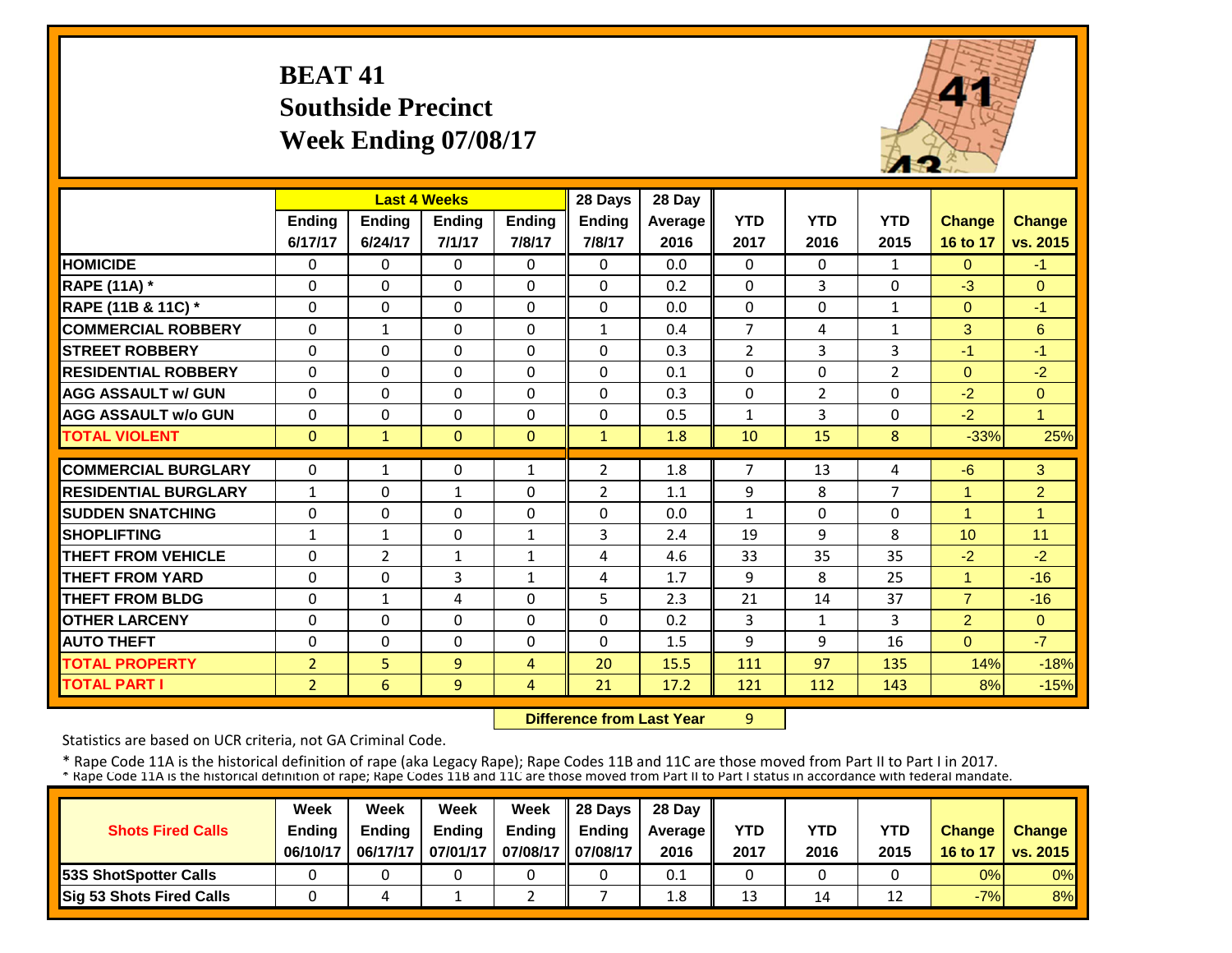# **BEAT 42 Southside Precinct Week Ending 07/08/17**



|                             |                | <b>Last 4 Weeks</b> |                |               | 28 Days        | 28 Day  |                |                |                |                |                |
|-----------------------------|----------------|---------------------|----------------|---------------|----------------|---------|----------------|----------------|----------------|----------------|----------------|
|                             | <b>Ending</b>  | <b>Ending</b>       | <b>Endina</b>  | <b>Ending</b> | <b>Endina</b>  | Average | <b>YTD</b>     | <b>YTD</b>     | <b>YTD</b>     | <b>Change</b>  | <b>Change</b>  |
|                             | 6/17/17        | 6/24/17             | 7/1/17         | 7/8/17        | 7/8/17         | 2016    | 2017           | 2016           | 2015           | 16 to 17       | vs. 2015       |
| <b>HOMICIDE</b>             | $\mathbf{1}$   | $\Omega$            | $\Omega$       | $\Omega$      | $\mathbf{1}$   | 0.1     | $\mathbf{1}$   | $\Omega$       | 0              | $\mathbf{1}$   | 1              |
| <b>RAPE (11A) *</b>         | $\mathbf{1}$   | $\Omega$            | $\Omega$       | $\Omega$      | $\mathbf{1}$   | 0.2     | $\mathbf{1}$   | $\Omega$       | $\Omega$       | $\mathbf{1}$   | $\mathbf{1}$   |
| RAPE (11B & 11C) *          | $\Omega$       | $\Omega$            | $\Omega$       | $\Omega$      | $\Omega$       | 0.4     | $\overline{2}$ | $\mathbf{1}$   | $\Omega$       | $\mathbf{1}$   | $\overline{2}$ |
| <b>COMMERCIAL ROBBERY</b>   | $\Omega$       | $\Omega$            | $\Omega$       | $\Omega$      | $\Omega$       | 0.6     | $\overline{2}$ | 4              | $\mathbf{1}$   | $-2$           | $\mathbf{1}$   |
| <b>STREET ROBBERY</b>       | 0              | $\mathbf{1}$        | $\Omega$       | $\Omega$      | $\mathbf{1}$   | 0.9     | 4              | 5              | 9              | $-1$           | $-5$           |
| <b>RESIDENTIAL ROBBERY</b>  | $\Omega$       | $\Omega$            | $\Omega$       | $\Omega$      | 0              | 0.2     | $\mathbf{1}$   | $\mathbf{1}$   | $\overline{2}$ | $\Omega$       | $-1$           |
| <b>AGG ASSAULT w/ GUN</b>   | $\Omega$       | $\Omega$            | $\Omega$       | $\Omega$      | $\Omega$       | 0.5     | 5              | 5              | 3              | $\Omega$       | $\overline{2}$ |
| <b>AGG ASSAULT w/o GUN</b>  | $\Omega$       | $\Omega$            | $\Omega$       | $\Omega$      | $\Omega$       | 0.7     | 6              | $\overline{7}$ | 8              | $-1$           | $-2$           |
| <b>TOTAL VIOLENT</b>        | $\overline{2}$ | $\mathbf{1}$        | $\mathbf{0}$   | $\mathbf{0}$  | $\overline{3}$ | 3.7     | 22             | 23             | 23             | $-4%$          | $-4%$          |
| <b>COMMERCIAL BURGLARY</b>  | $\Omega$       | $\Omega$            | $\mathbf{1}$   | $\Omega$      | $\mathbf{1}$   | 1.4     | 8              | 4              | 9              | 4              | $-1$           |
| <b>RESIDENTIAL BURGLARY</b> |                |                     |                |               | $\Omega$       |         |                |                |                |                |                |
|                             | $\Omega$       | $\Omega$            | $\Omega$       | $\Omega$      |                | 4.5     | 15             | 32             | 38             | $-17$          | $-23$          |
| <b>SUDDEN SNATCHING</b>     | $\Omega$       | $\Omega$            | $\Omega$       | $\Omega$      | $\Omega$       | 0.1     | $\Omega$       | $\Omega$       | 3              | $\Omega$       | $-3$           |
| <b>SHOPLIFTING</b>          | 3              | $\Omega$            | $\mathbf{1}$   | 0             | 4              | 9.0     | 44             | 50             | 99             | $-6$           | $-55$          |
| <b>THEFT FROM VEHICLE</b>   | $\overline{2}$ | 3                   | $\Omega$       | 5             | 10             | 5.8     | 70             | 40             | 46             | 30             | 24             |
| <b>THEFT FROM YARD</b>      | 0              | $\Omega$            | $\Omega$       | $\mathbf{1}$  | $\mathbf{1}$   | 2.3     | $\overline{7}$ | 17             | 14             | $-10$          | $-7$           |
| <b>THEFT FROM BLDG</b>      | 1              | 1                   | $\Omega$       | 0             | $\overline{2}$ | 3.0     | 25             | 18             | 29             | $\overline{7}$ | $-4$           |
| <b>OTHER LARCENY</b>        | $\Omega$       | $\Omega$            | $\Omega$       | 0             | 0              | 0.5     | 5              | $\overline{2}$ | 3              | 3              | $\overline{2}$ |
| <b>AUTO THEFT</b>           | 3              | $\mathbf{1}$        | $\Omega$       | 2             | 6              | 2.3     | 40             | 19             | 33             | 21             | $\overline{7}$ |
| <b>TOTAL PROPERTY</b>       | $\overline{9}$ | 5                   | $\overline{2}$ | 8             | 24             | 28.8    | 214            | 182            | 274            | 18%            | $-22%$         |
| <b>TOTAL PART I</b>         | 11             | 6                   | $\overline{2}$ | 8             | 27             | 32.4    | 236            | 205            | 297            | 15%            | $-21%$         |

 **Difference from Last Year**31

Statistics are based on UCR criteria, not GA Criminal Code.

|                               | Week     | Week          | Week          | Week              | $\parallel$ 28 Davs | 28 Day    |      |      |      |               |                     |
|-------------------------------|----------|---------------|---------------|-------------------|---------------------|-----------|------|------|------|---------------|---------------------|
| <b>Shots Fired Calls</b>      | Ending   | <b>Ending</b> | <b>Ending</b> | <b>Ending</b>     | <b>Ending</b>       | Average I | YTD  | YTD  | YTD  | <b>Change</b> | <b>Change</b>       |
|                               | 06/10/17 | 06/17/17      | 07/01/17      | 07/08/17 07/08/17 |                     | 2016      | 2017 | 2016 | 2015 |               | 16 to 17   vs. 2015 |
| <b>153S ShotSpotter Calls</b> |          |               |               |                   |                     | 0.0       |      |      |      | 0%            | $0\%$               |
| Sig 53 Shots Fired Calls      |          |               |               | 4                 | 11                  | ՛.6       | 44   | 55   | 46   | $-20%$        | $-4%$               |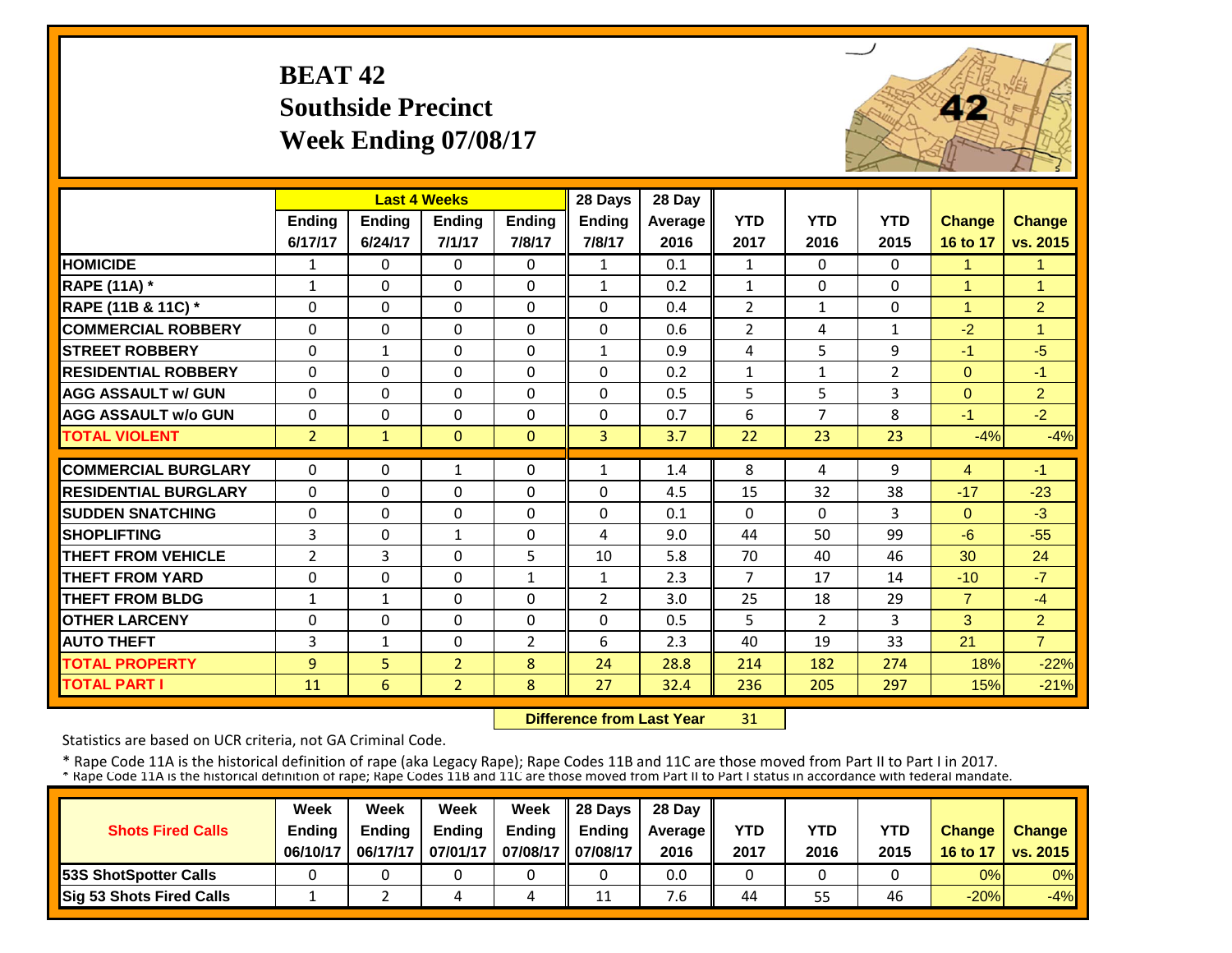# **BEAT 43 Southside Precinct Week Ending 07/08/17**



|                             |                | <b>Last 4 Weeks</b> |               |               | 28 Days        | 28 Day  |                |                |                |                 |                |
|-----------------------------|----------------|---------------------|---------------|---------------|----------------|---------|----------------|----------------|----------------|-----------------|----------------|
|                             | <b>Ending</b>  | <b>Ending</b>       | <b>Ending</b> | <b>Endina</b> | <b>Ending</b>  | Average | <b>YTD</b>     | <b>YTD</b>     | <b>YTD</b>     | <b>Change</b>   | Change         |
|                             | 6/17/17        | 6/24/17             | 7/1/17        | 7/8/17        | 7/8/17         | 2016    | 2017           | 2016           | 2015           | 16 to 17        | vs. 2015       |
| <b>HOMICIDE</b>             | $\Omega$       | $\Omega$            | $\Omega$      | $\Omega$      | 0              | 0.2     | $\Omega$       | $\overline{2}$ | $\mathbf{1}$   | $-2$            | $-1$           |
| <b>RAPE (11A) *</b>         | $\Omega$       | $\Omega$            | $\Omega$      | $\Omega$      | $\Omega$       | 0.1     | $\Omega$       | $\Omega$       | $\Omega$       | $\Omega$        | $\Omega$       |
| RAPE (11B & 11C) *          | $\mathbf{0}$   | $\Omega$            | $\Omega$      | $\Omega$      | 0              | 0.1     | $\Omega$       | $\mathbf{1}$   | 0              | $-1$            | $\Omega$       |
| <b>COMMERCIAL ROBBERY</b>   | $\Omega$       | $\Omega$            | $\Omega$      | $\Omega$      | $\Omega$       | 0.8     | $\mathbf{1}$   | 5              | 4              | $-4$            | $-3$           |
| <b>STREET ROBBERY</b>       | $\Omega$       | $\Omega$            | $\Omega$      | $\mathbf{1}$  | 1              | 0.5     | 3              | 3              | 8              | $\Omega$        | $-5$           |
| <b>RESIDENTIAL ROBBERY</b>  | $\Omega$       | $\Omega$            | $\Omega$      | 0             | 0              | 0.1     | $\Omega$       | $\Omega$       | 0              | $\Omega$        | $\Omega$       |
| <b>AGG ASSAULT w/ GUN</b>   | 0              | $\Omega$            | $\Omega$      | 0             | $\Omega$       | 0.1     | $\overline{2}$ | 1              | 4              | 1               | $-2$           |
| <b>AGG ASSAULT w/o GUN</b>  | 1              | $\mathbf{1}$        | $\Omega$      | $\Omega$      | $\overline{2}$ | 0.5     | 3              | 4              | $\mathbf{1}$   | $-1$            | 2 <sup>1</sup> |
| <b>TOTAL VIOLENT</b>        | $\mathbf{1}$   | $\mathbf{1}$        | $\Omega$      | $\mathbf{1}$  | $\overline{3}$ | 2.3     | 9              | 16             | 18             | $-44%$          | $-50%$         |
| <b>COMMERCIAL BURGLARY</b>  | $\Omega$       | $\Omega$            | $\Omega$      | $\mathbf{1}$  | $\mathbf{1}$   | 1.1     | 3              | 5.             | 7              | $-2$            | $-4$           |
| <b>RESIDENTIAL BURGLARY</b> | $\mathbf{1}$   | $\Omega$            | 1             | 2             | 4              | 2.1     | 18             | 12             | 16             | 6               | $\overline{2}$ |
| <b>SUDDEN SNATCHING</b>     | 0              | $\Omega$            | $\Omega$      | $\Omega$      | 0              | 0.3     | $\mathbf{1}$   | $\overline{2}$ | $\overline{2}$ | $-1$            | $-1$           |
| <b>SHOPLIFTING</b>          | 4              | $\overline{2}$      | 5             | 6             | 17             | 25.6    | 175            | 201            | 182            | $-26$           | $-7$           |
| <b>THEFT FROM VEHICLE</b>   | 0              | $\Omega$            | 1             | 2             | 3              | 2.8     | 34             | 18             | 23             | 16              | 11             |
| <b>THEFT FROM YARD</b>      | 0              | $\Omega$            | 1             | 0             | 1              | 1.3     | 8              | 11             | 6              | $-3$            | $\overline{2}$ |
| <b>THEFT FROM BLDG</b>      | $\mathbf{1}$   | $\Omega$            | 0             | $\Omega$      | $\mathbf{1}$   | 2.9     | 31             | 19             | 20             | 12 <sup>2</sup> | 11             |
| <b>OTHER LARCENY</b>        | $\Omega$       | $\Omega$            | $\Omega$      | $\Omega$      | 0              | 0.2     | 2              | $\mathbf{1}$   | $\mathbf{1}$   | 1               | $\overline{1}$ |
| <b>AUTO THEFT</b>           | 0              | $\Omega$            | 2             | $\Omega$      | $\overline{2}$ | 1.1     | 11             | 6              | 11             | 5               | $\Omega$       |
| <b>TOTAL PROPERTY</b>       | 6              | $\overline{2}$      | 10            | 11            | 29             | 37.5    | 283            | 275            | 268            | 3%              | 6%             |
| <b>TOTAL PART I</b>         | $\overline{7}$ | $\overline{3}$      | 10            | 12            | 32             | 39.8    | 292            | 291            | 286            | 0%              | 2%             |

 **Difference from Last Year**1

Statistics are based on UCR criteria, not GA Criminal Code.

|                               | Week     | Week          | Week          | Week              | $\parallel$ 28 Davs | 28 Day    |      |      |      |               |                     |
|-------------------------------|----------|---------------|---------------|-------------------|---------------------|-----------|------|------|------|---------------|---------------------|
| <b>Shots Fired Calls</b>      | Ending   | <b>Ending</b> | <b>Ending</b> | <b>Ending</b>     | <b>Ending</b>       | Average I | YTD  | YTD  | YTD  | <b>Change</b> | <b>Change</b>       |
|                               | 06/10/17 | 06/17/17      | 07/01/17      | 07/08/17 07/08/17 |                     | 2016      | 2017 | 2016 | 2015 |               | 16 to 17   vs. 2015 |
| <b>153S ShotSpotter Calls</b> |          |               |               |                   |                     | 0.0       |      |      |      | 0%            | $0\%$               |
| Sig 53 Shots Fired Calls      |          |               |               |                   |                     | 5.4       | 24   | 32   | 28   | $-25%$        | $-14%$              |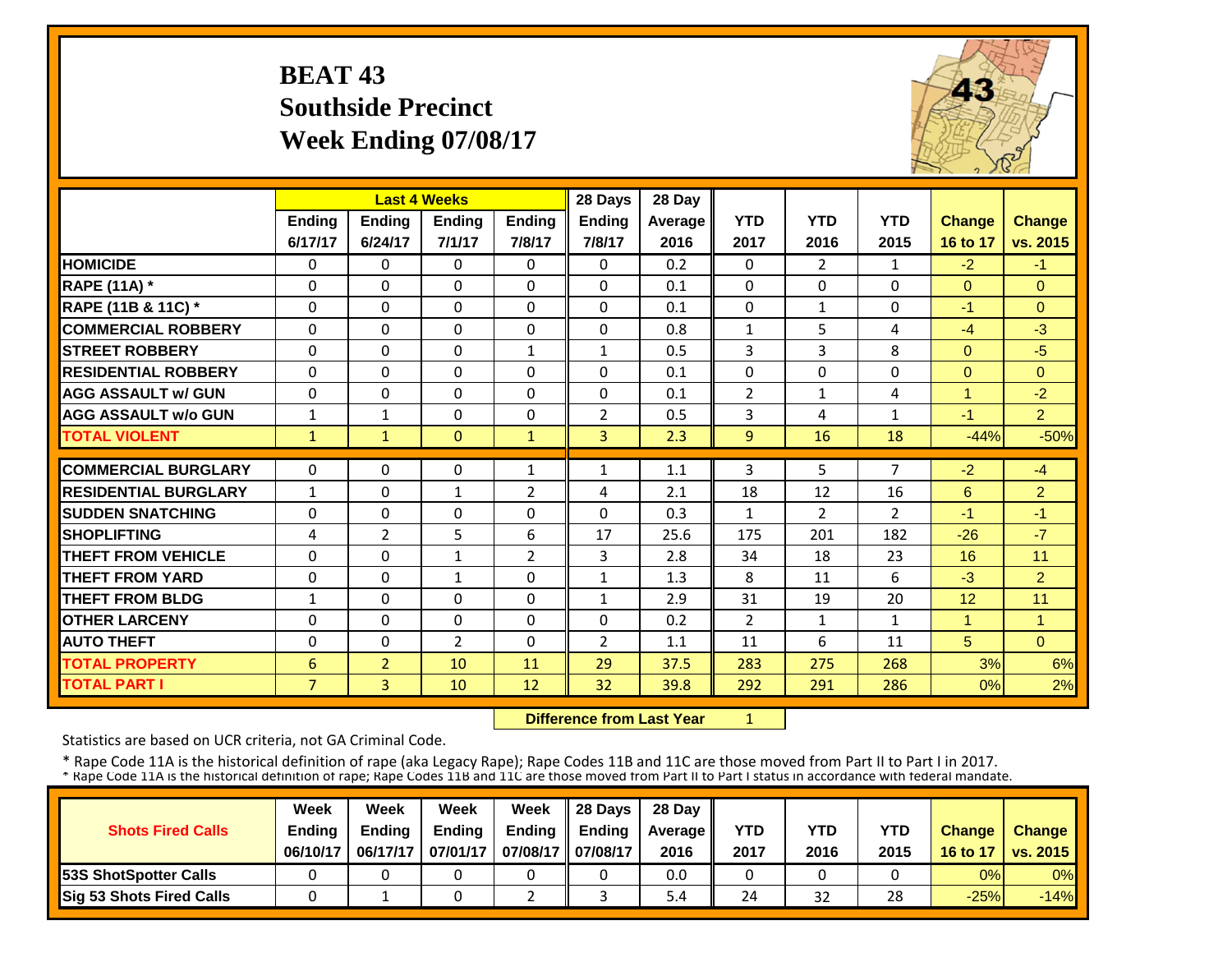# **BEAT 44 Southside Precinct Week Ending 07/08/17**



|                             |              | <b>Last 4 Weeks</b> |                |               | 28 Days        | 28 Day  |              |                |                |                |                      |
|-----------------------------|--------------|---------------------|----------------|---------------|----------------|---------|--------------|----------------|----------------|----------------|----------------------|
|                             | Ending       | Ending              | <b>Ending</b>  | <b>Ending</b> | <b>Ending</b>  | Average | <b>YTD</b>   | <b>YTD</b>     | <b>YTD</b>     | <b>Change</b>  | <b>Change</b>        |
|                             | 6/17/17      | 6/24/17             | 7/1/17         | 7/8/17        | 7/8/17         | 2016    | 2017         | 2016           | 2015           | 16 to 17       | vs. 2015             |
| <b>HOMICIDE</b>             | 0            | 0                   | $\mathbf{0}$   | 0             | $\Omega$       | 0.1     | 1            | $\Omega$       | $\mathbf{1}$   | $\mathbf{1}$   | $\Omega$             |
| <b>RAPE (11A) *</b>         | $\Omega$     | $\Omega$            | $\Omega$       | $\Omega$      | $\Omega$       | 0.2     | $\mathbf{1}$ | 3              | $\overline{2}$ | $-2$           | $-1$                 |
| RAPE (11B & 11C) *          | $\Omega$     | $\Omega$            | $\Omega$       | $\Omega$      | $\Omega$       | 0.3     | $\mathbf{1}$ | $\overline{2}$ | $\Omega$       | $-1$           | $\mathbf{1}$         |
| <b>COMMERCIAL ROBBERY</b>   | $\Omega$     | $\Omega$            | $\Omega$       | $\Omega$      | $\Omega$       | 0.2     | $\mathbf{1}$ | $\overline{2}$ | 0              | $-1$           | $\blacktriangleleft$ |
| <b>STREET ROBBERY</b>       | $\Omega$     | $\Omega$            | 0              | 0             | $\Omega$       | 0.2     | 3            | 1              | 3              | $\overline{2}$ | $\Omega$             |
| <b>RESIDENTIAL ROBBERY</b>  | 0            | $\Omega$            | 0              | $\Omega$      | $\Omega$       | 0.1     | $\mathbf{0}$ | $\Omega$       | 3              | $\Omega$       | $-3$                 |
| <b>AGG ASSAULT w/ GUN</b>   | $\Omega$     | 0                   | $\Omega$       | $\Omega$      | 0              | 0.5     | 9            | 3              | 4              | 6              | 5 <sup>5</sup>       |
| <b>AGG ASSAULT w/o GUN</b>  | $\Omega$     | 0                   | $\mathbf{1}$   | $\Omega$      | $\mathbf{1}$   | 0.6     | 4            | 6              | 4              | $-2$           | $\Omega$             |
| <b>TOTAL VIOLENT</b>        | $\Omega$     | $\Omega$            | $\mathbf{1}$   | $\Omega$      | $\mathbf{1}$   | 2.3     | 20           | 17             | 17             | 18%            | 18%                  |
| <b>COMMERCIAL BURGLARY</b>  | $\Omega$     | 0                   | $\Omega$       | 0             | $\Omega$       | 0.2     | 4            | $\overline{2}$ | 1              | $\overline{2}$ | 3                    |
| <b>RESIDENTIAL BURGLARY</b> |              |                     |                | $\Omega$      |                | 3.7     | 28           | 18             |                | 10             |                      |
|                             | $\mathbf{1}$ | 1                   | $\mathbf{1}$   |               | 3              |         |              |                | 52             |                | $-24$                |
| <b>SUDDEN SNATCHING</b>     | $\Omega$     | $\Omega$            | $\Omega$       | $\Omega$      | $\Omega$       | 0.2     | $\Omega$     | $\overline{2}$ | $\overline{2}$ | $-2$           | $-2$                 |
| <b>SHOPLIFTING</b>          | $\Omega$     | $\mathbf{1}$        | $\Omega$       | $\Omega$      | $\mathbf{1}$   | 1.1     | 14           | $\overline{7}$ | 6              | $\overline{7}$ | 8                    |
| <b>THEFT FROM VEHICLE</b>   | $\mathbf{1}$ | $\overline{2}$      | $\overline{2}$ | $\mathbf{1}$  | 6              | 4.1     | 52           | 22             | 46             | 30             | 6                    |
| <b>THEFT FROM YARD</b>      | $\Omega$     | $\Omega$            | $\mathbf{1}$   | $\mathbf{1}$  | $\overline{2}$ | 1.6     | 11           | 9              | 8              | $\overline{2}$ | 3                    |
| <b>THEFT FROM BLDG</b>      | $\mathbf{1}$ | $\mathbf{1}$        | $\Omega$       | $\mathbf{1}$  | 3              | 2.8     | 19           | 18             | 20             | $\mathbf{1}$   | $-1$                 |
| <b>OTHER LARCENY</b>        | $\Omega$     | $\Omega$            | $\Omega$       | $\Omega$      | $\Omega$       | 0.2     | 4            | $\overline{2}$ | 5.             | $\overline{2}$ | $-1$                 |
| <b>AUTO THEFT</b>           | $\Omega$     | $\Omega$            | $\mathbf{1}$   | $\Omega$      | $\mathbf{1}$   | 2.1     | 12           | 16             | 24             | $-4$           | $-12$                |
| <b>TOTAL PROPERTY</b>       | 3            | 5                   | 5              | 3             | 16             | 16.1    | 144          | 96             | 164            | 50%            | $-12%$               |
| <b>TOTAL PART I</b>         | 3            | 5                   | 6              | 3             | 17             | 18.4    | 164          | 113            | 181            | 45%            | $-9%$                |

 **Difference from Last Year**51

Statistics are based on UCR criteria, not GA Criminal Code.

|                               | Week          | Week          | Week          | Week              | $\parallel$ 28 Davs | 28 Day    |      |      |      |               |                     |
|-------------------------------|---------------|---------------|---------------|-------------------|---------------------|-----------|------|------|------|---------------|---------------------|
| <b>Shots Fired Calls</b>      | <b>Ending</b> | <b>Ending</b> | <b>Ending</b> | <b>Ending</b>     | <b>Ending</b>       | Average I | YTD  | YTD  | YTD  | <b>Change</b> | <b>Change</b>       |
|                               | 06/10/17      | 06/17/17      | 07/01/17      | 07/08/17 07/08/17 |                     | 2016      | 2017 | 2016 | 2015 |               | 16 to 17   vs. 2015 |
| <b>153S ShotSpotter Calls</b> |               |               |               |                   |                     | 0.0       |      |      |      | 0%            | $0\%$               |
| Sig 53 Shots Fired Calls      |               |               |               |                   |                     | 8.2       | 60   | 49   | 42   | 22%           | 43%                 |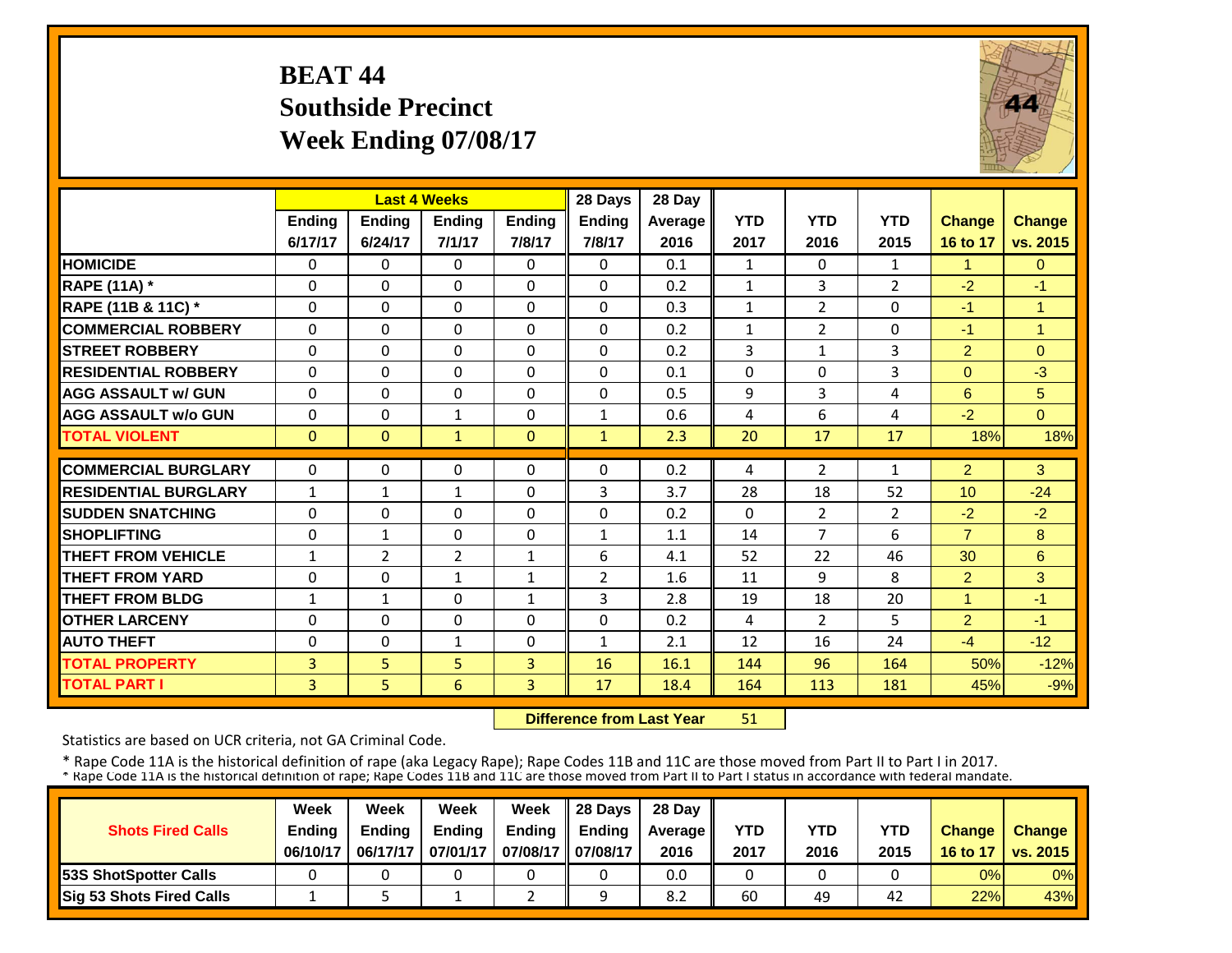# **BEAT 45 Southside Precinct Week Ending 07/08/17**



|                             |               | <b>Last 4 Weeks</b> |               |               | 28 Days        | 28 Day  |                |                |                |                |                |
|-----------------------------|---------------|---------------------|---------------|---------------|----------------|---------|----------------|----------------|----------------|----------------|----------------|
|                             | <b>Ending</b> | <b>Ending</b>       | <b>Endina</b> | <b>Ending</b> | <b>Endina</b>  | Average | <b>YTD</b>     | <b>YTD</b>     | <b>YTD</b>     | <b>Change</b>  | <b>Change</b>  |
|                             | 6/17/17       | 6/24/17             | 7/1/17        | 7/8/17        | 7/8/17         | 2016    | 2017           | 2016           | 2015           | 16 to 17       | vs. 2015       |
| <b>HOMICIDE</b>             | 0             | $\Omega$            | $\Omega$      | $\Omega$      | 0              | 0.1     | $\Omega$       | $\mathbf{1}$   | 0              | $-1$           | $\Omega$       |
| <b>RAPE (11A) *</b>         | $\Omega$      | $\Omega$            | $\Omega$      | $\Omega$      | $\Omega$       | 0.0     | $\Omega$       | $\mathbf{1}$   | 0              | $-1$           | $\Omega$       |
| RAPE (11B & 11C) *          | $\Omega$      | $\Omega$            | $\Omega$      | $\Omega$      | $\Omega$       | 0.2     | $\Omega$       | $\Omega$       | 0              | $\Omega$       | $\Omega$       |
| <b>COMMERCIAL ROBBERY</b>   | $\mathbf{0}$  | $\Omega$            | $\Omega$      | $\Omega$      | $\Omega$       | 0.0     | $\Omega$       | $\Omega$       | 0              | $\Omega$       | $\Omega$       |
| <b>STREET ROBBERY</b>       | 0             | $\Omega$            | $\Omega$      | $\Omega$      | 0              | 0.2     | $\mathbf 0$    | 0              | 0              | $\overline{0}$ | $\mathbf{0}$   |
| <b>RESIDENTIAL ROBBERY</b>  | $\mathbf{0}$  | $\Omega$            | $\Omega$      | $\Omega$      | 0              | 0.0     | $\Omega$       | $\Omega$       | 0              | $\Omega$       | $\Omega$       |
| <b>AGG ASSAULT w/ GUN</b>   | $\Omega$      | $\mathbf{1}$        | $\Omega$      | $\Omega$      | $\mathbf{1}$   | 0.0     | $\mathbf{1}$   | $\Omega$       | 0              | $\overline{1}$ | $\overline{1}$ |
| <b>AGG ASSAULT w/o GUN</b>  | $\Omega$      | $\Omega$            | $\Omega$      | $\Omega$      | 0              | 0.1     | $\Omega$       | $\Omega$       | 0              | $\Omega$       | $\Omega$       |
| <b>TOTAL VIOLENT</b>        | $\mathbf{0}$  | $\mathbf{1}$        | $\mathbf{0}$  | $\mathbf{0}$  | $\mathbf{1}$   | 0.5     | $\mathbf{1}$   | $\overline{2}$ | $\overline{0}$ | $-50%$         | #DIV/0!        |
| <b>COMMERCIAL BURGLARY</b>  | $\Omega$      | $\Omega$            | $\Omega$      | $\Omega$      | 0              | 0.0     | $\Omega$       | $\Omega$       | $\mathbf{1}$   | $\Omega$       | $-1$           |
| <b>RESIDENTIAL BURGLARY</b> | $\Omega$      | $\Omega$            | $\Omega$      | $\Omega$      | $\Omega$       | 1.4     | $\overline{7}$ | 10             | 15             | $-3$           | $-8$           |
| <b>SUDDEN SNATCHING</b>     | $\Omega$      | $\Omega$            | $\Omega$      | 0             | 0              | 0.0     | $\Omega$       | $\Omega$       | 0              | $\mathbf{0}$   | $\Omega$       |
| <b>SHOPLIFTING</b>          | 0             | $\Omega$            | 0             | 0             | 0              | 0.0     | $\Omega$       | $\Omega$       | 0              | $\mathbf{0}$   | $\mathbf{0}$   |
| <b>THEFT FROM VEHICLE</b>   | $\Omega$      | $\Omega$            | $\Omega$      | $\Omega$      | $\Omega$       | 0.7     | 8              | 4              | 2              | 4              | 6              |
| <b>THEFT FROM YARD</b>      | 0             | $\Omega$            | $\Omega$      | $\Omega$      | 0              | 0.3     | $\Omega$       | $\mathbf{1}$   | 1              | $-1$           | $-1$           |
| <b>THEFT FROM BLDG</b>      | 0             | $\Omega$            | $\Omega$      | $\Omega$      | 0              | 0.2     | $\overline{2}$ | 1              | 3              | 4              | $-1$           |
| <b>OTHER LARCENY</b>        | $\Omega$      | $\Omega$            | $\Omega$      | 0             | 0              | 0.2     | $\mathbf{1}$   | $\mathbf{1}$   | 0              | $\Omega$       | $\overline{1}$ |
| <b>AUTO THEFT</b>           | $\Omega$      | $\Omega$            | $\Omega$      | 0             | 0              | 0.4     | 3              | $\mathbf{1}$   | $\overline{2}$ | $\overline{2}$ | $\overline{1}$ |
| <b>TOTAL PROPERTY</b>       | $\Omega$      | $\Omega$            | $\Omega$      | $\Omega$      | $\overline{0}$ | 3.2     | 21             | 18             | 24             | 17%            | $-13%$         |
| <b>TOTAL PART I</b>         | $\mathbf{0}$  | $\mathbf{1}$        | $\mathbf{0}$  | $\mathbf{0}$  | $\mathbf{1}$   | 3.7     | 22             | 20             | 24             | 10%            | $-8%$          |

 **Difference from Last Year**2

Statistics are based on UCR criteria, not GA Criminal Code.

|                               | Week          | Week          | Week          | Week              | $\parallel$ 28 Davs | 28 Day    |      |      |      |               |                     |
|-------------------------------|---------------|---------------|---------------|-------------------|---------------------|-----------|------|------|------|---------------|---------------------|
| <b>Shots Fired Calls</b>      | <b>Ending</b> | <b>Ending</b> | <b>Ending</b> | <b>Ending</b>     | <b>Ending</b>       | Average I | YTD  | YTD  | YTD  | <b>Change</b> | <b>Change</b>       |
|                               | 06/10/17      | 06/17/17      | 07/01/17      | 07/08/17 07/08/17 |                     | 2016      | 2017 | 2016 | 2015 |               | 16 to 17   vs. 2015 |
| <b>153S ShotSpotter Calls</b> |               |               |               |                   |                     | 0.0       |      |      |      | 0%            | $0\%$               |
| Sig 53 Shots Fired Calls      |               |               |               |                   |                     | 4.2       | 24   | 28   | 22   | $-14%$        | 9%                  |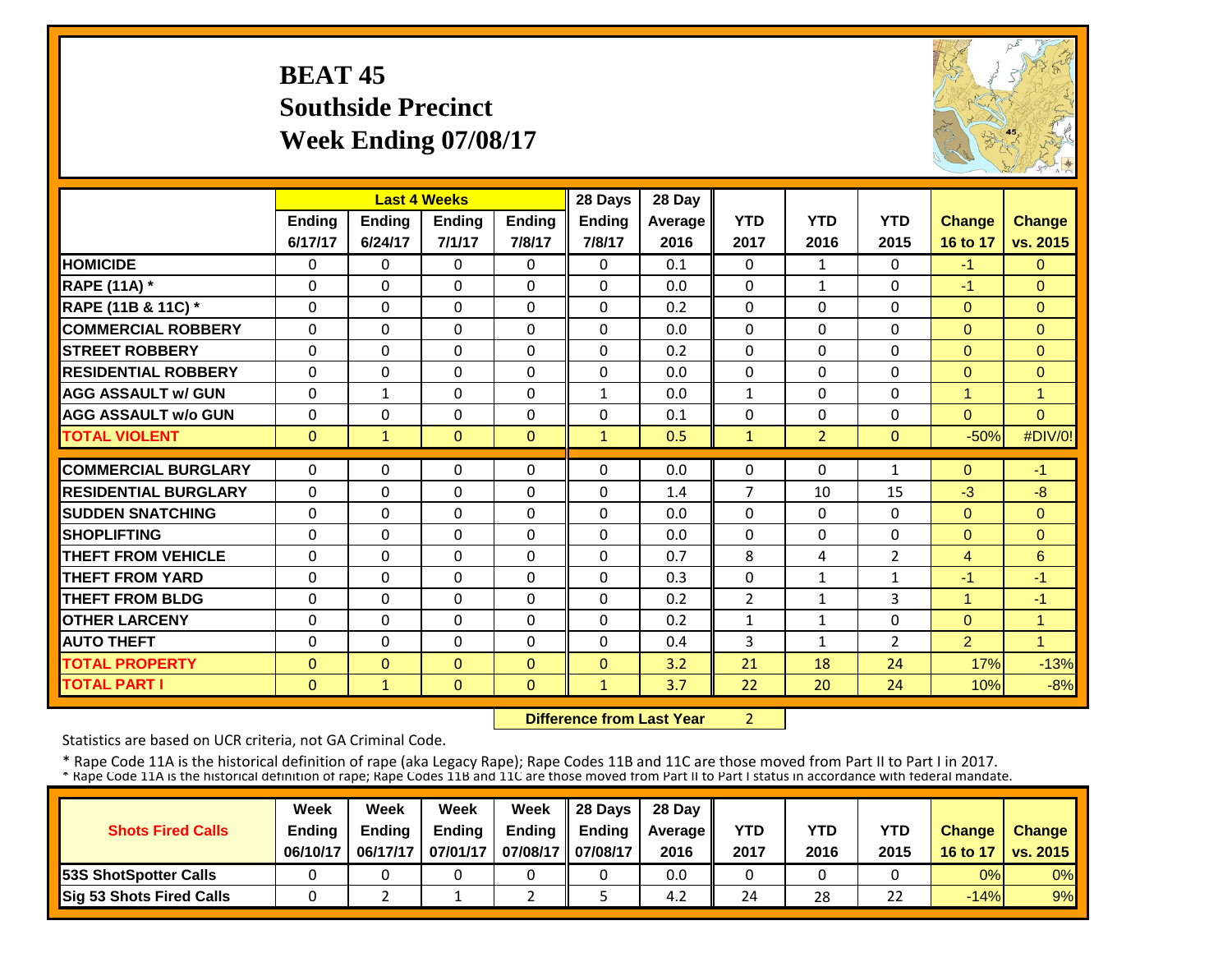# **BEAT 46 Southside Precinct Week Ending 07/08/17**



|                             |                | <b>Last 4 Weeks</b> |               |                | 28 Days        | 28 Day  |                |                |                |                |                |
|-----------------------------|----------------|---------------------|---------------|----------------|----------------|---------|----------------|----------------|----------------|----------------|----------------|
|                             | <b>Ending</b>  | Ending              | <b>Ending</b> | <b>Ending</b>  | <b>Ending</b>  | Average | <b>YTD</b>     | <b>YTD</b>     | <b>YTD</b>     | <b>Change</b>  | Change         |
|                             | 6/17/17        | 6/24/17             | 7/1/17        | 7/8/17         | 7/8/17         | 2016    | 2017           | 2016           | 2015           | 16 to 17       | vs. 2015       |
| <b>HOMICIDE</b>             | $\Omega$       | $\Omega$            | $\Omega$      | 0              | $\Omega$       | 0.0     | $\Omega$       | $\Omega$       | $\mathbf{1}$   | $\mathbf{0}$   | $-1$           |
| <b>RAPE (11A) *</b>         | $\Omega$       | $\Omega$            | $\Omega$      | $\Omega$       | 0              | 0.1     | $\Omega$       | $\mathbf{1}$   | 1              | $-1$           | $-1$           |
| RAPE (11B & 11C) *          | $\Omega$       | $\Omega$            | $\Omega$      | 0              | $\Omega$       | 0.1     | $\Omega$       | $\mathbf{1}$   | 0              | $-1$           | $\Omega$       |
| <b>COMMERCIAL ROBBERY</b>   | $\Omega$       | $\mathbf{1}$        | $\Omega$      | $\Omega$       | $\mathbf{1}$   | 0.4     | $\overline{3}$ | $\overline{2}$ | 0              | 1              | 3              |
| <b>STREET ROBBERY</b>       | $\Omega$       | $\Omega$            | $\Omega$      | $\Omega$       | $\Omega$       | 0.3     | $\mathbf{1}$   | 3              | 2              | $-2$           | $-1$           |
| <b>RESIDENTIAL ROBBERY</b>  | $\Omega$       | $\Omega$            | $\Omega$      | $\Omega$       | $\Omega$       | 0.0     | $\Omega$       | $\Omega$       | 0              | $\Omega$       | $\overline{0}$ |
| <b>AGG ASSAULT w/ GUN</b>   | $\Omega$       | $\Omega$            | 0             | 0              | 0              | 0.2     | 3              | 0              | 2              | 3              | $\overline{1}$ |
| <b>AGG ASSAULT w/o GUN</b>  | $\Omega$       | $\Omega$            | $\mathbf{1}$  | $\Omega$       | 1              | 0.1     | $\overline{2}$ | $\Omega$       | 1              | $\overline{2}$ | 1              |
| <b>TOTAL VIOLENT</b>        | $\Omega$       | $\mathbf{1}$        | $\mathbf{1}$  | $\Omega$       | $\overline{2}$ | 1.1     | 9              | $\overline{7}$ | $\overline{7}$ | 29%            | 29%            |
| <b>COMMERCIAL BURGLARY</b>  | $\Omega$       | $\Omega$            | $\mathbf{1}$  | 0              | $\mathbf{1}$   | 0.0     | 3              | 0              | 0              | 3              | 3              |
| <b>RESIDENTIAL BURGLARY</b> | $\Omega$       | $\Omega$            | $\Omega$      | $\Omega$       | 0              | 1.8     | $\overline{7}$ | 12             | 11             | $-5$           | $-4$           |
| <b>SUDDEN SNATCHING</b>     | $\Omega$       | $\Omega$            | $\Omega$      | $\Omega$       | $\Omega$       | 0.2     | $\mathbf{1}$   |                | $\overline{2}$ | $\Omega$       |                |
|                             |                |                     |               |                |                |         |                | 1              |                |                | $-1$           |
| <b>SHOPLIFTING</b>          | 3              | 8                   | 9             | $\overline{7}$ | 27             | 10.9    | 106            | 69             | 78             | 37             | 28             |
| <b>THEFT FROM VEHICLE</b>   | $\Omega$       | $\overline{7}$      | $\Omega$      | $\mathbf{1}$   | 8              | 2.0     | 38             | 10             | 18             | 28             | 20             |
| <b>THEFT FROM YARD</b>      | $\Omega$       | $\Omega$            | $\Omega$      | 0              | 0              | 1.5     | $\mathbf{1}$   | 6              | $\overline{2}$ | $-5$           | $-1$           |
| <b>THEFT FROM BLDG</b>      | $\mathbf{1}$   | $\Omega$            | $\Omega$      | $\Omega$       | $\mathbf{1}$   | 1.6     | 12             | 8              | 11             | 4              | 1              |
| <b>OTHER LARCENY</b>        | $\Omega$       | $\Omega$            | $\Omega$      | $\Omega$       | $\Omega$       | 0.4     | 3              | $\overline{2}$ | 0              | 1              | 3              |
| <b>AUTO THEFT</b>           | 0              | $\Omega$            | $\Omega$      | $\mathbf{1}$   | $\mathbf{1}$   | 1.1     | 6              | 5              | 9              | 1              | $-3$           |
| <b>TOTAL PROPERTY</b>       | $\overline{4}$ | 15                  | 10            | 9              | 38             | 19.5    | 177            | 113            | 131            | 57%            | 35%            |
| <b>TOTAL PART I</b>         | $\overline{4}$ | 16                  | 11            | 9              | 40             | 20.7    | 186            | 120            | 138            | 55%            | 35%            |

 **Difference from Last Year**66

Statistics are based on UCR criteria, not GA Criminal Code.

|                               | Week          | Week          | Week          | Week              | $\parallel$ 28 Davs | 28 Day    |      |      |      |               |                     |
|-------------------------------|---------------|---------------|---------------|-------------------|---------------------|-----------|------|------|------|---------------|---------------------|
| <b>Shots Fired Calls</b>      | <b>Ending</b> | <b>Ending</b> | <b>Ending</b> | <b>Ending</b>     | <b>Ending</b>       | Average I | YTD  | YTD  | YTD  | <b>Change</b> | <b>Change</b>       |
|                               | 06/10/17      | 06/17/17      | 07/01/17      | 07/08/17 07/08/17 |                     | 2016      | 2017 | 2016 | 2015 |               | 16 to 17   vs. 2015 |
| <b>153S ShotSpotter Calls</b> |               |               |               |                   |                     | 0.0       |      |      |      | 0%            | $0\%$               |
| Sig 53 Shots Fired Calls      |               |               |               |                   |                     | 8.0       | 52   | 58   | 38   | $-10%$        | <b>37%</b>          |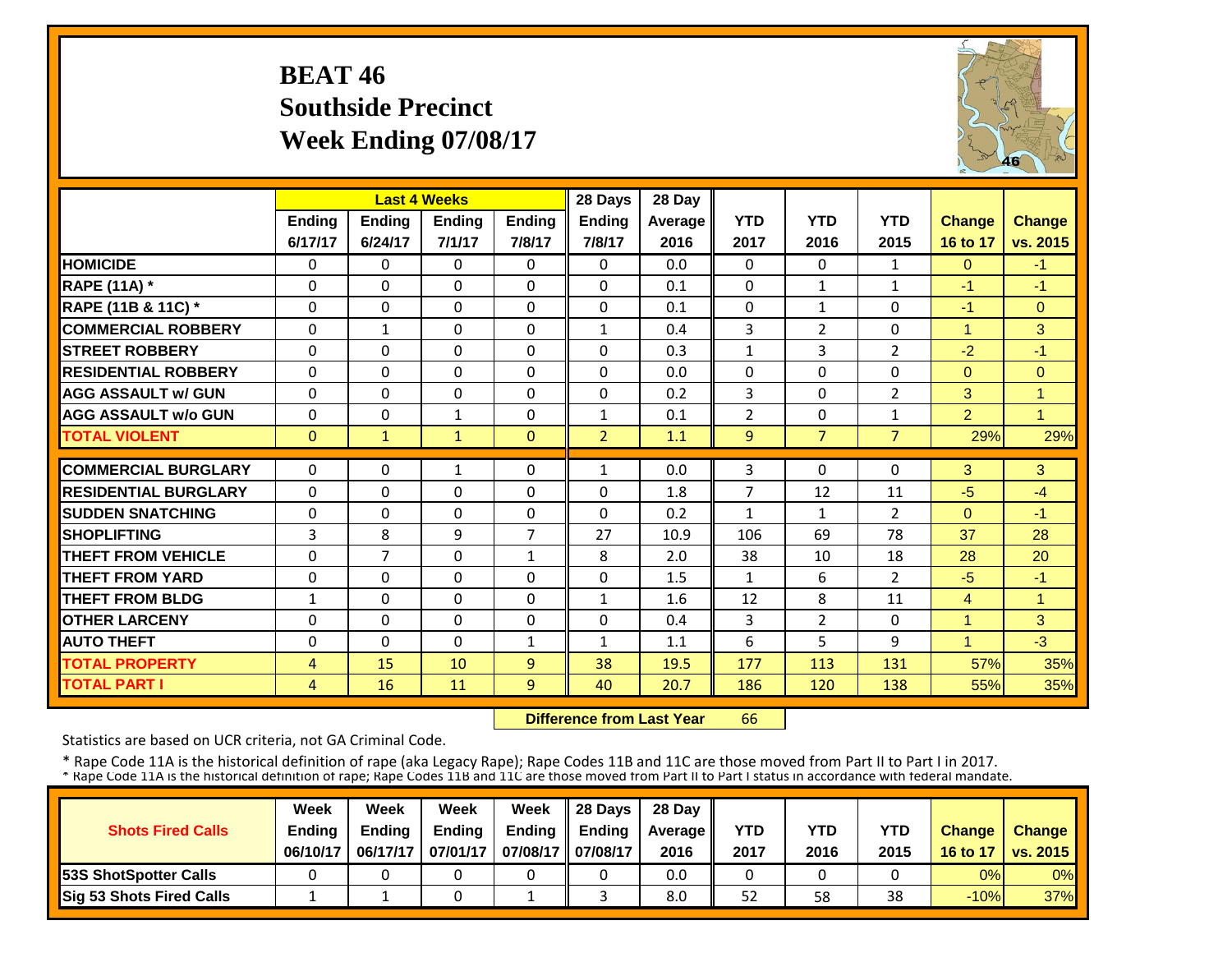

#### **COMPSTATISLANDS PRECINCT** CAPT. CARY HILL **Week Ending 07/08/17**

**PRECINCT COMMANDER:**



|                             | Week<br><b>Ending</b><br>7/8/17 | Week<br><b>Ending</b><br>7/1/17 | <b>Weekly</b><br>Avg<br>2016 | 28-Day<br><b>Ending</b><br>7/8/17 | 28-Day<br><b>Ending</b><br>6/10/17 | Avg<br>28-Day<br>2016 | <b>YTD</b><br>2017 | <b>YTD</b><br>2016 | <b>YTD</b><br>2015 | <b>Change</b><br>16 to 17 | <b>Change</b><br>vs. 2015 |
|-----------------------------|---------------------------------|---------------------------------|------------------------------|-----------------------------------|------------------------------------|-----------------------|--------------------|--------------------|--------------------|---------------------------|---------------------------|
| <b>HOMICIDE</b>             | $\bf{0}$                        | $\mathbf 0$                     | $\Omega$                     | 0                                 | $\Omega$                           | 0                     | 4                  | 5                  | 5                  | -1                        | $-1$                      |
| <b>RAPE (11A) *</b>         | $\bf{0}$                        | $\Omega$                        | $\Omega$                     | 1                                 | $\Omega$                           | $\Omega$              | 3                  | 2                  | 4                  | 4                         | $-1$                      |
| RAPE (11B & 11C) *          | $\bf{0}$                        | 0                               | $\Omega$                     | 0                                 | 1                                  |                       | 5                  | 5                  | 3                  | $\Omega$                  | $\overline{2}$            |
| <b>COMMERCIAL ROBBERY</b>   | 4                               | 0                               | $\Omega$                     | 2                                 | 1                                  |                       | 21                 | 6                  | 10                 | 15                        | 11                        |
| <b>STREET ROBBERY</b>       | 0                               |                                 | $\overline{ }$               | 3                                 | 4                                  | 3                     | 14                 | 26                 | 24                 | $-12$                     | $-10$                     |
| <b>RESIDENTIAL ROBBERY</b>  | 0                               | 0                               | $\Omega$                     | 0                                 | 0                                  | 0                     | 3                  | 3                  | 4                  | $\overline{0}$            | $-1$                      |
| <b>AGG ASSAULT w/ GUN</b>   | $\bf{0}$                        | 0                               |                              | $\overline{2}$                    | 6                                  | 4                     | 26                 | 34                 | 33                 | -8                        | $-7$                      |
| <b>AGG ASSAULT w/o GUN</b>  | $\overline{2}$                  | 0                               |                              | 4                                 | 2                                  | 3                     | 25                 | 15                 | 18                 | 10 <sup>°</sup>           | $\overline{7}$            |
| <b>TOTAL VIOLENT</b>        | 3                               |                                 | 3                            | 12                                | 14                                 | 14                    | 101                | 96                 | 101                | 5%                        | 0%                        |
|                             |                                 |                                 |                              |                                   |                                    |                       |                    |                    |                    |                           |                           |
| <b>COMMERCIAL BURGLARY</b>  |                                 | 0                               | 0                            |                                   | $\Omega$                           | $\overline{2}$        | 4                  | 16                 | 14                 | $-12$                     | $-10^{-}$                 |
| <b>RESIDENTIAL BURGLARY</b> | 3                               | 4                               | 6                            | 12                                | 27                                 | 24                    | 134                | 140                | 111                | $-6$                      | 23                        |
| <b>SUDDEN SNATCHING</b>     | $\bf{0}$                        | 0                               | $\mathbf 0$                  | 0                                 | $\Omega$                           |                       | 4                  | 5                  | 3                  | $-1$                      | $\mathbf{1}$              |
| <b>SHOPLIFTING</b>          | 4                               | 7                               | 6                            | 28                                | 22                                 | 23                    | 160                | 151                | 139                | 9                         | 21                        |
| <b>THEFT FROM VEHICLE</b>   | 9                               | 9                               | 5                            | 27                                | 22                                 | 20                    | 142                | 132                | 123                | 10                        | 19                        |
| <b>THEFT FROM YARD</b>      | 1                               | 4                               | $\overline{2}$               | 9                                 | 11                                 | 8                     | 53                 | 45                 | 66                 | 8                         | $-13$                     |
| <b>THEFT FROM BLDG</b>      | 6                               | 3                               | 4                            | 15                                | 23                                 | 16                    | 87                 | 99                 | 97                 | $-12$                     | $-10$                     |
| <b>OTHER LARCENY</b>        | $\bf{0}$                        | 0                               |                              | 0                                 | 6                                  | $\overline{2}$        | 18                 | 19                 | 11                 | $-1$                      | $\overline{7}$            |
| <b>AUTO THEFT</b>           | 3                               |                                 | 3                            | 13                                | 8                                  | 11                    | 67                 | 68                 | 59                 | $-1$                      | 8                         |
| <b>TOTAL PROPERTY</b>       | 27                              | 28                              | 27                           | 105                               | 119                                | 107                   | 669                | 675                | 623                | $-1%$                     | 7%                        |
| <b>TOTAL PART I</b>         | 30                              | 29                              | 30                           | 117                               | 133                                | 120                   | 770                | 771                | 724                | 0%                        | 6%                        |

Statistics are based on UCR criteria, not GA Criminal Code. **Difference from Last Year** -1

Statistics are preliminary, based on RMS data at the time prepared, and are subject to change due to late reports, reclassifications, updated locations, etc.

| <b>Citizen Initiated Calls</b>  | <b>Week</b><br><b>Ending</b><br>07/08/17 | <b>Week</b><br><b>Ending</b><br>07/01/17 | Weekly<br>Avg<br>2016 | 28-Day<br><b>Ending</b><br>07/08/17 | 28-Day<br><b>Ending</b><br>6/10/17 | Avg<br>$28-Day$<br>2016 | <b>YTD</b><br>2017 | YTD<br>2016 | YTD<br>2015 | <b>Change</b><br>16 to 17 | <b>Change</b><br>vs. 2015 |
|---------------------------------|------------------------------------------|------------------------------------------|-----------------------|-------------------------------------|------------------------------------|-------------------------|--------------------|-------------|-------------|---------------------------|---------------------------|
| <b>Midnight Shift</b>           | 97                                       |                                          | 82                    | 327                                 | 296                                | 330                     | 2379               | 2720        | 2639        | $-341$                    | $-260$                    |
| Day Shift                       | 183                                      | 207                                      | 190                   | 771                                 | 725                                | 761                     | 6155               | 7123        | 6797        | $-968$                    | $-642$                    |
| <b>Afternoon Shift</b>          | 260                                      | 225                                      | 219                   | 935                                 | 919                                | 876                     | 6776               | 7996        | 7558        | $-1220$                   | $-782$                    |
| <b>TOTAL CITIZEN CFS</b>        | 540                                      | 509                                      | 492                   | 2033                                | 1940                               | 1966                    | 15310              | 17839       | 16994       | $-14.2%$                  | $-9.9%$                   |
| <b>53S ShotSpotter Calls</b>    |                                          |                                          |                       | 10                                  | 6                                  | 12                      | 71                 | 93          | -40         | $-22$                     | 31                        |
| <b>Sig 53 Shots Fired Calls</b> | 16                                       | ٬4                                       | 16                    | 67                                  | 65                                 | 62                      | 370                | 445         | 353         | $-75$                     | 17                        |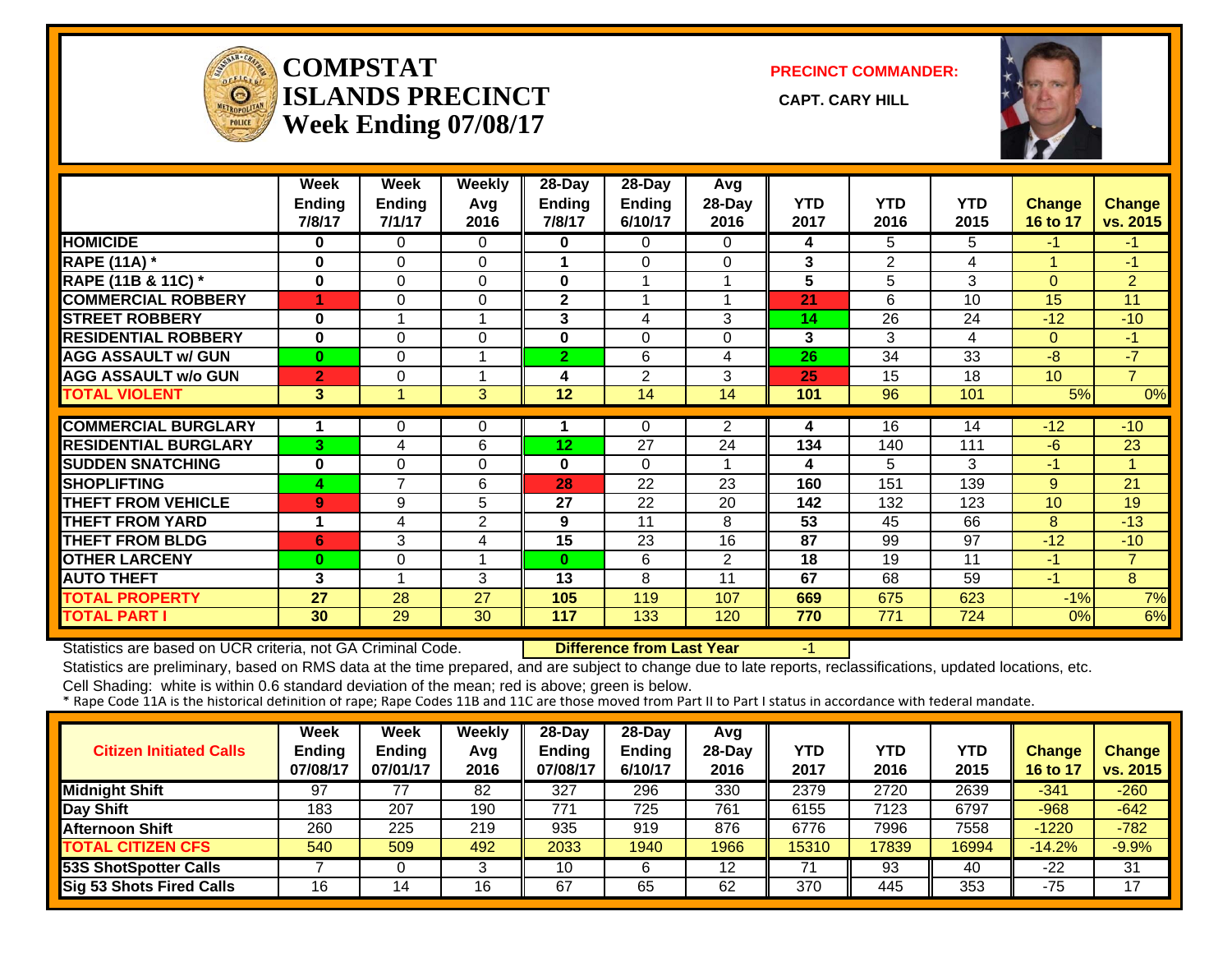# **BEAT 51 Islands PrecinctWeek Ending 07/08/17**



|                             |              | <b>Last 4 Weeks</b> |               |                | 28 Days        | 28 Day  |                |                |                |                |                      |
|-----------------------------|--------------|---------------------|---------------|----------------|----------------|---------|----------------|----------------|----------------|----------------|----------------------|
|                             | Ending       | Ending              | <b>Ending</b> | <b>Endina</b>  | Ending         | Average | <b>YTD</b>     | <b>YTD</b>     | <b>YTD</b>     | <b>Change</b>  | <b>Change</b>        |
|                             | 6/17/17      | 6/24/17             | 7/1/17        | 7/8/17         | 7/8/17         | 2016    | 2017           | 2016           | 2015           | 16 to 17       | vs. 2015             |
| <b>HOMICIDE</b>             | $\Omega$     | $\Omega$            | $\Omega$      | $\Omega$       | $\Omega$       | 0.2     | $\overline{2}$ | $\overline{2}$ | $\Omega$       | $\Omega$       | 2                    |
| <b>RAPE (11A) *</b>         | $\Omega$     | $\Omega$            | $\Omega$      | $\Omega$       | $\Omega$       | 0.2     | $\Omega$       | $\Omega$       | $\Omega$       | $\Omega$       | $\Omega$             |
| RAPE (11B & 11C) *          | $\Omega$     | $\Omega$            | $\Omega$      | $\Omega$       | $\Omega$       | 0.2     | $\Omega$       | $\mathbf{1}$   | $\Omega$       | $-1$           | $\Omega$             |
| <b>COMMERCIAL ROBBERY</b>   | $\mathbf{1}$ | $\Omega$            | $\Omega$      | $\mathbf{1}$   | $\overline{2}$ | 0.4     | 12             | $\mathbf{1}$   | 4              | 11             | 8                    |
| <b>STREET ROBBERY</b>       | 0            | $\Omega$            | $\Omega$      | $\Omega$       | $\Omega$       | 1.5     | $\overline{7}$ | 12             | 10             | $-5$           | $-3$                 |
| <b>RESIDENTIAL ROBBERY</b>  | $\Omega$     | $\Omega$            | $\Omega$      | $\Omega$       | $\Omega$       | 0.3     | $\mathbf{0}$   | 3              | $\overline{2}$ | $-3$           | $-2$                 |
| <b>AGG ASSAULT w/ GUN</b>   | $\Omega$     | $\mathbf{1}$        | $\Omega$      | $\Omega$       | $\mathbf{1}$   | 1.6     | 9              | 17             | 9              | -8             | $\Omega$             |
| <b>AGG ASSAULT w/o GUN</b>  | $\Omega$     | 0                   | $\Omega$      | $\Omega$       | $\Omega$       | 0.7     | 4              | $\overline{2}$ | 3              | $\overline{2}$ | $\blacktriangleleft$ |
| <b>TOTAL VIOLENT</b>        | $\mathbf{1}$ | $\mathbf{1}$        | $\mathbf{0}$  | $\mathbf{1}$   | 3              | 5.0     | 34             | 38             | 28             | $-11%$         | 21%                  |
| <b>COMMERCIAL BURGLARY</b>  | $\Omega$     | $\Omega$            | $\Omega$      | $\mathbf{1}$   | $\mathbf{1}$   | 1.1     | 3              | 11             | 5              | $-8$           | $-2$                 |
| <b>RESIDENTIAL BURGLARY</b> |              |                     |               | $\Omega$       | 3              | 6.8     | 30             | 47             | 28             |                |                      |
|                             | $\mathbf{1}$ | 1                   | $\mathbf{1}$  |                |                |         |                |                |                | $-17$          | $\overline{2}$       |
| <b>SUDDEN SNATCHING</b>     | $\Omega$     | 0                   | 0             | $\Omega$       | $\Omega$       | 0.2     | $\Omega$       | $\Omega$       | $\mathbf{1}$   | $\Omega$       | $-1$                 |
| <b>SHOPLIFTING</b>          | 12           | 3                   | 1             | $\overline{2}$ | 18             | 13.7    | 114            | 91             | 107            | 23             | $\overline{7}$       |
| <b>THEFT FROM VEHICLE</b>   | 3            | $\mathbf{1}$        | 1             | 3              | 8              | 5.7     | 54             | 39             | 40             | 15             | 14                   |
| <b>THEFT FROM YARD</b>      | $\Omega$     | 2                   | 1             | $\Omega$       | 3              | 2.1     | 17             | 13             | 19             | $\overline{4}$ | $-2$                 |
| <b>THEFT FROM BLDG</b>      | 1            | $\Omega$            | 1             | $\overline{2}$ | 4              | 4.1     | 21             | 25             | 29             | $-4$           | $-8$                 |
| <b>OTHER LARCENY</b>        | $\Omega$     | 0                   | $\Omega$      | $\Omega$       | $\Omega$       | 0.5     | 4              | 3              | $\mathbf{1}$   | 1              | 3                    |
| <b>AUTO THEFT</b>           | $\Omega$     | 2                   | $\Omega$      | $\Omega$       | $\overline{2}$ | 3.1     | 19             | 18             | 22             | $\mathbf{1}$   | $-3$                 |
| <b>TOTAL PROPERTY</b>       | 17           | 9                   | 5             | 8              | 39             | 37.3    | 262            | 247            | 252            | 6%             | 4%                   |
| <b>TOTAL PART I</b>         | 18           | 10                  | 5             | 9              | 42             | 42.3    | 296            | 285            | 280            | 4%             | 6%                   |

 **Difference from Last Year**11

Statistics are based on UCR criteria, not GA Criminal Code.

|                               | Week     | Week          | Week          | Week              | $\parallel$ 28 Davs | 28 Day    |      |      |      |               |                     |
|-------------------------------|----------|---------------|---------------|-------------------|---------------------|-----------|------|------|------|---------------|---------------------|
| <b>Shots Fired Calls</b>      | Ending   | <b>Ending</b> | <b>Ending</b> | <b>Ending</b>     | <b>Ending</b>       | Average I | YTD  | YTD  | YTD  | <b>Change</b> | <b>Change</b>       |
|                               | 06/10/17 | 06/17/17      | 07/01/17      | 07/08/17 07/08/17 |                     | 2016      | 2017 | 2016 | 2015 |               | 16 to 17   vs. 2015 |
| <b>153S ShotSpotter Calls</b> |          |               |               |                   |                     | 10.8      | 53   | 87   | 33   | 0%            | $0\%$               |
| Sig 53 Shots Fired Calls      |          | 11            |               | 4                 | 27                  | 20.9      | 125  | 176  | 100  | $-29%$        | 25%                 |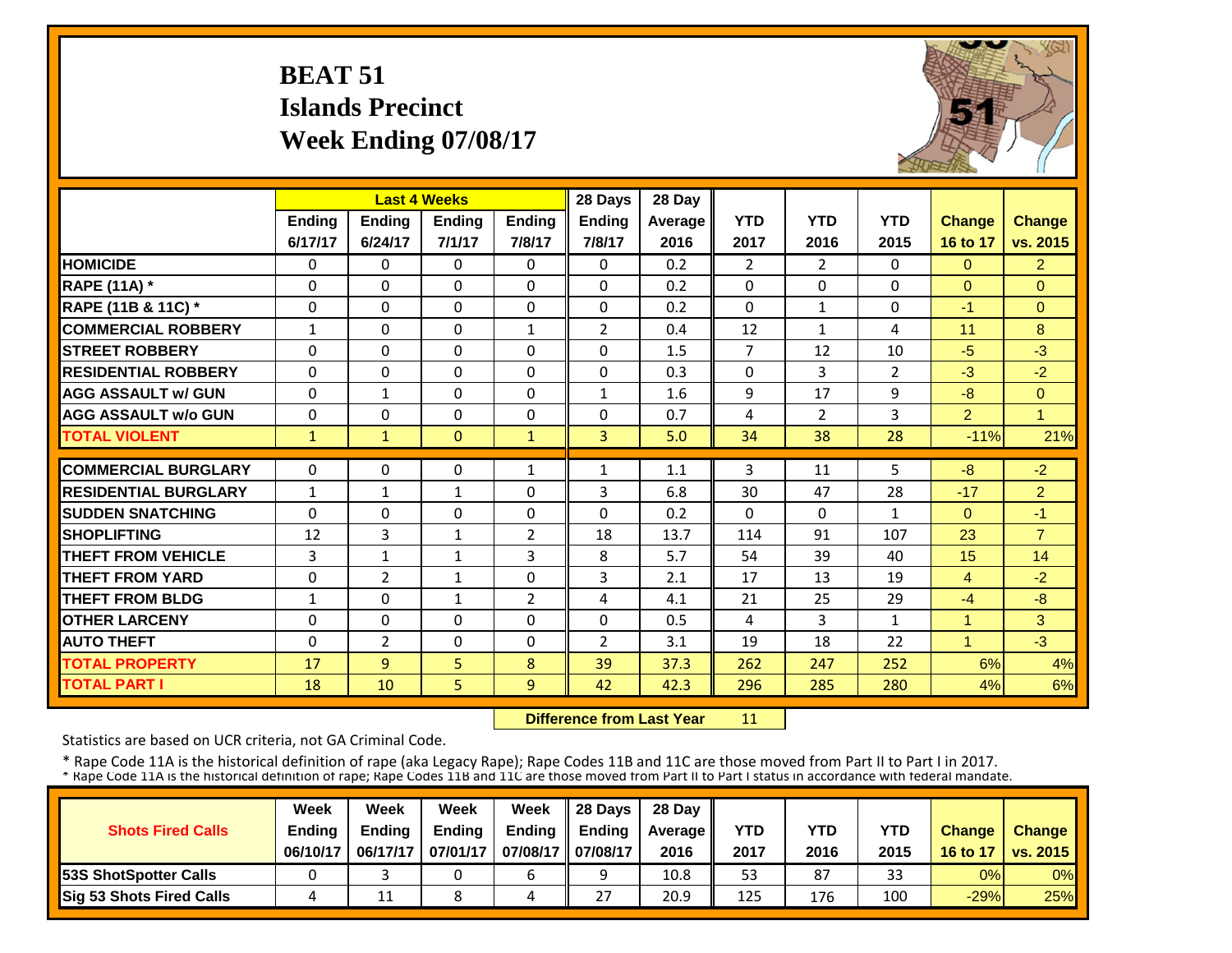# **BEAT 52 Islands PrecinctWeek Ending 07/08/17**



|                             |               | <b>Last 4 Weeks</b> |               |                | 28 Days        | 28 Day  |                |                |                |                |                |
|-----------------------------|---------------|---------------------|---------------|----------------|----------------|---------|----------------|----------------|----------------|----------------|----------------|
|                             | <b>Ending</b> | <b>Ending</b>       | <b>Ending</b> | <b>Endina</b>  | <b>Ending</b>  | Average | <b>YTD</b>     | <b>YTD</b>     | <b>YTD</b>     | <b>Change</b>  | <b>Change</b>  |
|                             | 6/17/17       | 6/24/17             | 7/1/17        | 7/8/17         | 7/8/17         | 2016    | 2017           | 2016           | 2015           | 16 to 17       | vs. 2015       |
| <b>HOMICIDE</b>             | 0             | $\Omega$            | $\Omega$      | $\Omega$       | 0              | 0.2     | $\Omega$       | $\overline{2}$ | 0              | $-2$           | $\overline{0}$ |
| <b>RAPE (11A) *</b>         | $\Omega$      | $\Omega$            | $\Omega$      | $\Omega$       | 0              | 0.0     | $\Omega$       | $\Omega$       | $\mathbf{1}$   | $\Omega$       | $-1$           |
| RAPE (11B & 11C) *          | $\mathbf 0$   | $\Omega$            | $\Omega$      | $\Omega$       | 0              | 0.3     | $\mathbf{1}$   | 3              | 1              | $-2$           | $\Omega$       |
| <b>COMMERCIAL ROBBERY</b>   | $\Omega$      | $\Omega$            | $\Omega$      | $\Omega$       | 0              | 0.2     | $\Omega$       | $\overline{2}$ | 0              | $-2$           | $\Omega$       |
| <b>ISTREET ROBBERY</b>      | $\Omega$      | $\Omega$            | $\Omega$      | $\Omega$       | $\Omega$       | 0.5     | $\Omega$       | 5              | 1              | $-5$           | $-1$           |
| <b>RESIDENTIAL ROBBERY</b>  | $\Omega$      | $\Omega$            | $\Omega$      | 0              | $\Omega$       | 0.1     | $\Omega$       | $\Omega$       | 0              | $\Omega$       | $\Omega$       |
| <b>AGG ASSAULT w/ GUN</b>   | $\Omega$      | $\Omega$            | $\Omega$      | $\Omega$       | 0              | 0.3     | 4              | $\mathbf{1}$   | 10             | 3              | $-6$           |
| <b>AGG ASSAULT w/o GUN</b>  | 0             | 1                   | $\Omega$      | $\mathbf{1}$   | $\overline{2}$ | 0.5     | $\overline{7}$ | 3              | $\overline{7}$ | $\overline{4}$ | $\Omega$       |
| <b>TOTAL VIOLENT</b>        | $\Omega$      | $\mathbf{1}$        | $\Omega$      | $\mathbf{1}$   | $\overline{2}$ | 2.1     | 12             | 16             | 20             | $-25%$         | $-40%$         |
| <b>COMMERCIAL BURGLARY</b>  | $\Omega$      | $\Omega$            | $\Omega$      | $\Omega$       | 0              | 0.1     | $\Omega$       | $\mathbf{1}$   | $\mathbf{1}$   | $-1$           | $-1$           |
| <b>RESIDENTIAL BURGLARY</b> | $\Omega$      | $\Omega$            | $\Omega$      | $\Omega$       | $\Omega$       | 2.6     | 6              | 17             | 21             | $-11$          | $-15$          |
|                             |               |                     |               |                |                |         |                |                |                |                |                |
| <b>SUDDEN SNATCHING</b>     | 0             | $\Omega$            | $\Omega$      | $\Omega$       | 0              | 0.2     | $\mathbf{1}$   | $\mathbf{1}$   | 0              | $\Omega$       | $\mathbf{1}$   |
| <b>SHOPLIFTING</b>          | $\Omega$      | $\Omega$            | $\Omega$      | $\Omega$       | 0              | 0.2     | $\Omega$       | 1              | 2              | $-1$           | $-2$           |
| <b>THEFT FROM VEHICLE</b>   | 1             | $\Omega$            | 4             | $\overline{2}$ | $\overline{7}$ | 1.9     | 18             | 9              | 13             | 9              | 5              |
| <b>THEFT FROM YARD</b>      | $\Omega$      | $\Omega$            | $\Omega$      | $\Omega$       | 0              | 0.7     | $\overline{2}$ | 5.             | 9              | $-3$           | $-7$           |
| <b>THEFT FROM BLDG</b>      | $\Omega$      | $\mathbf{1}$        | $\mathbf{1}$  | $\mathbf{1}$   | 3              | 3.1     | 19             | 27             | 12             | $-8$           | $\overline{7}$ |
| <b>OTHER LARCENY</b>        | $\Omega$      | $\Omega$            | $\Omega$      | $\Omega$       | $\Omega$       | 0.2     | 4              | 1              | 1              | 3              | 3              |
| <b>AUTO THEFT</b>           | $\Omega$      | $\Omega$            | $\Omega$      | $\mathbf{1}$   | $\mathbf{1}$   | 1.4     | $\overline{7}$ | 10             | 7              | $-3$           | $\Omega$       |
| <b>TOTAL PROPERTY</b>       | $\mathbf{1}$  | $\mathbf{1}$        | 5             | 4              | 11             | 10.3    | 57             | 72             | 66             | $-21%$         | $-14%$         |
| <b>TOTAL PART I</b>         | $\mathbf{1}$  | $\overline{2}$      | 5             | 5              | 13             | 12.4    | 69             | 88             | 86             | $-22%$         | $-20%$         |

 **Difference from Last Year**‐19

Statistics are based on UCR criteria, not GA Criminal Code.

|                               | Week     | Week     | Week          | Week                | Il 28 Davs    | 28 Day         |      |      |      |               |                 |
|-------------------------------|----------|----------|---------------|---------------------|---------------|----------------|------|------|------|---------------|-----------------|
| <b>Shots Fired Calls</b>      | Ending   | Ending   | <b>Ending</b> | <b>Ending</b>       | <b>Ending</b> | <b>Average</b> | YTD  | YTD  | YTD  | <b>Change</b> | <b>Change</b>   |
|                               | 06/10/17 | 06/17/17 | 07/01/17      | 07/08/17   07/08/17 |               | 2016           | 2017 | 2016 | 2015 | 16 to 17      | <b>vs. 2015</b> |
| <b>153S ShotSpotter Calls</b> |          |          |               |                     |               | 0.0            |      |      |      | 0%            | $0\%$           |
| Sig 53 Shots Fired Calls      |          |          |               |                     | 11            | 6.3            | 59   | 42   | 54   | 40%           | 9%              |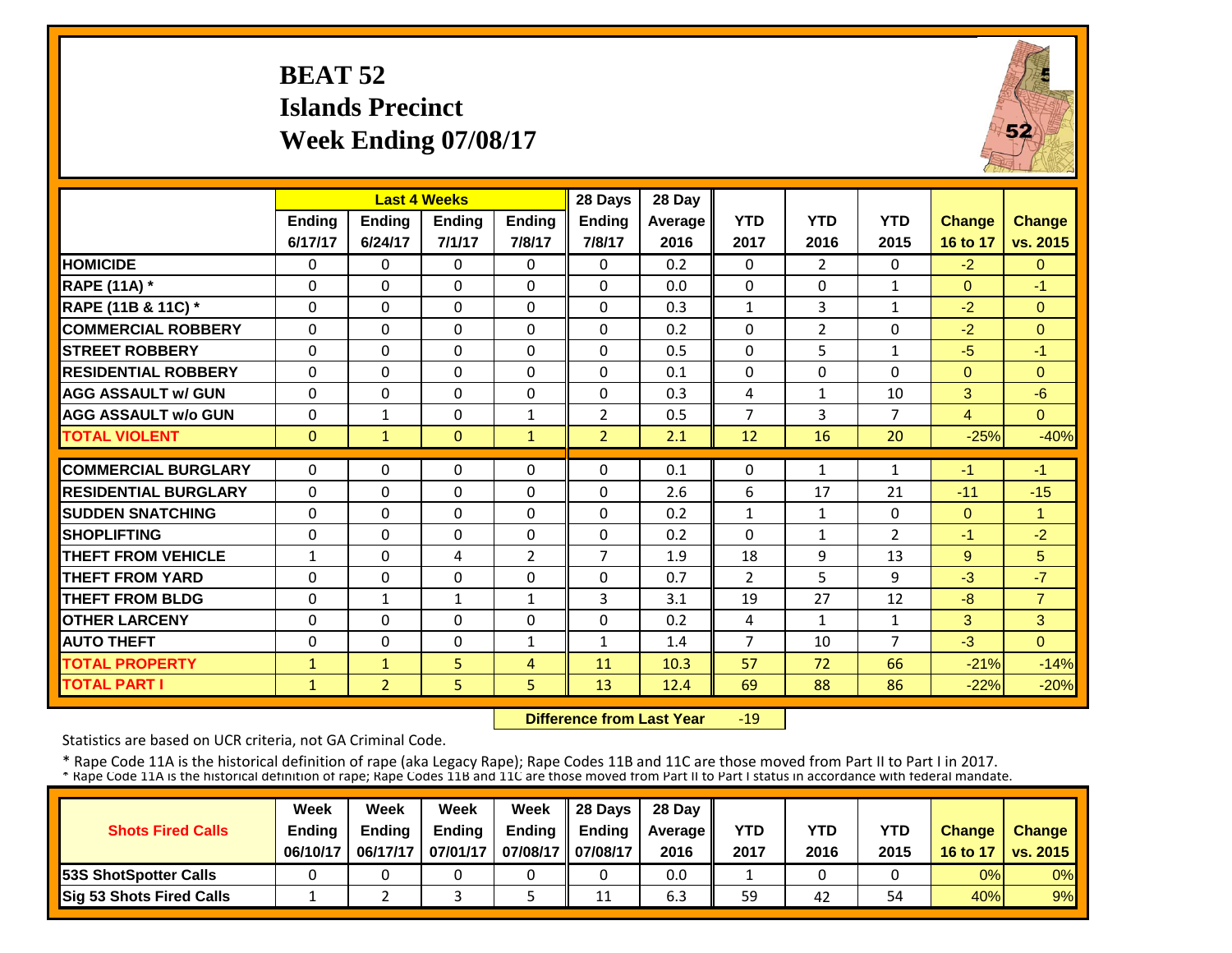# **BEAT 53 Islands PrecinctWeek Ending 07/08/17**



|                             |                | <b>Last 4 Weeks</b> |                |                | 28 Days        | 28 Day         |                |                |                |                |                      |
|-----------------------------|----------------|---------------------|----------------|----------------|----------------|----------------|----------------|----------------|----------------|----------------|----------------------|
|                             | <b>Ending</b>  | <b>Ending</b>       | <b>Endina</b>  | <b>Endina</b>  | <b>Ending</b>  | <b>Average</b> | <b>YTD</b>     | <b>YTD</b>     | <b>YTD</b>     | <b>Change</b>  | <b>Change</b>        |
|                             | 6/17/17        | 6/24/17             | 7/1/17         | 7/8/17         | 7/8/17         | 2016           | 2017           | 2016           | 2015           | 16 to 17       | vs. 2015             |
| <b>HOMICIDE</b>             | $\Omega$       | $\Omega$            | $\mathbf{0}$   | $\Omega$       | $\Omega$       | 0.1            | $\mathbf{1}$   | $\mathbf{1}$   | $\mathbf{1}$   | $\Omega$       | $\Omega$             |
| <b>RAPE (11A) *</b>         | $\Omega$       | $\Omega$            | $\Omega$       | $\Omega$       | $\Omega$       | 0.0            | $\mathbf{0}$   | $\Omega$       | $\overline{2}$ | $\Omega$       | $-2$                 |
| RAPE (11B & 11C) *          | 0              | $\mathbf{0}$        | $\Omega$       | $\Omega$       | $\Omega$       | 0.0            | $\overline{2}$ | $\Omega$       | $\mathbf{1}$   | $\overline{2}$ | $\mathbf{1}$         |
| <b>COMMERCIAL ROBBERY</b>   | $\Omega$       | $\Omega$            | $\Omega$       | $\Omega$       | $\Omega$       | 0.1            | $\mathbf{1}$   | $\mathbf{1}$   | $\mathbf{1}$   | $\Omega$       | $\Omega$             |
| <b>ISTREET ROBBERY</b>      | $\Omega$       | 1                   | $\mathbf{1}$   | $\Omega$       | $\overline{2}$ | 0.5            | 4              | $\overline{2}$ | $\mathbf{1}$   | $\overline{2}$ | 3                    |
| <b>RESIDENTIAL ROBBERY</b>  | $\Omega$       | $\Omega$            | $\Omega$       | $\Omega$       | $\Omega$       | 0.1            | $\mathbf{1}$   | $\Omega$       | $\Omega$       | $\mathbf{1}$   | $\blacktriangleleft$ |
| <b>AGG ASSAULT w/ GUN</b>   | $\Omega$       | $\Omega$            | $\Omega$       | $\Omega$       | $\Omega$       | 1.0            | 6              | 9              | 3              | $-3$           | 3                    |
| <b>AGG ASSAULT w/o GUN</b>  | $\mathbf{1}$   | $\Omega$            | $\Omega$       | $\Omega$       | $\mathbf{1}$   | 0.6            | 5              | 5              | 5              | $\Omega$       | $\overline{0}$       |
| <b>TOTAL VIOLENT</b>        | $\mathbf{1}$   | $\mathbf{1}$        | $\mathbf{1}$   | $\Omega$       | 3              | 2.3            | 20             | 18             | 14             | 11%            | 43%                  |
| <b>COMMERCIAL BURGLARY</b>  | $\Omega$       | 0                   | $\Omega$       | $\Omega$       | $\Omega$       | 0.2            | $\Omega$       | 1              | $\Omega$       | $-1$           | $\Omega$             |
| <b>RESIDENTIAL BURGLARY</b> | $\Omega$       | $\Omega$            | 1              | $\mathbf{1}$   | $\overline{2}$ | 3.5            | 16             | 15             | 16             | $\mathbf{1}$   | $\mathbf{0}$         |
| <b>ISUDDEN SNATCHING</b>    | $\Omega$       | $\Omega$            | $\Omega$       | $\Omega$       | $\Omega$       | 0.2            | $\overline{2}$ | $\Omega$       | $\mathbf{1}$   | $\overline{2}$ | $\overline{1}$       |
| <b>SHOPLIFTING</b>          | $\Omega$       | 0                   | $\overline{2}$ | $\Omega$       | $\overline{2}$ | 0.9            | 11             | 5              | $\mathbf{1}$   | 6              | 10                   |
| <b>THEFT FROM VEHICLE</b>   | $\Omega$       | $\Omega$            | $\overline{2}$ | $\Omega$       | $\overline{2}$ | 2.7            | 14             | 19             | 9              | $-5$           | 5                    |
| <b>THEFT FROM YARD</b>      | $\Omega$       | $\mathbf{1}$        | $\mathbf{1}$   | $\Omega$       | $\overline{2}$ | 1.5            | $\overline{7}$ | 9              | 11             | $-2$           | $-4$                 |
| <b>THEFT FROM BLDG</b>      | $\overline{2}$ | $\mathbf{1}$        | $\mathbf{1}$   | $\mathbf{1}$   | 5              | 2.5            | 17             | 16             | 15             | $\mathbf{1}$   | $\overline{2}$       |
| <b>OTHER LARCENY</b>        | $\Omega$       | 0                   | $\Omega$       | $\Omega$       | 0              | 0.3            | $\overline{2}$ | $\overline{2}$ | $\Omega$       | $\Omega$       | $\overline{2}$       |
| <b>AUTO THEFT</b>           | $\mathbf{1}$   | 0                   | $\Omega$       | $\Omega$       | $\mathbf{1}$   | 1.8            | 13             | 10             | $\overline{7}$ | 3              | 6                    |
| <b>TOTAL PROPERTY</b>       | $\overline{3}$ | $\overline{2}$      | $\overline{7}$ | $\overline{2}$ | 14             | 13.6           | 82             | 77             | 60             | 6%             | 37%                  |
| <b>TOTAL PART I</b>         | $\overline{4}$ | $\overline{3}$      | 8              | $\overline{2}$ | 17             | 15.9           | 102            | 95             | 74             | 7%             | 38%                  |

 **Difference from Last Year**7

Statistics are based on UCR criteria, not GA Criminal Code.

|                               | Week     | Week          | Week          | Week              | $\parallel$ 28 Davs | 28 Day    |      |      |      |               |                     |
|-------------------------------|----------|---------------|---------------|-------------------|---------------------|-----------|------|------|------|---------------|---------------------|
| <b>Shots Fired Calls</b>      | Ending   | <b>Ending</b> | <b>Ending</b> | <b>Ending</b>     | <b>Endina</b>       | Average I | YTD  | YTD  | YTD  | <b>Change</b> | <b>Change</b>       |
|                               | 06/10/17 | 06/17/17      | 07/01/17      | 07/08/17 07/08/17 |                     | 2016      | 2017 | 2016 | 2015 |               | 16 to 17   vs. 2015 |
| <b>153S ShotSpotter Calls</b> |          |               |               |                   |                     | 0.8       | 16   | b    |      | 0%            | $0\%$               |
| Sig 53 Shots Fired Calls      |          |               |               |                   | 16                  | 15.0      | 72   | 106  |      | $-32%$        | $-6%$               |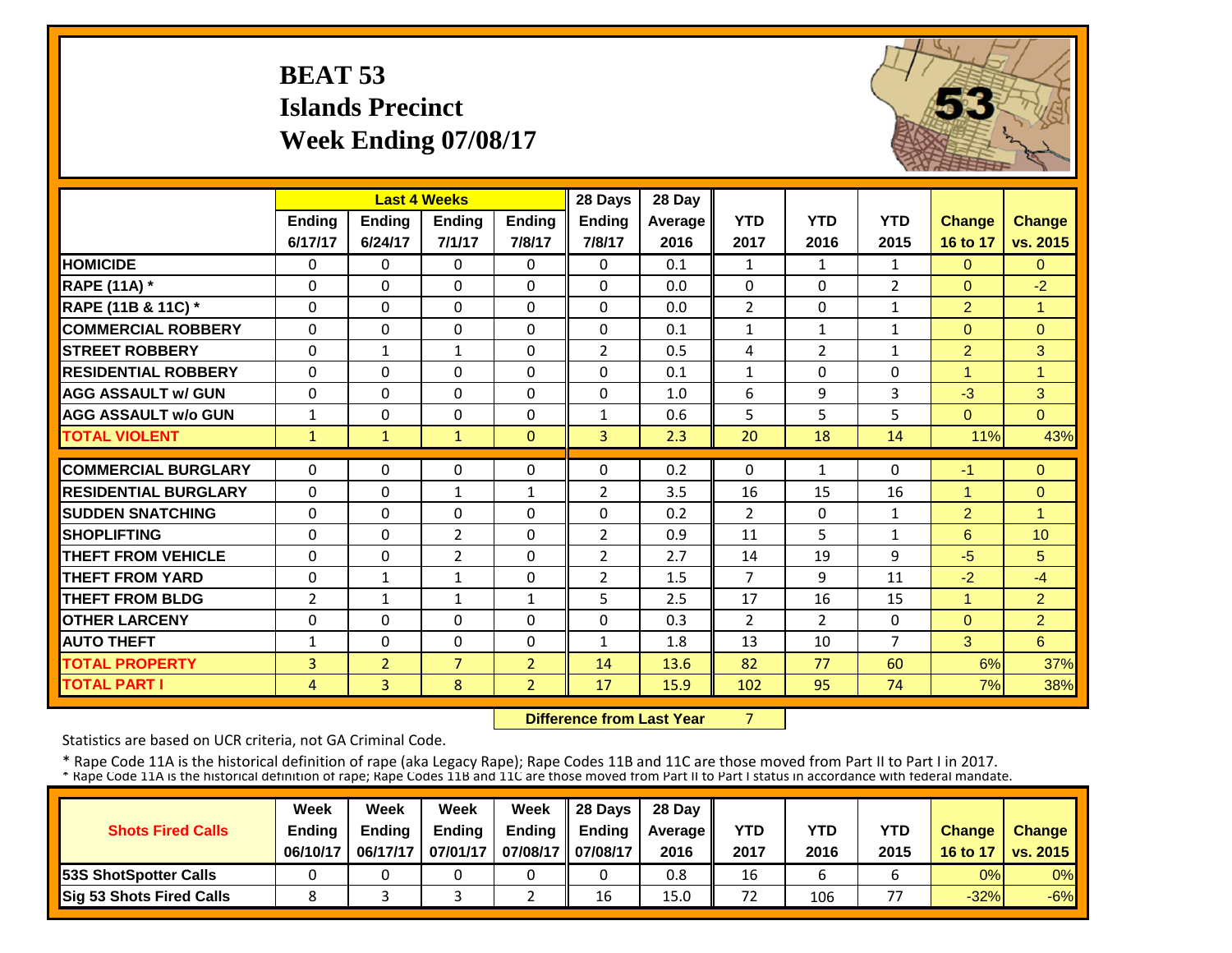# **BEAT 54 Islands PrecinctWeek Ending 07/08/17**



|                             |                | <b>Last 4 Weeks</b> |               |               | 28 Days        | 28 Day         |                |              |                |                |                |
|-----------------------------|----------------|---------------------|---------------|---------------|----------------|----------------|----------------|--------------|----------------|----------------|----------------|
|                             | <b>Ending</b>  | <b>Ending</b>       | <b>Ending</b> | <b>Endina</b> | <b>Ending</b>  | <b>Average</b> | <b>YTD</b>     | <b>YTD</b>   | <b>YTD</b>     | <b>Change</b>  | <b>Change</b>  |
|                             | 6/17/17        | 6/24/17             | 7/1/17        | 7/8/17        | 7/8/17         | 2016           | 2017           | 2016         | 2015           | 16 to 17       | vs. 2015       |
| <b>HOMICIDE</b>             | $\mathbf 0$    | $\Omega$            | $\Omega$      | $\Omega$      | $\Omega$       | 0.1            | $\Omega$       | $\Omega$     | 3              | $\Omega$       | $-3$           |
| <b>RAPE (11A) *</b>         | $\Omega$       | $\Omega$            | $\Omega$      | $\Omega$      | $\Omega$       | 0.1            | $\Omega$       | $\mathbf{1}$ | $\mathbf{1}$   | -1             | $-1$           |
| RAPE (11B & 11C) *          | $\Omega$       | $\Omega$            | $\Omega$      | $\Omega$      | $\Omega$       | 0.1            | $\mathbf{0}$   | $\mathbf{1}$ | $\mathbf{1}$   | $-1$           | $-1$           |
| <b>COMMERCIAL ROBBERY</b>   | $\Omega$       | $\Omega$            | $\Omega$      | $\Omega$      | $\Omega$       | 0.5            | $\overline{7}$ | $\mathbf{1}$ | 5              | 6              | $\overline{2}$ |
| <b>STREET ROBBERY</b>       | $\Omega$       | $\Omega$            | $\Omega$      | $\Omega$      | $\Omega$       | 0.8            | $\mathbf{1}$   | 6            | $\overline{7}$ | $-5$           | $-6$           |
| <b>RESIDENTIAL ROBBERY</b>  | $\Omega$       | $\Omega$            | $\Omega$      | 0             | $\mathbf{0}$   | 0.0            | $\mathbf{1}$   | $\Omega$     | 0              | $\overline{1}$ | -1             |
| <b>AGG ASSAULT w/ GUN</b>   | 1              | $\Omega$            | 0             | 0             | $\mathbf{1}$   | 0.7            | 6              | 5            | $\overline{7}$ | $\overline{1}$ | $-1$           |
| <b>AGG ASSAULT w/o GUN</b>  | $\mathbf 0$    | $\Omega$            | $\Omega$      | $\mathbf{1}$  | $\mathbf{1}$   | 0.6            | 6              | 4            | $\overline{2}$ | $\overline{2}$ | $\overline{4}$ |
| <b>TOTAL VIOLENT</b>        | 1              | $\Omega$            | $\Omega$      | $\mathbf{1}$  | $\overline{2}$ | 2.8            | 21             | 18           | 26             | 17%            | $-19%$         |
| <b>COMMERCIAL BURGLARY</b>  | $\Omega$       | $\Omega$            | $\Omega$      | 0             | $\Omega$       | 0.2            | 0              | 1            | 5              | -1             | $-5$           |
| <b>RESIDENTIAL BURGLARY</b> | $\overline{2}$ | 1                   | 1             | 0             | 4              | 6.1            | 37             | 32           | 13             | 5              | 24             |
| <b>ISUDDEN SNATCHING</b>    | 0              | $\Omega$            | 0             | 0             | 0              | 0.0            | $\mathbf{1}$   | $\Omega$     | $\mathbf{1}$   | 1              | $\Omega$       |
| <b>SHOPLIFTING</b>          | $\overline{2}$ | $\Omega$            | 3             | $\Omega$      | 5              | 2.0            | 15             | 13           | 6              | $\overline{2}$ | 9              |
| <b>THEFT FROM VEHICLE</b>   | 0              | $\mathbf{1}$        | 0             | 3             | 4              | 4.7            | 19             | 38           | 32             | $-19$          | $-13$          |
| <b>THEFT FROM YARD</b>      | $\mathbf{1}$   | 0                   | 1             | 0             | $\overline{2}$ | 1.0            | 13             | 4            | $\overline{7}$ | 9              | 6              |
| <b>THEFT FROM BLDG</b>      | $\Omega$       | $\Omega$            | $\Omega$      | $\mathbf{1}$  | $\mathbf{1}$   | 2.2            | 10             | 12           | 13             | $-2$           | $-3$           |
| <b>OTHER LARCENY</b>        | $\Omega$       | $\Omega$            | $\Omega$      | $\Omega$      | 0              | 0.2            | 2              | 1            | 3              | $\overline{1}$ | $-1$           |
| <b>AUTO THEFT</b>           | 0              | 3                   | $\Omega$      | $\mathbf{1}$  | 4              | 2.8            | 16             | 19           | 16             | $-3$           | $\Omega$       |
| <b>TOTAL PROPERTY</b>       | 5              | 5                   | 5.            | 5             | 20             | 19.2           | 113            | 120          | 96             | $-6%$          | 18%            |
| <b>TOTAL PART I</b>         | 6              | 5.                  | 5             | 6             | 22             | 22.0           | 134            | 138          | 122            | $-3%$          | 10%            |

 **Difference from Last Year**‐4

Statistics are based on UCR criteria, not GA Criminal Code.

|                              | Week          | Week          | Week          | Week          | 28 Days       | 28 Day    |      |      |            |               |                     |
|------------------------------|---------------|---------------|---------------|---------------|---------------|-----------|------|------|------------|---------------|---------------------|
| <b>Shots Fired Calls</b>     | <b>Ending</b> | <b>Ending</b> | <b>Ending</b> | <b>Ending</b> | <b>Ending</b> | Average I | YTD  | YTD  | <b>YTD</b> | <b>Change</b> | <b>Change</b>       |
|                              | 06/10/17      | 06/17/17      | 07/01/17      | 07/08/17      | 07/08/17      | 2016      | 2017 | 2016 | 2015       |               | 16 to 17   vs. 2015 |
| <b>53S ShotSpotter Calls</b> |               |               |               |               |               | 0.0       |      |      |            | 0%            | $0\%$               |
| Sig 53 Shots Fired Calls     |               |               |               |               |               | 10.7      | 55   | 62   | 69         | $-11%$        | $-20%$              |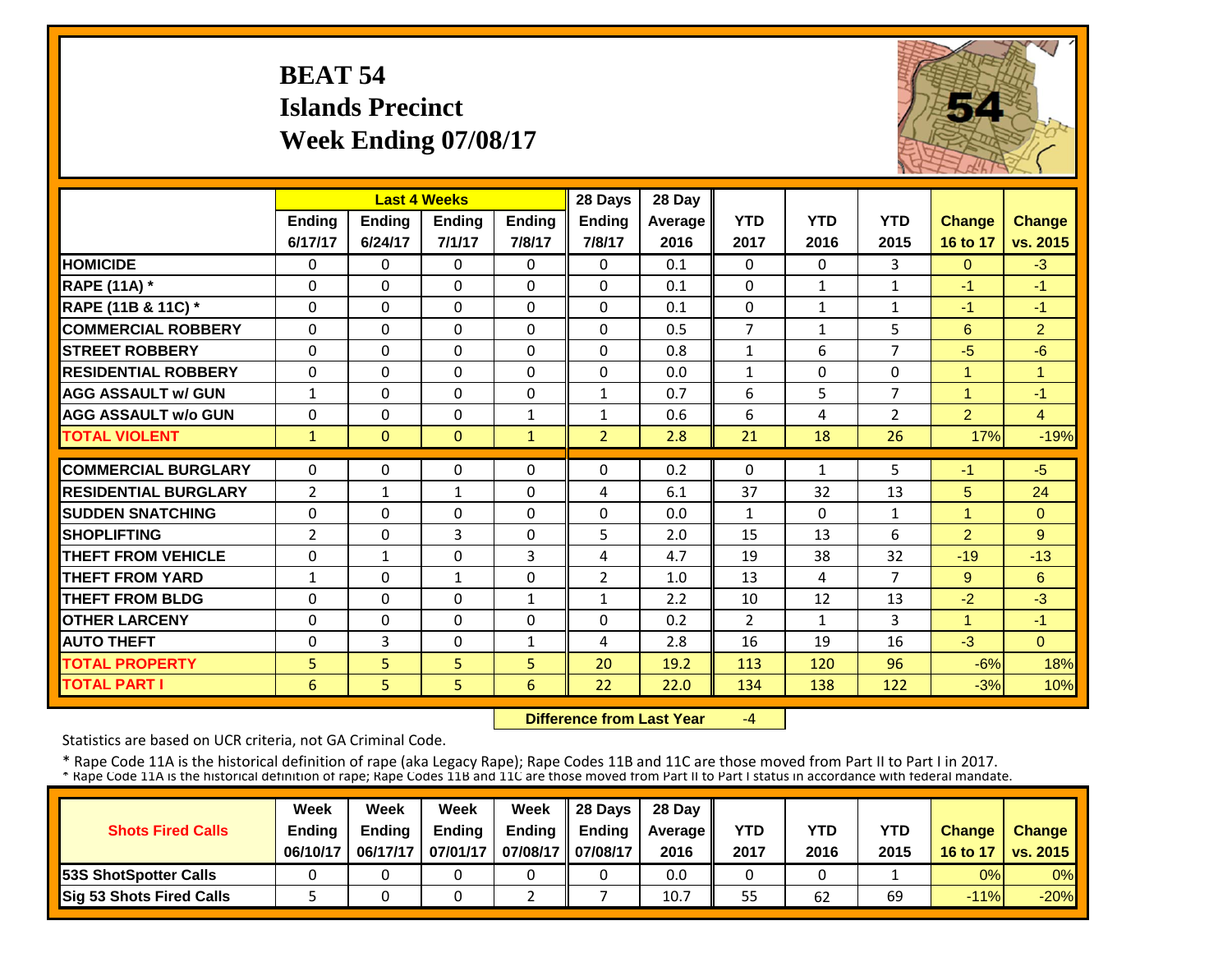# **BEAT 55 Islands PrecinctWeek Ending 07/08/17**



|                             |                | <b>Last 4 Weeks</b> |                |                | 28 Days        | 28 Day  |                |                |                |                |                |
|-----------------------------|----------------|---------------------|----------------|----------------|----------------|---------|----------------|----------------|----------------|----------------|----------------|
|                             | <b>Ending</b>  | Ending              | <b>Ending</b>  | <b>Endina</b>  | Ending         | Average | <b>YTD</b>     | <b>YTD</b>     | <b>YTD</b>     | <b>Change</b>  | <b>Change</b>  |
|                             | 6/17/17        | 6/24/17             | 7/1/17         | 7/8/17         | 7/8/17         | 2016    | 2017           | 2016           | 2015           | 16 to 17       | vs. 2015       |
| <b>HOMICIDE</b>             | $\Omega$       | $\Omega$            | $\Omega$       | $\Omega$       | $\Omega$       | 0.0     | $\mathbf{0}$   | $\Omega$       | $\mathbf{1}$   | $\Omega$       | $-1$           |
| <b>RAPE (11A)</b> *         | 0              | $\mathbf{1}$        | $\Omega$       | $\Omega$       | $\mathbf{1}$   | 0.1     | 3              | $\mathbf{1}$   | $\Omega$       | $\overline{2}$ | 3              |
| RAPE (11B & 11C) *          | 0              | $\Omega$            | $\Omega$       | $\Omega$       | $\Omega$       | 0.2     | $\overline{2}$ | $\Omega$       | $\Omega$       | $\overline{2}$ | $\overline{2}$ |
| <b>COMMERCIAL ROBBERY</b>   | 0              | 0                   | $\Omega$       | 0              | $\Omega$       | 0.1     | $\mathbf{1}$   | $\mathbf{1}$   | 0              | $\overline{0}$ | $\overline{1}$ |
| <b>STREET ROBBERY</b>       | $\Omega$       | $\mathbf{1}$        | $\Omega$       | $\Omega$       | $\mathbf{1}$   | 0.1     | $\overline{2}$ | $\mathbf{1}$   | $\overline{2}$ | $\mathbf{1}$   | $\Omega$       |
| <b>RESIDENTIAL ROBBERY</b>  | $\Omega$       | $\Omega$            | $\Omega$       | $\Omega$       | $\Omega$       | 0.0     | $\Omega$       | $\Omega$       | $\mathbf{1}$   | $\Omega$       | $-1$           |
| <b>AGG ASSAULT w/ GUN</b>   | $\Omega$       | $\Omega$            | $\Omega$       | $\Omega$       | $\Omega$       | 0.2     | $\mathbf 0$    | $\Omega$       | 1              | $\mathbf{0}$   | $-1$           |
| <b>AGG ASSAULT w/o GUN</b>  | $\mathbf 0$    | $\Omega$            | $\Omega$       | 0              | $\Omega$       | 0.5     | 3              | $\mathbf{1}$   | 0              | $\overline{2}$ | 3              |
| <b>TOTAL VIOLENT</b>        | $\mathbf{0}$   | $\overline{2}$      | $\mathbf{0}$   | $\mathbf{0}$   | $\overline{2}$ | 1.1     | 11             | 4              | 5              | 175%           | 120%           |
| <b>COMMERCIAL BURGLARY</b>  | $\Omega$       | 0                   | $\Omega$       | $\Omega$       | $\Omega$       | 0.2     | $\mathbf{1}$   | $\overline{2}$ | 2              | $-1$           | $-1$           |
| <b>RESIDENTIAL BURGLARY</b> | $\Omega$       | $\Omega$            | 1              | $\overline{2}$ | 3              | 4.0     | 38             | 23             | 29             | 15             | 9              |
| <b>ISUDDEN SNATCHING</b>    | $\mathbf 0$    | $\Omega$            | $\Omega$       | $\Omega$       | $\Omega$       | 0.4     | $\Omega$       | 4              | $\Omega$       | $-4$           | $\Omega$       |
| <b>SHOPLIFTING</b>          | $\mathbf 0$    | $\Omega$            | $\mathbf{1}$   | $\overline{2}$ | 3              | 6.1     | 20             | 41             | 23             | $-21$          | $-3$           |
| <b>THEFT FROM VEHICLE</b>   | $\mathbf{1}$   | $\mathbf{1}$        | $\overline{2}$ | $\mathbf{1}$   | 5              | 4.2     | 34             | 23             | 27             | 11             | $\overline{7}$ |
| <b>THEFT FROM YARD</b>      | 0              | $\Omega$            | $\Omega$       | $\Omega$       | $\Omega$       | 2.6     | 12             | 13             | 20             | $-1$           | $-8$           |
| <b>THEFT FROM BLDG</b>      | 1              | $\Omega$            | $\Omega$       | $\mathbf{1}$   | $\overline{2}$ | 3.7     | 19             | 18             | 25             | $\mathbf{1}$   | $-6$           |
| <b>OTHER LARCENY</b>        | $\Omega$       | 0                   | $\Omega$       | 0              | $\Omega$       | 1.1     | 5              | 10             | 5              | $-5$           | $\Omega$       |
| <b>AUTO THEFT</b>           | $\Omega$       | 3                   | $\mathbf{1}$   | $\mathbf{1}$   | 5              | 1.5     | 10             | 10             | 4              | $\Omega$       | 6              |
| <b>TOTAL PROPERTY</b>       | $\overline{2}$ | $\overline{4}$      | 5              | $\overline{7}$ | 18             | 23.8    | 139            | 144            | 135            | $-3%$          | 3%             |
| <b>TOTAL PART I</b>         | $\overline{2}$ | 6                   | 5              | $\overline{7}$ | 20             | 24.9    | 150            | 148            | 140            | 1%             | 7%             |

 **Difference from Last Year**2

Statistics are based on UCR criteria, not GA Criminal Code.

|                               | Week          | Week          | Week          | Week              | $\parallel$ 28 Davs | 28 Day    |      |      |      |               |                     |
|-------------------------------|---------------|---------------|---------------|-------------------|---------------------|-----------|------|------|------|---------------|---------------------|
| <b>Shots Fired Calls</b>      | <b>Ending</b> | <b>Ending</b> | <b>Ending</b> | <b>Ending</b>     | <b>Ending</b>       | Average I | YTD  | YTD  | YTD  | <b>Change</b> | <b>Change</b>       |
|                               | 06/10/17      | 06/17/17      | 07/01/17      | 07/08/17 07/08/17 |                     | 2016      | 2017 | 2016 | 2015 |               | 16 to 17   vs. 2015 |
| <b>153S ShotSpotter Calls</b> |               |               |               |                   |                     | 0.0       |      |      |      | 0%            | $0\%$               |
| Sig 53 Shots Fired Calls      |               |               |               |                   |                     | د.ر       | 37   | 36   | 32   | 3%            | 16%                 |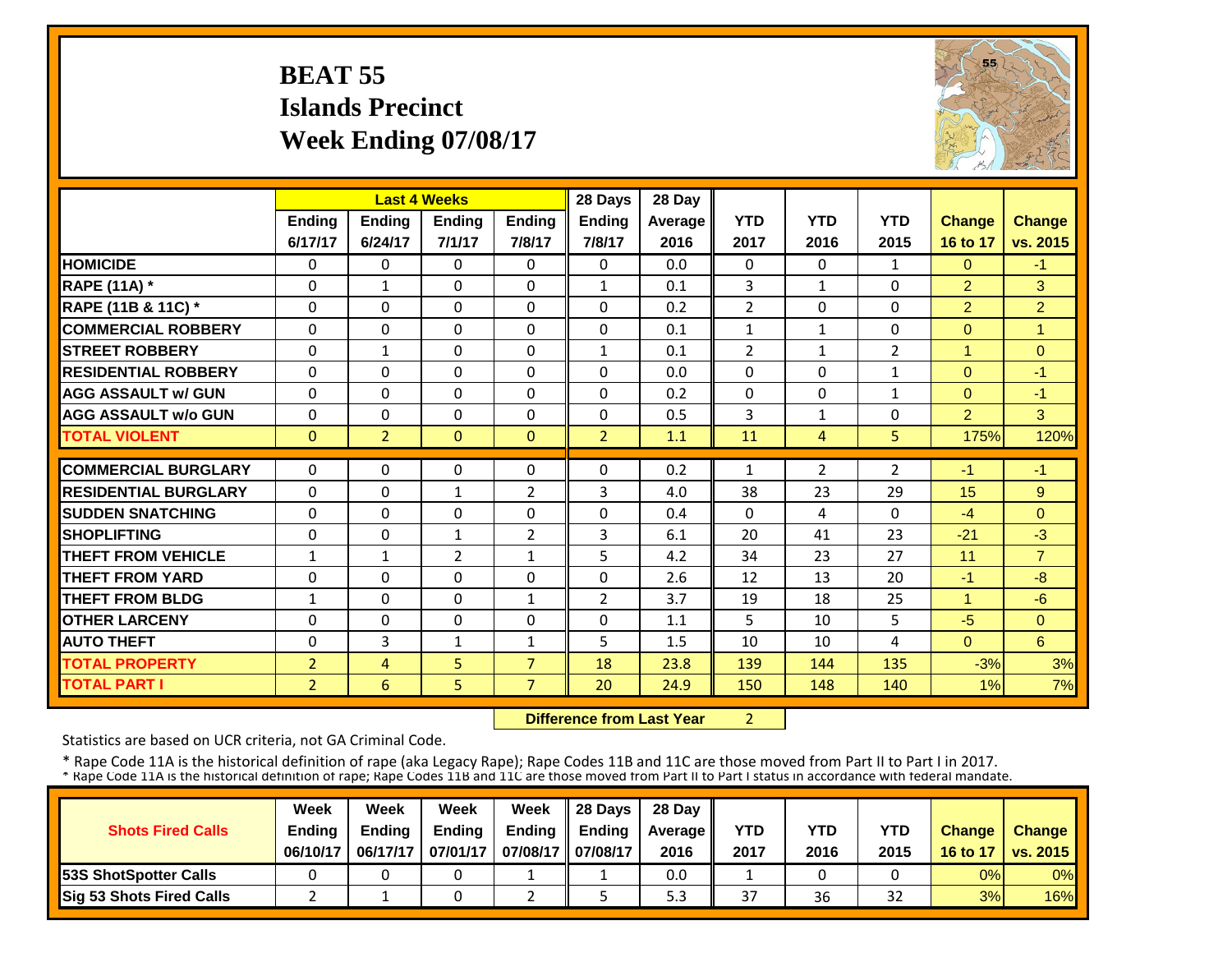# **BEAT 56 Islands Precinct Week Ending 07/08/17**



|                                               |               | <b>Last 4 Weeks</b>  |                |               | 28 Days              | 28 Day     |                               |                |                |                |                      |
|-----------------------------------------------|---------------|----------------------|----------------|---------------|----------------------|------------|-------------------------------|----------------|----------------|----------------|----------------------|
|                                               | <b>Ending</b> | Ending               | <b>Ending</b>  | <b>Endina</b> | Ending               | Average    | <b>YTD</b>                    | <b>YTD</b>     | <b>YTD</b>     | <b>Change</b>  | <b>Change</b>        |
|                                               | 6/17/17       | 6/24/17              | 7/1/17         | 7/8/17        | 7/8/17               | 2016       | 2017                          | 2016           | 2015           | 16 to 17       | vs. 2015             |
| <b>HOMICIDE</b>                               | $\Omega$      | $\Omega$             | $\mathbf{0}$   | $\Omega$      | $\Omega$             | 0.0        | $\mathbf{1}$                  | $\Omega$       | $\Omega$       | $\mathbf{1}$   | $\mathbf{1}$         |
| <b>RAPE (11A) *</b>                           | $\Omega$      | $\Omega$             | $\Omega$       | $\Omega$      | $\Omega$             | 0.0        | $\Omega$                      | $\Omega$       | $\Omega$       | $\Omega$       | $\Omega$             |
| RAPE (11B & 11C) *                            | $\Omega$      | $\Omega$             | $\Omega$       | $\Omega$      | $\Omega$             | 0.0        | $\Omega$                      | $\Omega$       | $\Omega$       | $\Omega$       | $\Omega$             |
| <b>COMMERCIAL ROBBERY</b>                     | $\mathbf 0$   | $\Omega$             | $\Omega$       | $\Omega$      | $\Omega$             | 0.0        | 0                             | $\Omega$       | $\Omega$       | $\Omega$       | $\Omega$             |
| <b>STREET ROBBERY</b>                         | $\mathbf 0$   | $\Omega$             | $\Omega$       | $\Omega$      | $\Omega$             | 0.0        | 0                             | $\Omega$       | 3              | $\overline{0}$ | $-3$                 |
| <b>RESIDENTIAL ROBBERY</b>                    | $\Omega$      | $\Omega$             | $\Omega$       | $\Omega$      | $\Omega$             | 0.0        | $\mathbf{1}$                  | $\Omega$       | $\mathbf{1}$   | 1              | $\Omega$             |
| <b>AGG ASSAULT w/ GUN</b>                     | $\Omega$      | $\Omega$             | $\Omega$       | $\Omega$      | $\Omega$             | 0.3        | $\mathbf{1}$                  | 2              | 3              | $-1$           | $-2$                 |
| <b>AGG ASSAULT w/o GUN</b>                    | $\Omega$      | $\Omega$             | $\Omega$       | $\Omega$      | $\Omega$             | 0.1        | $\Omega$                      | $\Omega$       | $\mathbf{1}$   | $\Omega$       | $-1$                 |
| <b>TOTAL VIOLENT</b>                          | $\Omega$      | $\Omega$             | $\overline{0}$ | $\Omega$      | $\Omega$             | 0.4        | 3                             | $\overline{2}$ | 8              | 50%            | $-63%$               |
| <b>COMMERCIAL BURGLARY</b>                    | $\Omega$      | $\Omega$             | $\Omega$       | $\Omega$      | 0                    | 0.1        | 0                             | $\Omega$       | 1              | $\Omega$       | $-1$                 |
| <b>RESIDENTIAL BURGLARY</b>                   | $\Omega$      | $\Omega$             | $\Omega$       | $\Omega$      | $\Omega$             | 1.2        | $\overline{7}$                | 6              | 4              | 1              | 3                    |
|                                               |               |                      |                |               |                      |            |                               | $\Omega$       |                |                |                      |
| <b>SUDDEN SNATCHING</b><br><b>SHOPLIFTING</b> | 0             | $\Omega$<br>$\Omega$ | $\Omega$       | 0             | $\Omega$<br>$\Omega$ | 0.0<br>0.0 | 0                             | $\Omega$       | 0<br>$\Omega$  | $\Omega$       | $\Omega$<br>$\Omega$ |
|                                               | $\mathbf 0$   |                      | $\mathbf 0$    | $\mathbf 0$   |                      |            | $\mathbf 0$<br>$\overline{3}$ |                |                | $\overline{0}$ |                      |
| <b>THEFT FROM VEHICLE</b>                     | $\Omega$      | $\mathbf{1}$         | $\Omega$       | $\Omega$      | $\mathbf{1}$         | 0.5        |                               | 4              | $\overline{2}$ | $-1$           | $\mathbf{1}$         |
| <b>THEFT FROM YARD</b>                        | $\Omega$      | $\Omega$             | $\mathbf{1}$   | $\mathbf{1}$  | $\overline{2}$       | 0.3        | $\overline{2}$                | $\mathbf{1}$   | $\Omega$       | $\mathbf{1}$   | $\overline{2}$       |
| <b>THEFT FROM BLDG</b>                        | 0             | $\Omega$             | $\Omega$       | 0             | $\Omega$             | 0.2        | $\mathbf{1}$                  | $\mathbf{1}$   | 3              | $\Omega$       | $-2$                 |
| <b>OTHER LARCENY</b>                          | $\Omega$      | $\Omega$             | 0              | 0             | $\Omega$             | 0.2        | $\mathbf{1}$                  | $\overline{2}$ | $\mathbf{1}$   | $-1$           | $\Omega$             |
| <b>AUTO THEFT</b>                             | $\Omega$      | $\Omega$             | $\Omega$       | $\Omega$      | $\Omega$             | 0.1        | $\overline{2}$                | 1              | 3              | $\mathbf{1}$   | $-1$                 |
| <b>TOTAL PROPERTY</b>                         | $\mathbf{0}$  | $\mathbf{1}$         | 1              | $\mathbf{1}$  | 3                    | 2.5        | 16                            | 15             | 14             | 7%             | 14%                  |
| <b>TOTAL PART I</b>                           | $\mathbf{0}$  | $\mathbf{1}$         | $\mathbf{1}$   | $\mathbf{1}$  | $\overline{3}$       | 2.9        | 19                            | 17             | 22             | 12%            | $-14%$               |

 **Difference from Last Year**2

Statistics are based on UCR criteria, not GA Criminal Code.

|                               | Week          | Week          | Week          | Week              | $\parallel$ 28 Davs | 28 Day  |      |      |                    |               |                     |
|-------------------------------|---------------|---------------|---------------|-------------------|---------------------|---------|------|------|--------------------|---------------|---------------------|
| <b>Shots Fired Calls</b>      | <b>Ending</b> | <b>Ending</b> | <b>Ending</b> | <b>Ending</b>     | <b>Ending</b>       | Average | YTD  | YTD  | YTD                | <b>Change</b> | <b>Change</b>       |
|                               | 06/10/17      | 06/17/17      | 07/01/17      | 07/08/17 07/08/17 |                     | 2016    | 2017 | 2016 | 2015               |               | 16 to 17   vs. 2015 |
| <b>153S ShotSpotter Calls</b> |               |               |               |                   |                     | 0.0     |      |      |                    | 0%            | $0\%$               |
| Sig 53 Shots Fired Calls      |               |               |               |                   |                     | 4.0     | 22   | 23   | $\mathbf{A}$<br>2T | $-4%$         | 5%                  |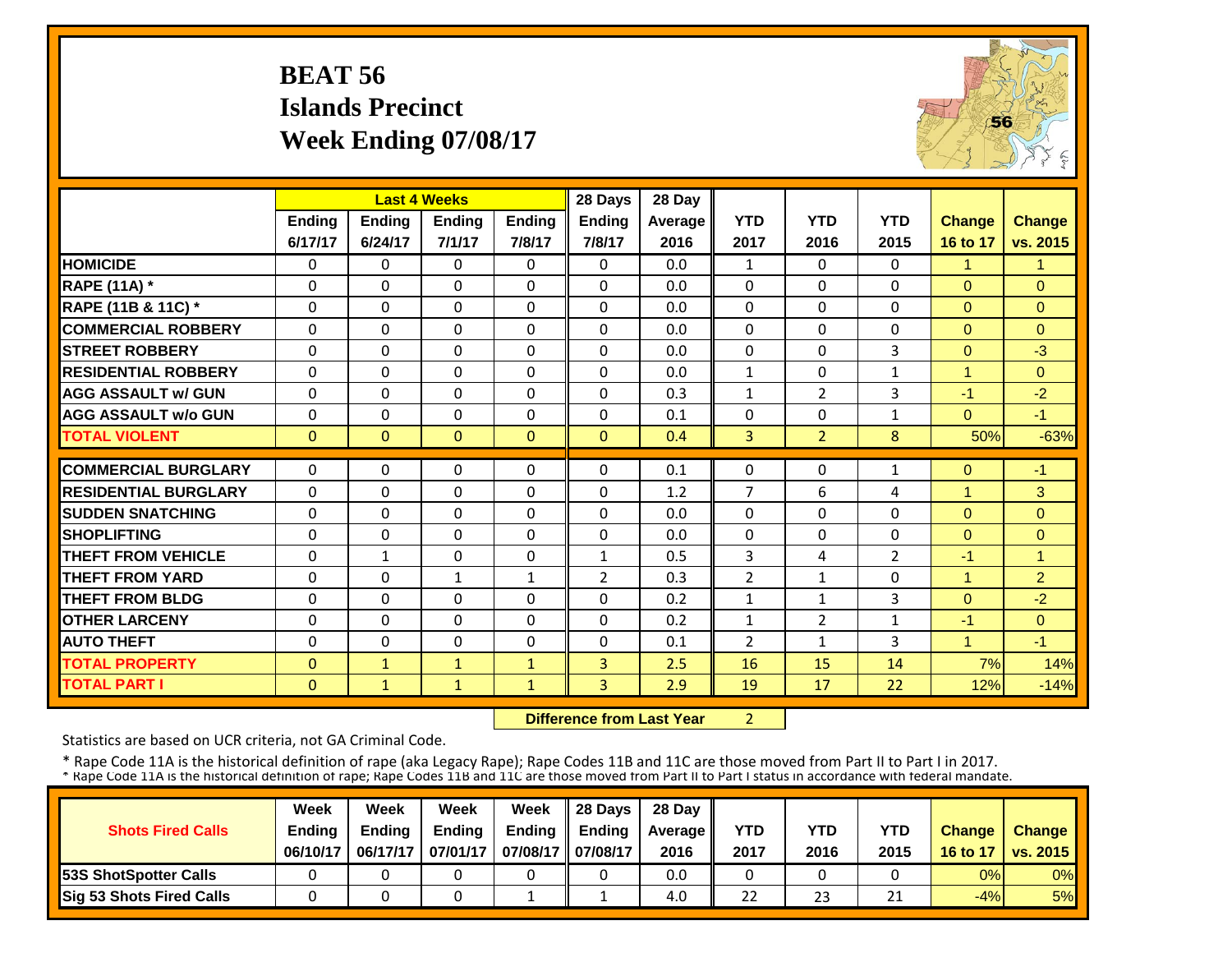

#### **COMPSTATWHITEFIELD PRECINCT** LT. TORRENCE GARVIN **Week Ending 07/08/17**

**PRECINCT COMMANDER:**



|                             | Week<br><b>Ending</b><br>7/8/17 | Week<br><b>Ending</b><br>7/1/17 | Weekly<br>Avg<br>2016   | $28$ -Day<br><b>Ending</b><br>7/8/17 | $28$ -Day<br>Ending<br>6/10/17 | Avg<br>28-Day<br>2016 | <b>YTD</b><br>2017 | <b>YTD</b><br>2016 | <b>YTD</b><br>2015 | Change<br>16 to 17 | Change<br>vs. 2015 |
|-----------------------------|---------------------------------|---------------------------------|-------------------------|--------------------------------------|--------------------------------|-----------------------|--------------------|--------------------|--------------------|--------------------|--------------------|
| <b>HOMICIDE</b>             | $\bf{0}$                        | $\Omega$                        | $\Omega$                | 0                                    | 0                              | 0                     | $\mathbf{2}$       | $\overline{2}$     |                    | $\Omega$           |                    |
| <b>RAPE (11A)</b> *         | $\bf{0}$                        | $\Omega$                        | $\Omega$                | $\mathbf{0}$                         | 0                              | 0                     |                    | $\overline{2}$     | 2                  | $-1$               | $-1$               |
| RAPE (11B & 11C) *          | $\bf{0}$                        | $\Omega$                        | $\Omega$                | $\bf{0}$                             | 0                              | 0                     | 6                  |                    |                    | 5                  | 5                  |
| <b>COMMERCIAL ROBBERY</b>   | $\bf{0}$                        | 0                               | $\Omega$                | 0                                    | 0                              | 0                     | $\mathbf 0$        | $\overline{2}$     | 4                  | $-2$               | $-4$               |
| <b>STREET ROBBERY</b>       | $\bf{0}$                        | 0                               | $\Omega$                | 0                                    | 0                              |                       | 5                  | 2                  |                    | 3                  | $\overline{4}$     |
| <b>RESIDENTIAL ROBBERY</b>  | $\bf{0}$                        | 0                               | 0                       | 0                                    | 0                              | 0                     | $\bf{0}$           | $\Omega$           | 4                  | $\Omega$           | -4                 |
| <b>AGG ASSAULT w/ GUN</b>   | $\bf{0}$                        | $\Omega$                        | $\Omega$                | 0                                    | $\mathbf 0$                    |                       | 3                  | 10                 | 5                  | $-7$               | $-2$               |
| <b>AGG ASSAULT w/o GUN</b>  |                                 | $\Omega$                        | 0                       | 1                                    | $\overline{2}$                 |                       | 4                  | 10                 | 5                  | -6                 | $-1$               |
| <b>TOTAL VIOLENT</b>        | 1                               | $\Omega$                        |                         | 1                                    | $\overline{2}$                 | 4                     | 21                 | 29                 | $\overline{23}$    | $-28%$             | $-9%$              |
| <b>COMMERCIAL BURGLARY</b>  | $\bf{0}$                        |                                 |                         |                                      |                                | $\overline{2}$        | $\mathbf{2}$       | 12                 | 5                  | $-10$              | $-3$               |
| <b>RESIDENTIAL BURGLARY</b> | 1                               | 0<br>$\overline{A}$             | 0                       | 0                                    |                                | 13                    | 53                 | 96                 | 82                 |                    |                    |
|                             |                                 |                                 | 3                       | 4                                    | 10                             |                       |                    |                    | $\overline{A}$     | $-43$              | $-29$              |
| <b>SUDDEN SNATCHING</b>     | $\bf{0}$                        | 0                               | $\Omega$                | 0                                    | $\Omega$                       |                       | 1                  | $\overline{2}$     |                    | $-1$               | $\overline{0}$     |
| <b>SHOPLIFTING</b>          | 6                               | 4                               | 2                       | 12                                   | 11                             | 9                     | 78                 | 66                 | 105                | 12                 | $-27$              |
| <b>THEFT FROM VEHICLE</b>   | 4                               | $\Omega$                        | 3                       | 8                                    | 16                             | 11                    | 84                 | 62                 | 47                 | 22                 | 37                 |
| <b>THEFT FROM YARD</b>      | $\mathbf{2}$                    | $\Omega$                        | $\overline{\mathbf{A}}$ | 3                                    | 4                              | 5                     | 24                 | 23                 | 28                 |                    | $-4$               |
| <b>THEFT FROM BLDG</b>      | $\bf{0}$                        |                                 |                         | 6                                    | $\overline{7}$                 | 6                     | 38                 | 42                 | 40                 | $-4$               | $-2$               |
| <b>OTHER LARCENY</b>        | 0                               | $\Omega$                        | $\Omega$                | 1                                    | 4                              |                       | 13                 | 3                  | 2                  | 10                 | 11                 |
| <b>AUTO THEFT</b>           | 1                               | 4                               | 1                       | 3                                    | 6                              | 4                     | 21                 | 26                 | 17                 | $-5$               | $\overline{4}$     |
| <b>TOTAL PROPERTY</b>       | 14                              | $\overline{7}$                  | 13                      | 37                                   | 59                             | 51                    | 314                | 332                | 327                | $-5%$              | $-4%$              |
| <b>TOTAL PART I</b>         | 15                              | 7                               | 14                      | 38                                   | 61                             | 56                    | 335                | 361                | 350                | $-7%$              | $-4%$              |

Statistics are based on UCR criteria, not GA Criminal Code. **Difference from Last Year** -26

Statistics are preliminary, based on RMS data at the time prepared, and are subject to change due to late reports, reclassifications, updated locations, etc.

| <b>Citizen Initiated Calls</b>  | <b>Week</b><br><b>Ending</b><br>07/08/17 | <b>Week</b><br><b>Ending</b><br>07/01/17 | Weekly<br>Avg<br>2016 | 28-Day<br><b>Ending</b><br>07/08/17 | 28-Day<br><b>Ending</b><br>6/10/17 | Avg<br>$28-Day$<br>2016 | <b>YTD</b><br>2017 | YTD<br>2016 | YTD<br>2015 | <b>Change</b><br>16 to 17 | <b>Change</b><br>vs. 2015 |
|---------------------------------|------------------------------------------|------------------------------------------|-----------------------|-------------------------------------|------------------------------------|-------------------------|--------------------|-------------|-------------|---------------------------|---------------------------|
| <b>Midnight Shift</b>           | 47                                       | 34                                       | 34                    | 135                                 | 120                                | 138                     | 833                | 862         |             | $-29$                     | 833                       |
| Day Shift                       | 95                                       | 102                                      | 101                   | 345                                 | 413                                | 403                     | 2614               | 2590        |             | 24                        | 2614                      |
| <b>Afternoon Shift</b>          | 108                                      | 103                                      | 102                   | 398                                 | 345                                | 407                     | 2446               | 2611        |             | $-165$                    | 2446                      |
| <b>TOTAL CITIZEN CFS</b>        | 250                                      | 239                                      | 237                   | 878                                 | 878                                | 947                     | 5893               | 6063        |             | $-2.8%$                   | #DIV/0!                   |
| <b>53S ShotSpotter Calls</b>    |                                          |                                          |                       | 10                                  |                                    |                         |                    |             |             |                           |                           |
| <b>Sig 53 Shots Fired Calls</b> |                                          |                                          |                       | 67                                  | 14                                 | 18                      | 110                | 109         | 82          |                           | 28                        |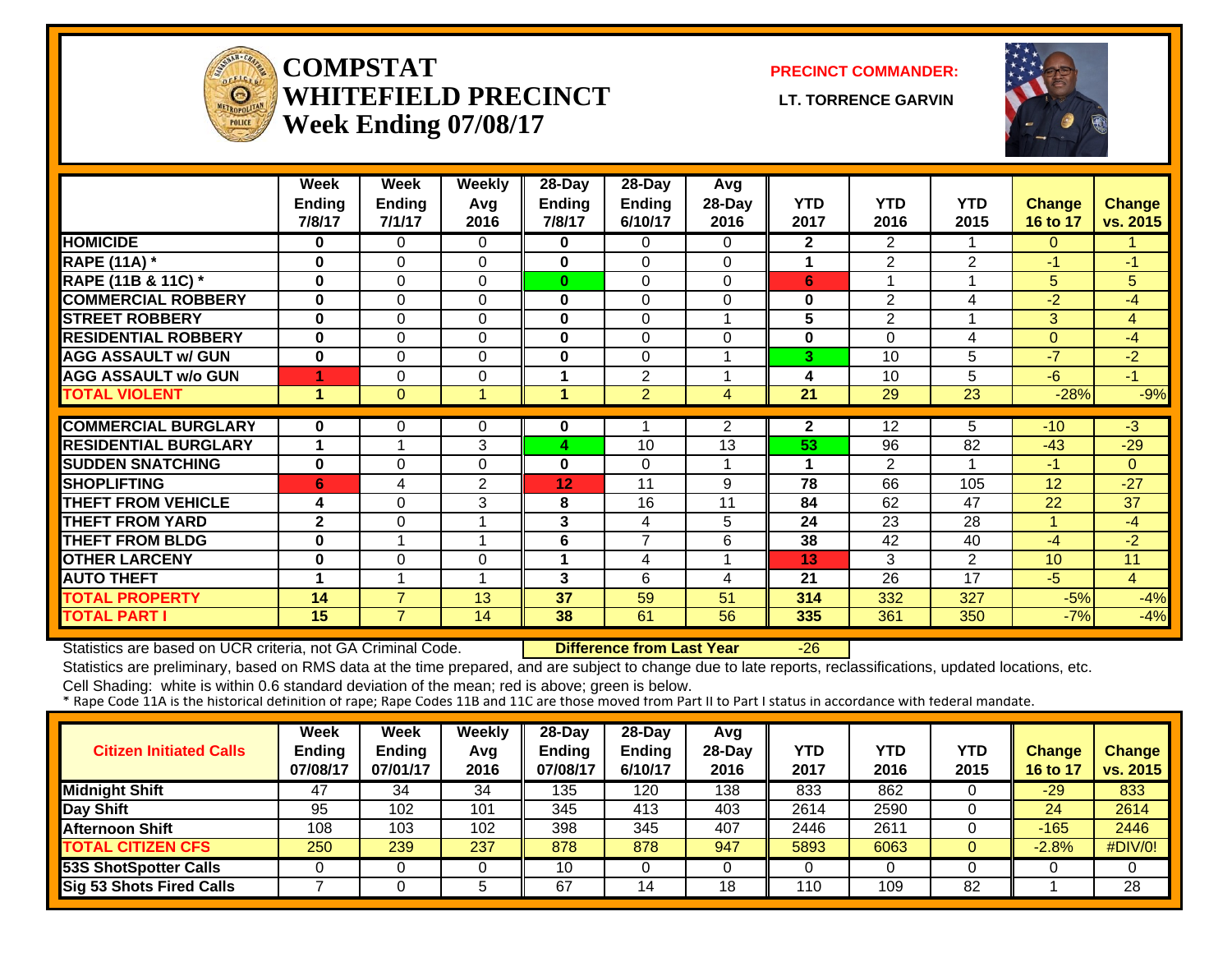# **BEAT 61 Whitefield Precinct Week Ending 07/08/17**

|                             |              | <b>Last 4 Weeks</b> |                |              | 28 Days        | 28 Day  |                |                |                |                |                |
|-----------------------------|--------------|---------------------|----------------|--------------|----------------|---------|----------------|----------------|----------------|----------------|----------------|
|                             | Ending       | <b>Ending</b>       | <b>Ending</b>  | Ending       | Ending         | Average | <b>YTD</b>     | <b>YTD</b>     | <b>YTD</b>     | <b>Change</b>  | <b>Change</b>  |
|                             | 6/17/17      | 6/24/17             | 7/1/17         | 7/8/17       | 7/8/17         | 2016    | 2017           | 2016           | 2015           | 16 to 17       | vs. 2015       |
| <b>HOMICIDE</b>             | 0            | $\Omega$            | $\mathbf{0}$   | $\Omega$     | $\Omega$       | 0.0     | $\overline{2}$ | $\Omega$       | $\mathbf{0}$   | $\overline{2}$ | $\overline{2}$ |
| <b>RAPE (11A) *</b>         | $\Omega$     | $\Omega$            | $\Omega$       | $\mathbf{0}$ | $\Omega$       | 0.0     | $\Omega$       | $\mathbf{0}$   | $\overline{2}$ | $\Omega$       | $-2$           |
| RAPE (11B & 11C) *          | $\Omega$     | $\Omega$            | $\mathbf{0}$   | $\Omega$     | $\Omega$       | 0.2     | $\Omega$       | $\mathbf{1}$   | $\mathbf{1}$   | $-1$           | $-1$           |
| <b>COMMERCIAL ROBBERY</b>   | 0            | $\Omega$            | $\mathbf{0}$   | $\Omega$     | $\Omega$       | 0.1     | $\Omega$       | $\mathbf{1}$   | $\Omega$       | $-1$           | $\Omega$       |
| <b>STREET ROBBERY</b>       | 0            | $\Omega$            | $\mathbf{0}$   | $\Omega$     | $\Omega$       | 0.2     | $\overline{2}$ | $\Omega$       | $\mathbf{1}$   | $\overline{2}$ | 1              |
| <b>RESIDENTIAL ROBBERY</b>  | $\Omega$     | $\Omega$            | $\Omega$       | $\Omega$     | $\Omega$       | 0.0     | $\Omega$       | $\Omega$       | 3              | $\Omega$       | $-3$           |
| <b>AGG ASSAULT w/ GUN</b>   | $\Omega$     | $\Omega$            | $\Omega$       | $\Omega$     | $\Omega$       | 0.2     | $\mathbf{1}$   | 3              | $\Omega$       | $-2$           | $\mathbf{1}$   |
| <b>AGG ASSAULT w/o GUN</b>  | $\Omega$     | $\Omega$            | $\Omega$       | $\mathbf{1}$ | $\mathbf{1}$   | 0.5     | $\overline{2}$ | 3              | $\mathbf{1}$   | $-1$           | 1              |
| <b>TOTAL VIOLENT</b>        | $\mathbf{0}$ | $\mathbf{0}$        | $\mathbf{0}$   | $\mathbf{1}$ | $\mathbf{1}$   | 1.1     | $\overline{7}$ | 8              | 8              | $-13%$         | $-13%$         |
| <b>COMMERCIAL BURGLARY</b>  | 0            | $\Omega$            | $\mathbf{0}$   | $\Omega$     | $\Omega$       | 0.8     | 1              | 3              | $\overline{2}$ | $-2$           | $-1$           |
| <b>RESIDENTIAL BURGLARY</b> | 1            | $\Omega$            | $\mathbf{1}$   | $\Omega$     | 2              | 4.3     | 27             | 34             | 34             | $-7$           | $-7$           |
| <b>SUDDEN SNATCHING</b>     | $\Omega$     | $\Omega$            | $\Omega$       | $\Omega$     | $\Omega$       | 0.2     | $\Omega$       | $\Omega$       | $\Omega$       | $\Omega$       | $\Omega$       |
| <b>SHOPLIFTING</b>          | 2            | $\Omega$            | $\overline{2}$ | 6            | 10             | 7.7     | 73             | 55             | 98             | 18             | $-25$          |
| <b>THEFT FROM VEHICLE</b>   | $\mathbf{1}$ | $\Omega$            | 0              | $\mathbf{1}$ | $\overline{2}$ | 5.7     | 41             | 27             | 15             | 14             | 26             |
| <b>THEFT FROM YARD</b>      | 0            | $\Omega$            | $\mathbf{0}$   | 1            | $\mathbf{1}$   | 2.8     | 11             | 10             | 9              | $\mathbf{1}$   | $\overline{2}$ |
| <b>THEFT FROM BLDG</b>      | 1            | $\Omega$            | $\Omega$       | $\Omega$     | $\mathbf{1}$   | 2.8     | 15             | 18             | 15             | $-3$           | $\mathbf{0}$   |
| <b>OTHER LARCENY</b>        | 0            | $\Omega$            | $\Omega$       | $\Omega$     | $\Omega$       | 0.8     | $\overline{7}$ | $\overline{2}$ | $\Omega$       | 5              | $\overline{7}$ |
| <b>AUTO THEFT</b>           | $\Omega$     | $\Omega$            | $\Omega$       | $\Omega$     | $\Omega$       | 1.4     | 4              | $\overline{7}$ | 4              | $-3$           | $\Omega$       |
| <b>TOTAL PROPERTY</b>       | 5            | $\Omega$            | 3              | 8            | 16             | 26.3    | 179            | 156            | 177            | 15%            | 1%             |
| <b>TOTAL PART I</b>         | 5            | $\mathbf{0}$        | 3              | 9            | 17             | 27.5    | 186            | 164            | 185            | 13%            | 1%             |

 **Difference from Last Year**22

Statistics are based on UCR criteria, not GA Criminal Code.

| <b>Shots Fired Calls</b>      | Week<br><b>Ending</b><br>06/10/17 | Week<br><b>Endina</b><br>06/17/17 | Week<br><b>Ending</b><br>07/01/17 | Week<br><b>Ending</b><br>07/08/17 | 28 Days<br><b>Endina</b><br>07/08/17 | 28 Day<br><b>Average II</b><br>2016 | <b>YTD</b><br>2017 | YTD<br>2016 | YTD<br>2015 | <b>Change</b><br>16 to 17 | <b>Change</b><br><b>VS. 2015</b> |
|-------------------------------|-----------------------------------|-----------------------------------|-----------------------------------|-----------------------------------|--------------------------------------|-------------------------------------|--------------------|-------------|-------------|---------------------------|----------------------------------|
| <b>153S ShotSpotter Calls</b> |                                   |                                   |                                   |                                   |                                      | 0.0                                 |                    |             |             | 0%                        | $0\%$                            |
| Sig 53 Shots Fired Calls      |                                   |                                   |                                   |                                   |                                      | 4.4                                 | 52                 | 51          | 25          | 2%                        | <b>108%</b>                      |